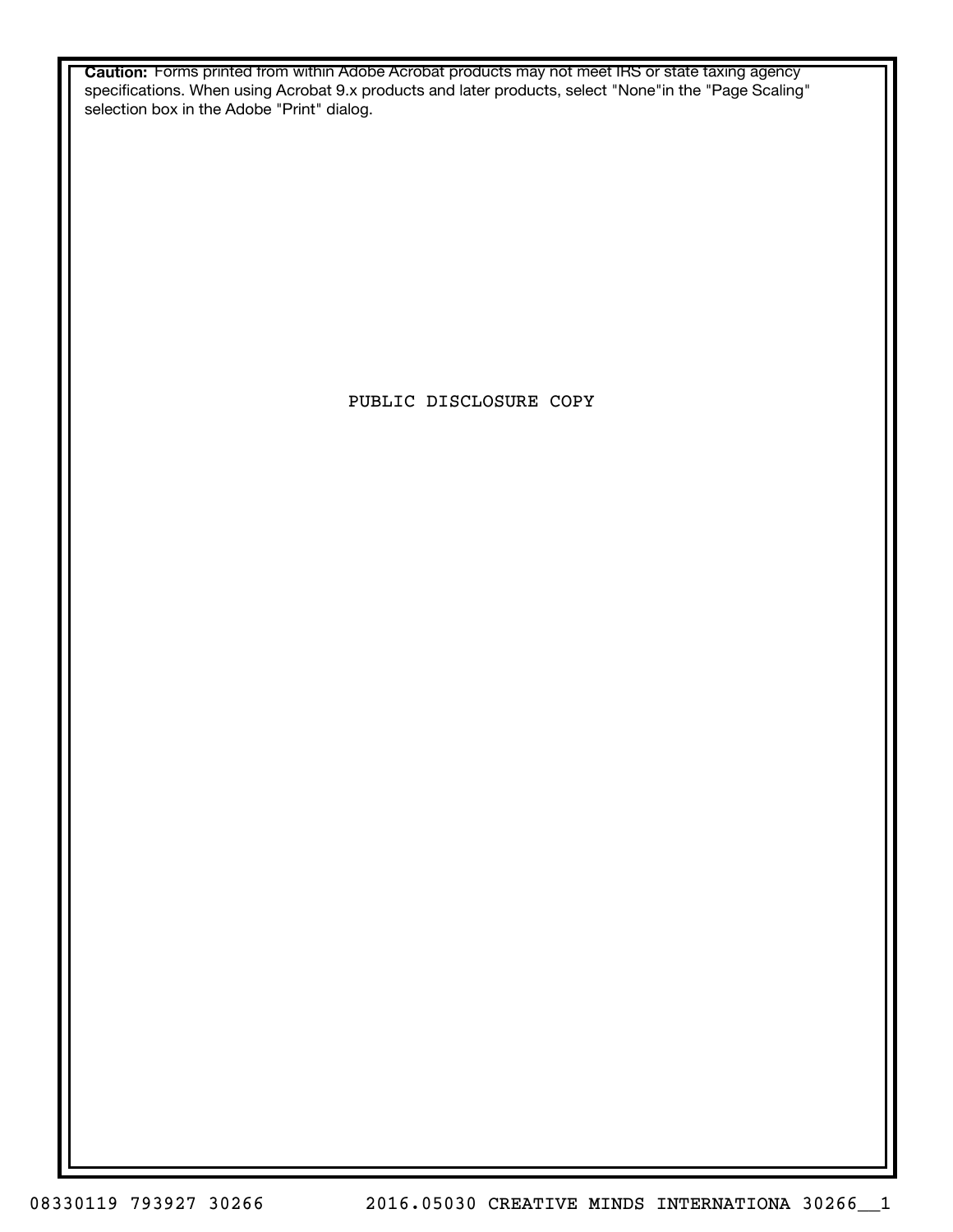|                                                |                               | ** PUBLIC DISCLOSURE COPY **                                                                                                                                               |                                                           |                                            |  |  |  |  |  |  |
|------------------------------------------------|-------------------------------|----------------------------------------------------------------------------------------------------------------------------------------------------------------------------|-----------------------------------------------------------|--------------------------------------------|--|--|--|--|--|--|
|                                                |                               | <b>Return of Organization Exempt From Income Tax</b>                                                                                                                       |                                                           | OMB No. 1545-0047                          |  |  |  |  |  |  |
| Form                                           |                               | Under section 501(c), 527, or 4947(a)(1) of the Internal Revenue Code (except private foundations)                                                                         |                                                           |                                            |  |  |  |  |  |  |
|                                                |                               | Do not enter social security numbers on this form as it may be made public.<br>Department of the Treasury                                                                  |                                                           | <b>Open to Public</b>                      |  |  |  |  |  |  |
|                                                |                               | Internal Revenue Service<br>Information about Form 990 and its instructions is at www.irs.gov/form990.                                                                     |                                                           | Inspection                                 |  |  |  |  |  |  |
|                                                |                               | A For the 2016 calendar year, or tax year beginning $JUL$ 1, $2016$                                                                                                        | and ending JUN 30, 2017                                   |                                            |  |  |  |  |  |  |
|                                                | <b>B</b> Check if applicable: | <b>C</b> Name of organization                                                                                                                                              | D Employer identification number                          |                                            |  |  |  |  |  |  |
|                                                | Address                       | CREATIVE MINDS INTERNATIONAL PUBLIC                                                                                                                                        |                                                           |                                            |  |  |  |  |  |  |
| CHARTER SCHOOL<br>change<br>Name<br>27-5208674 |                               |                                                                                                                                                                            |                                                           |                                            |  |  |  |  |  |  |
|                                                | change<br>Initial             | Doing business as<br>Number and street (or P.O. box if mail is not delivered to street address)<br>Room/suite                                                              | E Telephone number                                        |                                            |  |  |  |  |  |  |
|                                                | return<br>Final               | 217<br>3700 NORTH CAPITOL STREET, NW                                                                                                                                       |                                                           | $202 - 588 - 0370$                         |  |  |  |  |  |  |
|                                                | return/<br>termin-<br>ated    | City or town, state or province, country, and ZIP or foreign postal code                                                                                                   | G Gross receipts \$                                       | 7,774,962.                                 |  |  |  |  |  |  |
|                                                | Amended<br>return             | WASHINGTON, DC<br>20011                                                                                                                                                    | H(a) Is this a group return                               |                                            |  |  |  |  |  |  |
|                                                | Applica-<br>Ition             | F Name and address of principal officer: GOLNAR ABEDIN                                                                                                                     | for subordinates?                                         | $\exists$ Yes $\boxed{\text{X}}$ No        |  |  |  |  |  |  |
|                                                | pending                       | SAME AS C ABOVE                                                                                                                                                            | $H(b)$ Are all subordinates included? $\Box$ Yes          | <b>No</b>                                  |  |  |  |  |  |  |
|                                                |                               | Tax-exempt status: $X \overline{X}$ 501(c)(3)<br>$\vert$ 501(c) (<br>$\sqrt{\bullet}$ (insert no.)<br>$4947(a)(1)$ or                                                      | 527                                                       | If "No," attach a list. (see instructions) |  |  |  |  |  |  |
|                                                |                               | J Website: WWW.CREATIVEMINDSPCS.ORG                                                                                                                                        | $H(c)$ Group exemption number $\blacktriangleright$       |                                            |  |  |  |  |  |  |
|                                                |                               | K Form of organization: $X$ Corporation<br>Trust<br>Association<br>$\overline{Other}$                                                                                      | L Year of formation: $2011$ M State of legal domicile: DC |                                            |  |  |  |  |  |  |
|                                                | Part I                        | <b>Summary</b>                                                                                                                                                             |                                                           |                                            |  |  |  |  |  |  |
|                                                | 1.                            | Briefly describe the organization's mission or most significant activities: TO OFFER STUDENTS A RIGOROUS                                                                   |                                                           |                                            |  |  |  |  |  |  |
| Governance                                     |                               | EDUCATION PLAN THAT PROVIDES SKILLS REQUIRED FOR SUCCESSFUL                                                                                                                |                                                           |                                            |  |  |  |  |  |  |
|                                                | 2                             | Check this box $\blacktriangleright$ $\Box$ if the organization discontinued its operations or disposed of more than 25% of its net assets.                                |                                                           |                                            |  |  |  |  |  |  |
|                                                | з                             | Number of voting members of the governing body (Part VI, line 1a)                                                                                                          | 3                                                         | 10                                         |  |  |  |  |  |  |
|                                                | 4                             |                                                                                                                                                                            | $\overline{\mathbf{4}}$                                   | 9                                          |  |  |  |  |  |  |
|                                                | 5                             |                                                                                                                                                                            | 5                                                         | 119                                        |  |  |  |  |  |  |
| Activities &                                   |                               |                                                                                                                                                                            | 6                                                         | 100<br>$\overline{0}$ .                    |  |  |  |  |  |  |
|                                                |                               |                                                                                                                                                                            | 7a                                                        | $\overline{0}$ .                           |  |  |  |  |  |  |
|                                                |                               |                                                                                                                                                                            | 7b                                                        |                                            |  |  |  |  |  |  |
|                                                |                               |                                                                                                                                                                            | <b>Prior Year</b><br>462,604.                             | <b>Current Year</b><br>491,837.            |  |  |  |  |  |  |
| Revenue                                        | 8<br>9                        | Program service revenue (Part VIII, line 2g)                                                                                                                               | 5, 130, 398.                                              | 7,184,966.                                 |  |  |  |  |  |  |
|                                                | 10                            |                                                                                                                                                                            | 1,000.                                                    | 0.                                         |  |  |  |  |  |  |
|                                                | 11                            | Other revenue (Part VIII, column (A), lines 5, 6d, 8c, 9c, 10c, and 11e)                                                                                                   | 0.                                                        | $\overline{0}$ .                           |  |  |  |  |  |  |
|                                                | 12                            | Total revenue - add lines 8 through 11 (must equal Part VIII, column (A), line 12)                                                                                         | 5,594,002.                                                | 7,676,803.                                 |  |  |  |  |  |  |
|                                                | 13                            | Grants and similar amounts paid (Part IX, column (A), lines 1-3)                                                                                                           | Ο.                                                        | 0.                                         |  |  |  |  |  |  |
|                                                | 14                            | Benefits paid to or for members (Part IX, column (A), line 4)                                                                                                              | σ.                                                        | $\overline{0}$ .                           |  |  |  |  |  |  |
|                                                | 15                            | Salaries, other compensation, employee benefits (Part IX, column (A), lines 5-10)                                                                                          | 3,156,900.                                                | 4,744,879.                                 |  |  |  |  |  |  |
| Expenses                                       |                               |                                                                                                                                                                            | 0.                                                        | $\overline{0}$ .                           |  |  |  |  |  |  |
|                                                |                               | 0.<br><b>b</b> Total fundraising expenses (Part IX, column (D), line 25)                                                                                                   |                                                           |                                            |  |  |  |  |  |  |
|                                                |                               |                                                                                                                                                                            | 2,885,253.                                                | 3,544,757.                                 |  |  |  |  |  |  |
|                                                | 18                            | Total expenses. Add lines 13-17 (must equal Part IX, column (A), line 25)                                                                                                  | 6,042,153.                                                | 8, 289, 636.                               |  |  |  |  |  |  |
|                                                | 19                            |                                                                                                                                                                            | $-448,151.$                                               | $-612,833.$                                |  |  |  |  |  |  |
|                                                |                               |                                                                                                                                                                            | <b>Beginning of Current Year</b>                          | <b>End of Year</b>                         |  |  |  |  |  |  |
|                                                | 20                            | Total assets (Part X, line 16)                                                                                                                                             | 3,886,093.                                                | 4,155,800.                                 |  |  |  |  |  |  |
| Net Assets or<br>Fund Balances                 | 21                            | Total liabilities (Part X, line 26)                                                                                                                                        | 3, 285, 217.                                              | 4,167,757.                                 |  |  |  |  |  |  |
|                                                | 22                            |                                                                                                                                                                            | 600, 876.                                                 | $-11,957$ .                                |  |  |  |  |  |  |
|                                                | Part II                       | <b>Signature Block</b>                                                                                                                                                     |                                                           |                                            |  |  |  |  |  |  |
|                                                |                               | Under penalties of perjury, I declare that I have examined this return, including accompanying schedules and statements, and to the best of my knowledge and belief, it is |                                                           |                                            |  |  |  |  |  |  |
|                                                |                               | true, correct, and complete. Declaration of preparer (other than officer) is based on all information of which preparer has any knowledge.                                 |                                                           |                                            |  |  |  |  |  |  |
|                                                |                               |                                                                                                                                                                            |                                                           |                                            |  |  |  |  |  |  |

| Sign            | Signature of officer                                                              |                            |      | Date                          |  |  |  |  |  |  |
|-----------------|-----------------------------------------------------------------------------------|----------------------------|------|-------------------------------|--|--|--|--|--|--|
| Here            | PRITA PATEL, TREASURER                                                            |                            |      |                               |  |  |  |  |  |  |
|                 | Type or print name and title                                                      |                            |      |                               |  |  |  |  |  |  |
|                 | Print/Type preparer's name                                                        | Preparer's signature       | Date | PTIN<br>Check                 |  |  |  |  |  |  |
| Paid            | DAVID JONES                                                                       | P01361002<br>self-emploved |      |                               |  |  |  |  |  |  |
| Preparer        | JONES MARESCA & MCQUADE PA<br>Firm's name                                         |                            |      | 52-1853933<br>Firm's EIN      |  |  |  |  |  |  |
| Use Only        | Firm's address $\sim$ 1730 RHODE ISLAND AVE, N.W.,                                | SUITE 800                  |      |                               |  |  |  |  |  |  |
|                 | Phone no. $202 - 296 - 3306$<br>WASHINGTON, DC 20036                              |                            |      |                               |  |  |  |  |  |  |
|                 | May the IRS discuss this return with the preparer shown above? (see instructions) |                            |      | $\mathbf{X}$ Yes<br><b>No</b> |  |  |  |  |  |  |
| 632001 11-11-16 | LHA For Paperwork Reduction Act Notice, see the separate instructions.            |                            |      | Form 990 (2016)               |  |  |  |  |  |  |

SEE SCHEDULE O FOR ORGANIZATION MISSION STATEMENT CONTINUATION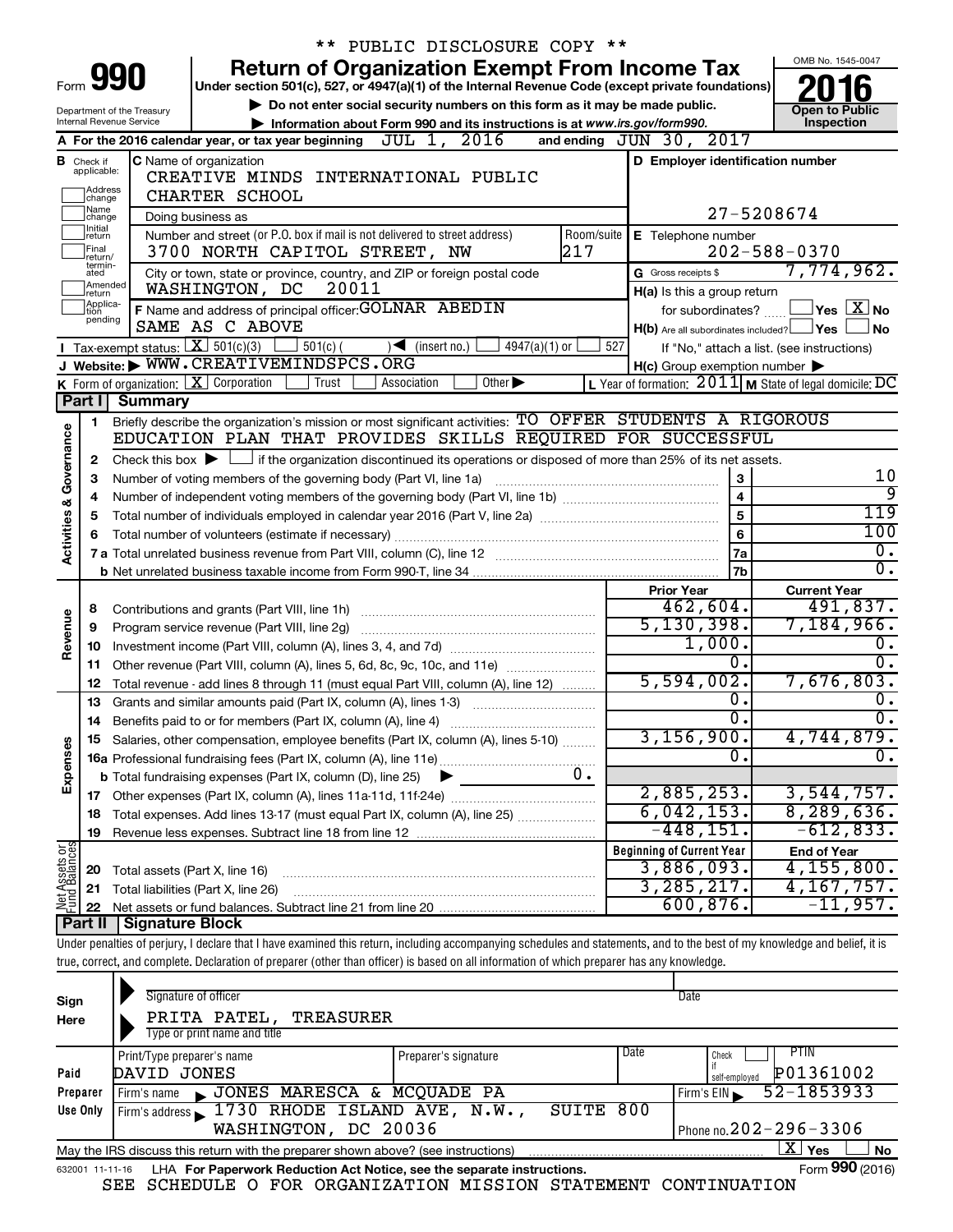|              | CREATIVE MINDS INTERNATIONAL PUBLIC                                                                                                          |                             |                                  |
|--------------|----------------------------------------------------------------------------------------------------------------------------------------------|-----------------------------|----------------------------------|
|              | CHARTER SCHOOL<br>Form 990 (2016)                                                                                                            | 27-5208674                  | Page 2                           |
|              | Part III   Statement of Program Service Accomplishments                                                                                      |                             |                                  |
|              |                                                                                                                                              |                             |                                  |
| 1            | Briefly describe the organization's mission:<br>TO OFFER STUDENTS A RIGOROUS EDUCATION PLAN THAT PROVIDES SKILLS                             |                             |                                  |
|              | REQUIRED FOR SUCCESSFUL PARTICIPATION IN A GLOBAL SOCIETY.                                                                                   |                             |                                  |
|              |                                                                                                                                              |                             |                                  |
|              |                                                                                                                                              |                             |                                  |
| $\mathbf{2}$ | Did the organization undertake any significant program services during the year which were not listed on the                                 |                             |                                  |
|              | prior Form 990 or 990-EZ?                                                                                                                    |                             | $\Box$ Yes $\boxed{\text{X}}$ No |
|              | If "Yes," describe these new services on Schedule O.                                                                                         |                             |                                  |
| 3            | Did the organization cease conducting, or make significant changes in how it conducts, any program services?                                 |                             | $\Box$ Yes $\boxed{\text{X}}$ No |
|              | If "Yes," describe these changes on Schedule O.                                                                                              |                             |                                  |
| 4            | Describe the organization's program service accomplishments for each of its three largest program services, as measured by expenses.         |                             |                                  |
|              | Section 501(c)(3) and 501(c)(4) organizations are required to report the amount of grants and allocations to others, the total expenses, and |                             |                                  |
|              | revenue, if any, for each program service reported.                                                                                          |                             |                                  |
| 4a           | 7, 407, 885. including grants of \$<br>) (Expenses \$<br>(Code:                                                                              | 7,184,966.<br>) (Revenue \$ |                                  |
|              | THE SCHOOL DESIGNED A HIGHLY ENGAGING PROGRAM BASED ON AN INTERNATIONAL                                                                      |                             |                                  |
|              | PROJECT AND ARTS-BASED CURRICULUM THAT INCLUDES FOREIGN LANGUAGE                                                                             |                             |                                  |
|              | INSTRUCTION AS WELL AS STANDARDS-BASED LITERACY AND MATHEMATICS.                                                                             |                             |                                  |
|              |                                                                                                                                              |                             |                                  |
|              |                                                                                                                                              |                             |                                  |
|              |                                                                                                                                              |                             |                                  |
|              |                                                                                                                                              |                             |                                  |
|              |                                                                                                                                              |                             |                                  |
|              |                                                                                                                                              |                             |                                  |
|              |                                                                                                                                              |                             |                                  |
|              |                                                                                                                                              |                             |                                  |
| 4b           | (Code: (Community ) (Expenses \$                                                                                                             |                             |                                  |
|              |                                                                                                                                              |                             |                                  |
|              |                                                                                                                                              |                             |                                  |
|              |                                                                                                                                              |                             |                                  |
|              |                                                                                                                                              |                             |                                  |
|              |                                                                                                                                              |                             |                                  |
|              |                                                                                                                                              |                             |                                  |
|              |                                                                                                                                              |                             |                                  |
|              |                                                                                                                                              |                             |                                  |
|              |                                                                                                                                              |                             |                                  |
|              |                                                                                                                                              |                             |                                  |
|              |                                                                                                                                              |                             |                                  |
|              |                                                                                                                                              |                             |                                  |
| 4c           | (Expenses \$<br>(Code:<br>including grants of \$                                                                                             | Revenue \$                  |                                  |
|              |                                                                                                                                              |                             |                                  |
|              |                                                                                                                                              |                             |                                  |
|              |                                                                                                                                              |                             |                                  |
|              |                                                                                                                                              |                             |                                  |
|              |                                                                                                                                              |                             |                                  |
|              |                                                                                                                                              |                             |                                  |
|              |                                                                                                                                              |                             |                                  |
|              |                                                                                                                                              |                             |                                  |
|              |                                                                                                                                              |                             |                                  |
|              |                                                                                                                                              |                             |                                  |
|              |                                                                                                                                              |                             |                                  |
| 4d           | Other program services (Describe in Schedule O.)                                                                                             |                             |                                  |
|              | (Expenses \$                                                                                                                                 | (Revenue \$                 |                                  |
| 4е           | including grants of \$<br>7,407,885.<br>Total program service expenses                                                                       |                             |                                  |
|              |                                                                                                                                              |                             | Form 990 (2016)                  |
|              | 632002 11-11-16                                                                                                                              |                             |                                  |
|              | 2                                                                                                                                            |                             |                                  |
|              | 330119 793927 30266 $\sim$ 2016 05030 CREATIVE MINING INTERNATIONA 30266                                                                     |                             |                                  |

08330119 793927 30266 2016.05030 CREATIVE MINDS INTERNATIONA 30266\_1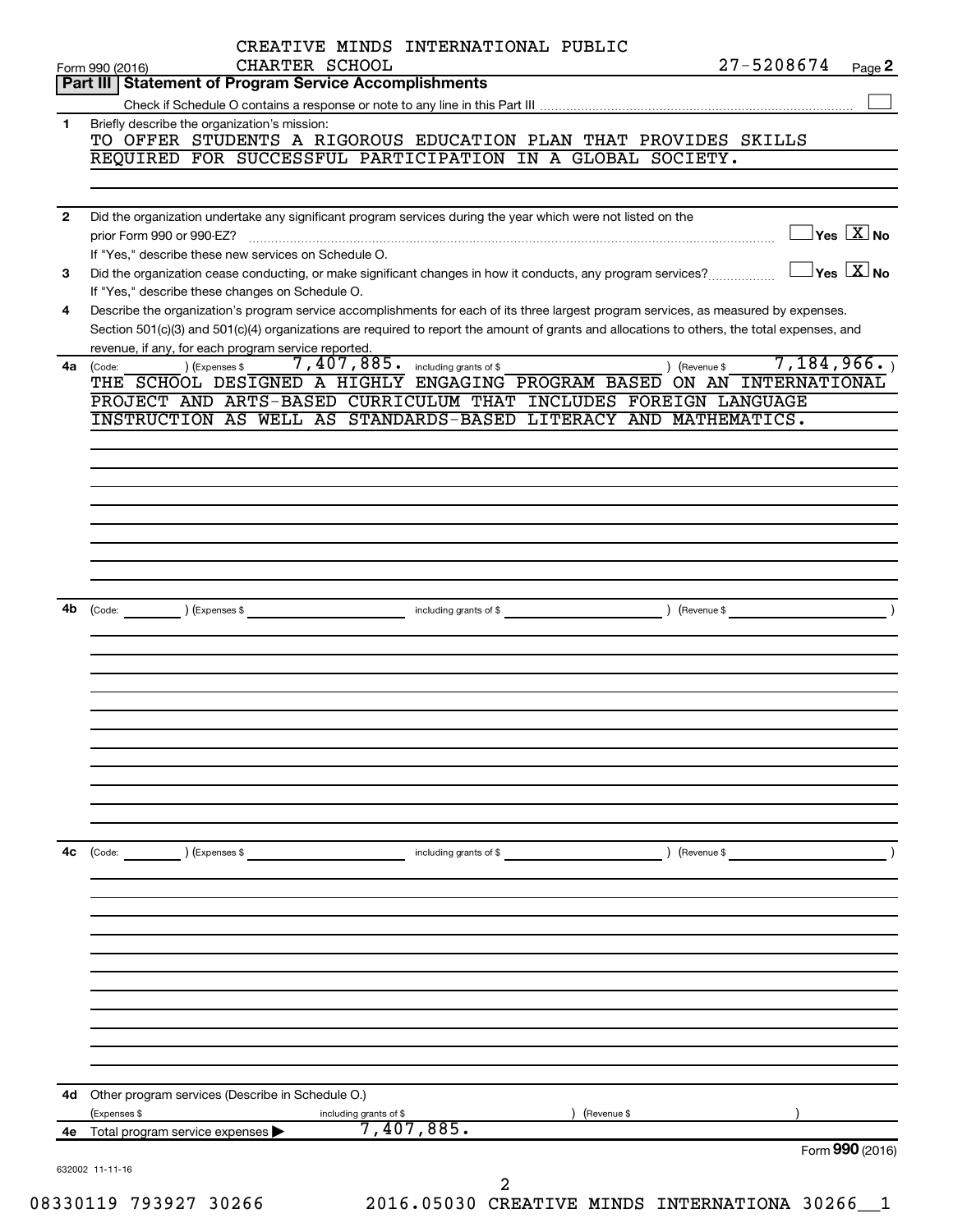208674 Page 3

|                 |                                                  |                | CREATIVE MINDS INTERNATIONAL LODDIC |            |      |
|-----------------|--------------------------------------------------|----------------|-------------------------------------|------------|------|
| Form 990 (2016) |                                                  | CHARTER SCHOOL |                                     | 27-5208674 | Page |
|                 | <b>Part IV   Checklist of Required Schedules</b> |                |                                     |            |      |

|     |                                                                                                                                                                 |                 | Yes                     | No |
|-----|-----------------------------------------------------------------------------------------------------------------------------------------------------------------|-----------------|-------------------------|----|
| 1   | Is the organization described in section 501(c)(3) or 4947(a)(1) (other than a private foundation)?                                                             |                 |                         |    |
|     |                                                                                                                                                                 | 1               | X                       |    |
| 2   | Is the organization required to complete Schedule B, Schedule of Contributors? [11] The organization required to complete Schedule B, Schedule of Contributors? | $\overline{2}$  | $\overline{\text{x}}$   |    |
| 3   | Did the organization engage in direct or indirect political campaign activities on behalf of or in opposition to candidates for                                 |                 |                         | x  |
|     |                                                                                                                                                                 | 3               |                         |    |
| 4   | Section 501(c)(3) organizations. Did the organization engage in lobbying activities, or have a section 501(h) election in effect                                |                 |                         | X  |
| 5   | Is the organization a section 501(c)(4), 501(c)(5), or 501(c)(6) organization that receives membership dues, assessments, or                                    | 4               |                         |    |
|     |                                                                                                                                                                 | 5               |                         | X  |
| 6   | Did the organization maintain any donor advised funds or any similar funds or accounts for which donors have the right to                                       |                 |                         |    |
|     | provide advice on the distribution or investment of amounts in such funds or accounts? If "Yes," complete Schedule D, Part I                                    | 6               |                         | X  |
| 7   | Did the organization receive or hold a conservation easement, including easements to preserve open space,                                                       |                 |                         |    |
|     |                                                                                                                                                                 | $\overline{7}$  |                         | X  |
| 8   | Did the organization maintain collections of works of art, historical treasures, or other similar assets? If "Yes," complete                                    |                 |                         |    |
|     |                                                                                                                                                                 | 8               |                         | x  |
| 9   | Did the organization report an amount in Part X, line 21, for escrow or custodial account liability, serve as a custodian for                                   |                 |                         |    |
|     | amounts not listed in Part X; or provide credit counseling, debt management, credit repair, or debt negotiation services?                                       |                 |                         |    |
|     |                                                                                                                                                                 | 9               |                         | X  |
| 10  | Did the organization, directly or through a related organization, hold assets in temporarily restricted endowments, permanent                                   |                 |                         |    |
|     |                                                                                                                                                                 | 10              |                         | х  |
| 11  | If the organization's answer to any of the following questions is "Yes," then complete Schedule D, Parts VI, VII, VIII, IX, or X                                |                 |                         |    |
|     | as applicable.                                                                                                                                                  |                 |                         |    |
|     | a Did the organization report an amount for land, buildings, and equipment in Part X, line 10? If "Yes," complete Schedule D,                                   |                 |                         |    |
|     | Part VI                                                                                                                                                         | 11a             | X                       |    |
|     | <b>b</b> Did the organization report an amount for investments - other securities in Part X, line 12 that is 5% or more of its total                            |                 |                         |    |
|     |                                                                                                                                                                 | 11b             |                         | x  |
|     | c Did the organization report an amount for investments - program related in Part X, line 13 that is 5% or more of its total                                    |                 |                         | X  |
|     |                                                                                                                                                                 | 11c             |                         |    |
|     | d Did the organization report an amount for other assets in Part X, line 15 that is 5% or more of its total assets reported in                                  |                 |                         | X  |
|     |                                                                                                                                                                 | 11d<br>11e      | $\overline{\mathbf{X}}$ |    |
|     | f Did the organization's separate or consolidated financial statements for the tax year include a footnote that addresses                                       |                 |                         |    |
|     | the organization's liability for uncertain tax positions under FIN 48 (ASC 740)? If "Yes," complete Schedule D, Part X                                          | 11f             | X                       |    |
|     | 12a Did the organization obtain separate, independent audited financial statements for the tax year? If "Yes," complete                                         |                 |                         |    |
|     | Schedule D, Parts XI and XII                                                                                                                                    | 12a             | X                       |    |
|     | <b>b</b> Was the organization included in consolidated, independent audited financial statements for the tax year?                                              |                 |                         |    |
|     | If "Yes," and if the organization answered "No" to line 12a, then completing Schedule D, Parts XI and XII is optional                                           | 12b             |                         | ᅀ  |
| 13  |                                                                                                                                                                 | 13              | X                       |    |
| 14a | Did the organization maintain an office, employees, or agents outside of the United States?                                                                     | 14a             |                         | X  |
| b   | Did the organization have aggregate revenues or expenses of more than \$10,000 from grantmaking, fundraising, business,                                         |                 |                         |    |
|     | investment, and program service activities outside the United States, or aggregate foreign investments valued at \$100,000                                      |                 |                         |    |
|     |                                                                                                                                                                 | 14 <sub>b</sub> |                         | x  |
| 15  | Did the organization report on Part IX, column (A), line 3, more than \$5,000 of grants or other assistance to or for any                                       |                 |                         |    |
|     |                                                                                                                                                                 | 15              |                         | x  |
| 16  | Did the organization report on Part IX, column (A), line 3, more than \$5,000 of aggregate grants or other assistance to                                        |                 |                         |    |
|     |                                                                                                                                                                 | 16              |                         | x  |
| 17  | Did the organization report a total of more than \$15,000 of expenses for professional fundraising services on Part IX,                                         |                 |                         | x  |
|     |                                                                                                                                                                 | 17              |                         |    |
| 18  | Did the organization report more than \$15,000 total of fundraising event gross income and contributions on Part VIII, lines                                    |                 | X                       |    |
| 19  | Did the organization report more than \$15,000 of gross income from gaming activities on Part VIII, line 9a? If "Yes,"                                          | 18              |                         |    |
|     |                                                                                                                                                                 | 19              |                         | x  |
|     |                                                                                                                                                                 |                 |                         |    |

Form (2016) **990**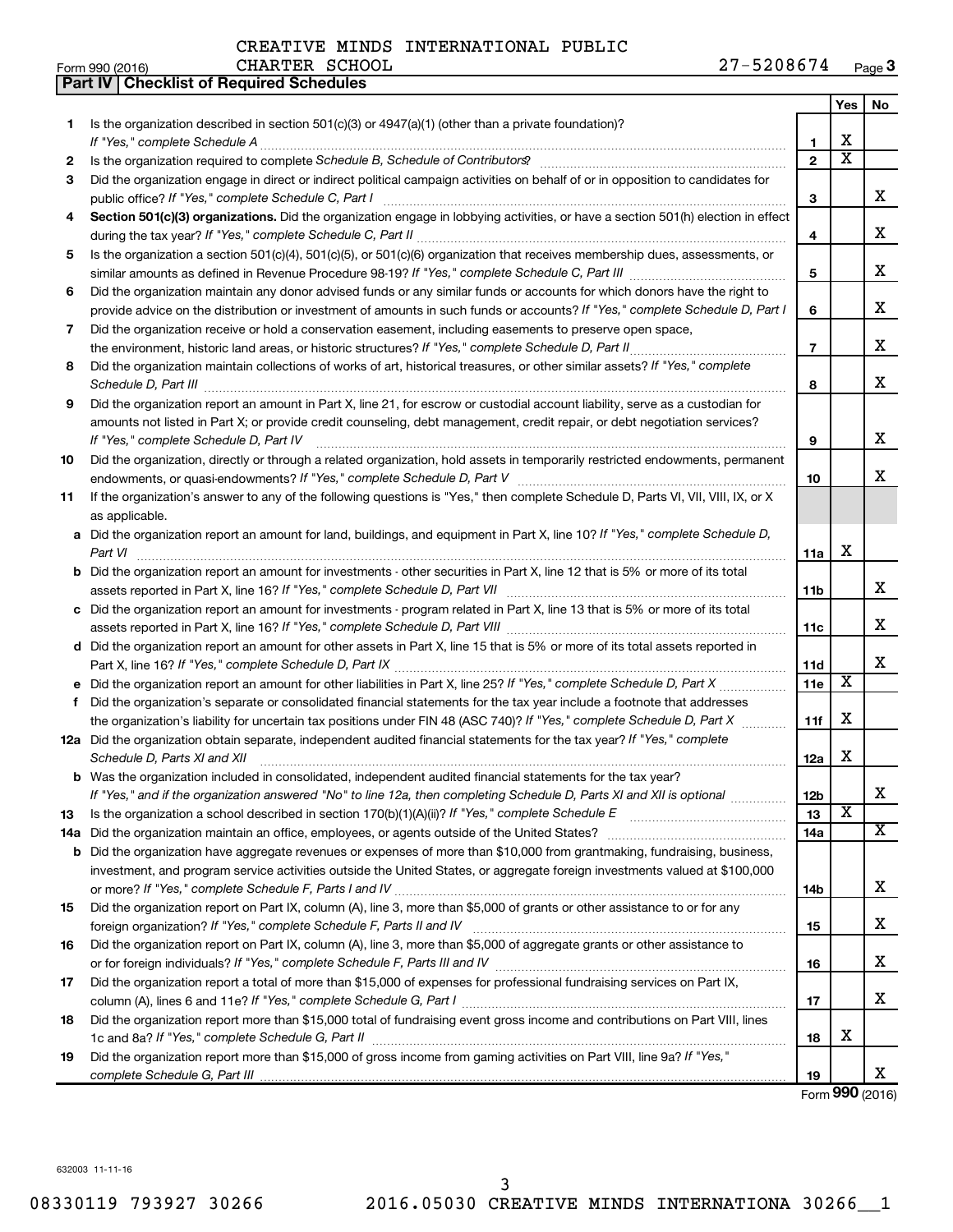|    | 27-5208674<br>CHARTER SCHOOL<br>Form 990 (2016)                                                                                                                                                                                   |                 |     | Page 4                  |
|----|-----------------------------------------------------------------------------------------------------------------------------------------------------------------------------------------------------------------------------------|-----------------|-----|-------------------------|
|    | Part IV   Checklist of Required Schedules (continued)                                                                                                                                                                             |                 |     |                         |
|    |                                                                                                                                                                                                                                   |                 | Yes | No                      |
|    | 20a Did the organization operate one or more hospital facilities? If "Yes," complete Schedule H                                                                                                                                   | 20a             |     | x                       |
|    |                                                                                                                                                                                                                                   | 20 <sub>b</sub> |     |                         |
| 21 | Did the organization report more than \$5,000 of grants or other assistance to any domestic organization or                                                                                                                       |                 |     |                         |
|    | domestic government on Part IX, column (A), line 1? If "Yes," complete Schedule I, Parts I and II                                                                                                                                 | 21              |     | x                       |
| 22 | Did the organization report more than \$5,000 of grants or other assistance to or for domestic individuals on                                                                                                                     |                 |     |                         |
|    | Part IX, column (A), line 2? If "Yes," complete Schedule I, Parts I and III [11]] [11]] [11] [11] [11] [11] [1                                                                                                                    | 22              |     | x                       |
| 23 | Did the organization answer "Yes" to Part VII, Section A, line 3, 4, or 5 about compensation of the organization's current                                                                                                        |                 |     |                         |
|    | and former officers, directors, trustees, key employees, and highest compensated employees? If "Yes," complete                                                                                                                    |                 |     |                         |
|    |                                                                                                                                                                                                                                   | 23              | X   |                         |
|    | 24a Did the organization have a tax-exempt bond issue with an outstanding principal amount of more than \$100,000 as of the                                                                                                       |                 |     |                         |
|    | last day of the year, that was issued after December 31, 2002? If "Yes," answer lines 24b through 24d and complete                                                                                                                |                 |     |                         |
|    | Schedule K. If "No", go to line 25a                                                                                                                                                                                               | 24a             |     | x                       |
|    |                                                                                                                                                                                                                                   | 24 <sub>b</sub> |     |                         |
|    | c Did the organization maintain an escrow account other than a refunding escrow at any time during the year to defease                                                                                                            |                 |     |                         |
|    |                                                                                                                                                                                                                                   | 24c             |     |                         |
|    |                                                                                                                                                                                                                                   | 24d             |     |                         |
|    | 25a Section 501(c)(3), 501(c)(4), and 501(c)(29) organizations. Did the organization engage in an excess benefit                                                                                                                  |                 |     |                         |
|    |                                                                                                                                                                                                                                   | 25a             |     | x                       |
|    | b Is the organization aware that it engaged in an excess benefit transaction with a disqualified person in a prior year, and                                                                                                      |                 |     |                         |
|    | that the transaction has not been reported on any of the organization's prior Forms 990 or 990-EZ? If "Yes," complete                                                                                                             |                 |     |                         |
|    | Schedule L, Part I                                                                                                                                                                                                                | 25b             |     | x                       |
| 26 | Did the organization report any amount on Part X, line 5, 6, or 22 for receivables from or payables to any current or                                                                                                             |                 |     |                         |
|    | former officers, directors, trustees, key employees, highest compensated employees, or disqualified persons? If "Yes,"                                                                                                            |                 |     |                         |
|    | complete Schedule L, Part II                                                                                                                                                                                                      | 26              |     | x                       |
| 27 | Did the organization provide a grant or other assistance to an officer, director, trustee, key employee, substantial                                                                                                              |                 |     |                         |
|    | contributor or employee thereof, a grant selection committee member, or to a 35% controlled entity or family member                                                                                                               |                 |     |                         |
|    |                                                                                                                                                                                                                                   | 27              |     | x                       |
| 28 | Was the organization a party to a business transaction with one of the following parties (see Schedule L, Part IV                                                                                                                 |                 |     |                         |
|    | instructions for applicable filing thresholds, conditions, and exceptions):                                                                                                                                                       |                 |     |                         |
|    | a A current or former officer, director, trustee, or key employee? If "Yes," complete Schedule L, Part IV                                                                                                                         | 28a             |     | x                       |
|    | <b>b</b> A family member of a current or former officer, director, trustee, or key employee? If "Yes," complete Schedule L, Part IV                                                                                               | 28b             |     | $\overline{\mathtt{x}}$ |
|    | c An entity of which a current or former officer, director, trustee, or key employee (or a family member thereof) was an officer,                                                                                                 |                 |     |                         |
|    |                                                                                                                                                                                                                                   | 28c             |     | x                       |
| 29 |                                                                                                                                                                                                                                   | 29              | X   |                         |
| 30 | Did the organization receive contributions of art, historical treasures, or other similar assets, or qualified conservation                                                                                                       |                 |     |                         |
|    |                                                                                                                                                                                                                                   | 30              |     | х                       |
| 31 | Did the organization liquidate, terminate, or dissolve and cease operations?                                                                                                                                                      |                 |     | х                       |
|    | If "Yes," complete Schedule N, Part I manufactured and all resources and the Ves," complete Schedule N, Part I<br>Did the organization sell, exchange, dispose of, or transfer more than 25% of its net assets?/f "Yes," complete | 31              |     |                         |
| 32 |                                                                                                                                                                                                                                   | 32              |     | x                       |
| 33 | Did the organization own 100% of an entity disregarded as separate from the organization under Regulations                                                                                                                        |                 |     |                         |
|    |                                                                                                                                                                                                                                   | 33              |     | x                       |
| 34 | Was the organization related to any tax-exempt or taxable entity? If "Yes," complete Schedule R, Part II, III, or IV, and                                                                                                         |                 |     |                         |
|    | Part V, line 1                                                                                                                                                                                                                    | 34              |     | x                       |
|    |                                                                                                                                                                                                                                   | <b>35a</b>      |     | $\overline{\mathtt{x}}$ |
|    | <b>b</b> If "Yes" to line 35a, did the organization receive any payment from or engage in any transaction with a controlled entity                                                                                                |                 |     |                         |
|    |                                                                                                                                                                                                                                   | 35b             |     |                         |
| 36 | Section 501(c)(3) organizations. Did the organization make any transfers to an exempt non-charitable related organization?                                                                                                        |                 |     |                         |
|    |                                                                                                                                                                                                                                   | 36              |     | x                       |
| 37 | Did the organization conduct more than 5% of its activities through an entity that is not a related organization                                                                                                                  |                 |     |                         |
|    |                                                                                                                                                                                                                                   | 37              |     | х                       |
| 38 | Did the organization complete Schedule O and provide explanations in Schedule O for Part VI, lines 11b and 19?                                                                                                                    |                 |     |                         |
|    |                                                                                                                                                                                                                                   | 38              | x   |                         |
|    |                                                                                                                                                                                                                                   |                 |     | Form 990 (2016)         |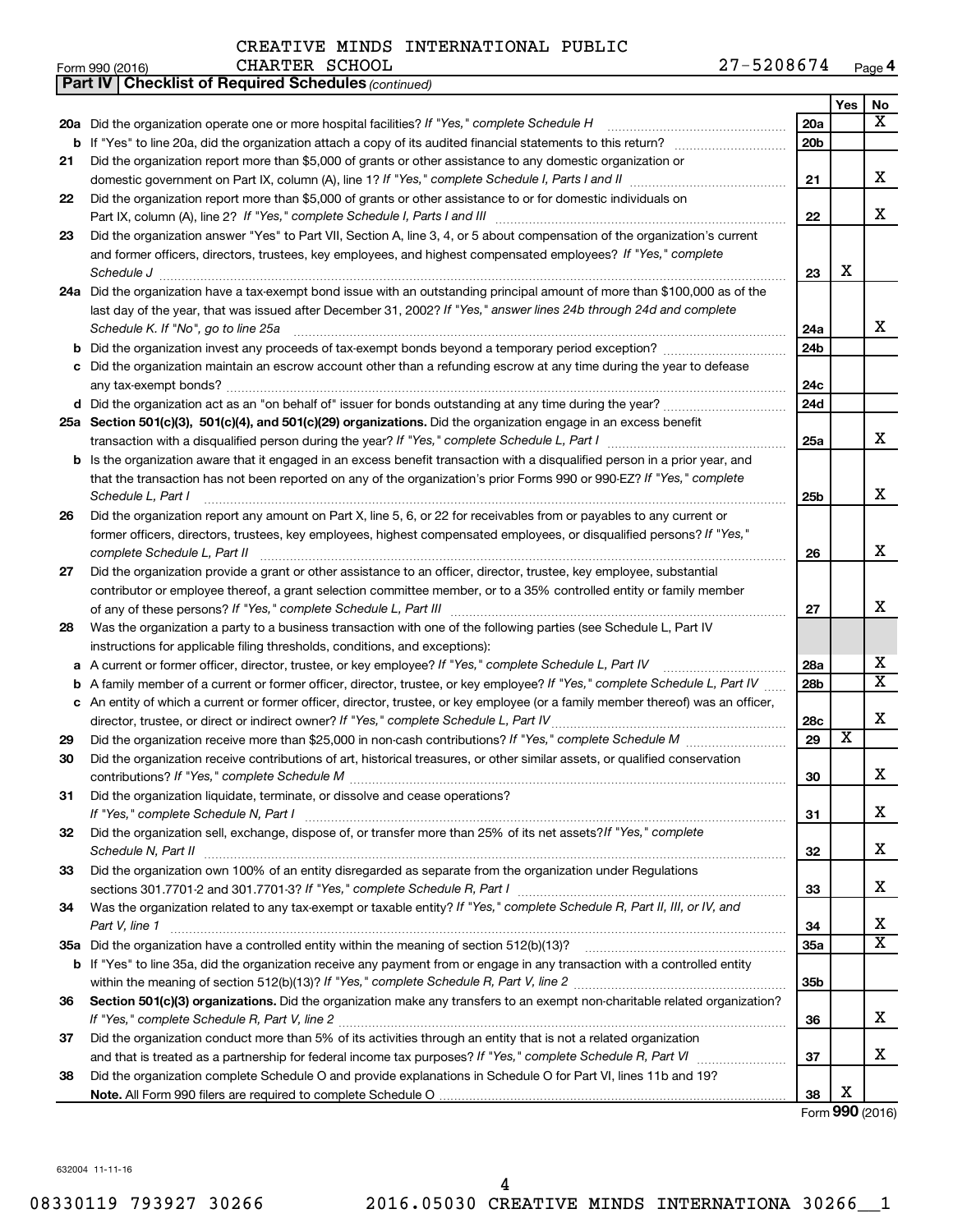#### CREATIVE MINDS INTERNATIONAL PUBLIC CHARTER SCHOOL

| <b>Part V</b> | <b>Statements Regarding Other IRS Filings and Tax Compliance</b><br>Check if Schedule O contains a response or note to any line in this Part V                                                                 |                 |     |    |  |  |  |
|---------------|----------------------------------------------------------------------------------------------------------------------------------------------------------------------------------------------------------------|-----------------|-----|----|--|--|--|
|               |                                                                                                                                                                                                                |                 | Yes | No |  |  |  |
|               | 1a                                                                                                                                                                                                             | 35              |     |    |  |  |  |
|               | 1 <sub>b</sub><br>Enter the number of Forms W-2G included in line 1a. Enter -0- if not applicable                                                                                                              |                 |     |    |  |  |  |
|               | Did the organization comply with backup withholding rules for reportable payments to vendors and reportable gaming                                                                                             |                 |     |    |  |  |  |
|               |                                                                                                                                                                                                                | 1c              | х   |    |  |  |  |
|               | 2a Enter the number of employees reported on Form W-3, Transmittal of Wage and Tax Statements,                                                                                                                 |                 |     |    |  |  |  |
|               | filed for the calendar year ending with or within the year covered by this return<br>2a                                                                                                                        | 119             |     |    |  |  |  |
|               |                                                                                                                                                                                                                | 2 <sub>b</sub>  | х   |    |  |  |  |
|               |                                                                                                                                                                                                                |                 |     |    |  |  |  |
|               | 3a Did the organization have unrelated business gross income of \$1,000 or more during the year?                                                                                                               | За              |     | x  |  |  |  |
|               |                                                                                                                                                                                                                | 3b              |     |    |  |  |  |
|               | 4a At any time during the calendar year, did the organization have an interest in, or a signature or other authority over, a                                                                                   |                 |     |    |  |  |  |
|               | financial account in a foreign country (such as a bank account, securities account, or other financial account)?                                                                                               | 4a              |     | x  |  |  |  |
|               | <b>b</b> If "Yes," enter the name of the foreign country: $\blacktriangleright$                                                                                                                                |                 |     |    |  |  |  |
|               | See instructions for filing requirements for FinCEN Form 114, Report of Foreign Bank and Financial Accounts (FBAR).                                                                                            |                 |     |    |  |  |  |
|               |                                                                                                                                                                                                                | 5a              |     | x  |  |  |  |
| b             |                                                                                                                                                                                                                | 5 <sub>b</sub>  |     | x  |  |  |  |
|               |                                                                                                                                                                                                                | 5 <sub>c</sub>  |     |    |  |  |  |
|               | 6a Does the organization have annual gross receipts that are normally greater than \$100,000, and did the organization solicit                                                                                 |                 |     |    |  |  |  |
|               | any contributions that were not tax deductible as charitable contributions?                                                                                                                                    | 6a              |     | x  |  |  |  |
|               | b If "Yes," did the organization include with every solicitation an express statement that such contributions or gifts                                                                                         |                 |     |    |  |  |  |
|               |                                                                                                                                                                                                                | 6b              |     |    |  |  |  |
| 7             | Organizations that may receive deductible contributions under section 170(c).                                                                                                                                  |                 |     | x  |  |  |  |
|               | Did the organization receive a payment in excess of \$75 made partly as a contribution and partly for goods and services provided to the payor?                                                                | 7а<br>7b        |     |    |  |  |  |
|               | Did the organization sell, exchange, or otherwise dispose of tangible personal property for which it was required                                                                                              |                 |     |    |  |  |  |
|               | to file Form 8282?                                                                                                                                                                                             | 7c              |     | x  |  |  |  |
|               | 7d                                                                                                                                                                                                             |                 |     |    |  |  |  |
|               |                                                                                                                                                                                                                | 7е              |     | х  |  |  |  |
| Ť             | Did the organization, during the year, pay premiums, directly or indirectly, on a personal benefit contract?                                                                                                   | 7f              |     | x  |  |  |  |
|               | If the organization received a contribution of qualified intellectual property, did the organization file Form 8899 as required?                                                                               | 7g              |     |    |  |  |  |
| h             | If the organization received a contribution of cars, boats, airplanes, or other vehicles, did the organization file a Form 1098-C?                                                                             | 7h              |     |    |  |  |  |
| 8             | Sponsoring organizations maintaining donor advised funds. Did a donor advised fund maintained by the                                                                                                           |                 |     |    |  |  |  |
|               |                                                                                                                                                                                                                | 8               |     |    |  |  |  |
| 9             | Sponsoring organizations maintaining donor advised funds.                                                                                                                                                      |                 |     |    |  |  |  |
|               |                                                                                                                                                                                                                | 9а              |     |    |  |  |  |
|               |                                                                                                                                                                                                                | 9b              |     |    |  |  |  |
| 10            | Section 501(c)(7) organizations. Enter:                                                                                                                                                                        |                 |     |    |  |  |  |
| a             | 10a                                                                                                                                                                                                            |                 |     |    |  |  |  |
|               | 10 <sub>b</sub><br><b>b</b> Gross receipts, included on Form 990, Part VIII, line 12, for public use of club facilities <i>manument</i>                                                                        |                 |     |    |  |  |  |
| 11            | Section 501(c)(12) organizations. Enter:                                                                                                                                                                       |                 |     |    |  |  |  |
| a             | 11a                                                                                                                                                                                                            |                 |     |    |  |  |  |
|               | b Gross income from other sources (Do not net amounts due or paid to other sources against                                                                                                                     |                 |     |    |  |  |  |
|               | 11 <sub>b</sub><br>amounts due or received from them.)                                                                                                                                                         |                 |     |    |  |  |  |
|               | 12a Section 4947(a)(1) non-exempt charitable trusts. Is the organization filing Form 990 in lieu of Form 1041?                                                                                                 | 12a             |     |    |  |  |  |
|               | <b>b</b> If "Yes," enter the amount of tax-exempt interest received or accrued during the year<br>12b                                                                                                          |                 |     |    |  |  |  |
| 13            | Section 501(c)(29) qualified nonprofit health insurance issuers.                                                                                                                                               |                 |     |    |  |  |  |
|               | a Is the organization licensed to issue qualified health plans in more than one state?                                                                                                                         | 13a             |     |    |  |  |  |
|               | Note. See the instructions for additional information the organization must report on Schedule O.<br><b>b</b> Enter the amount of reserves the organization is required to maintain by the states in which the |                 |     |    |  |  |  |
|               | 13 <sub>b</sub>                                                                                                                                                                                                |                 |     |    |  |  |  |
|               | 13 <sub>c</sub>                                                                                                                                                                                                |                 |     |    |  |  |  |
|               | 14a Did the organization receive any payments for indoor tanning services during the tax year?                                                                                                                 | 14a             |     | x  |  |  |  |
|               |                                                                                                                                                                                                                | 14 <sub>b</sub> |     |    |  |  |  |
|               |                                                                                                                                                                                                                |                 |     |    |  |  |  |

Form (2016) **990**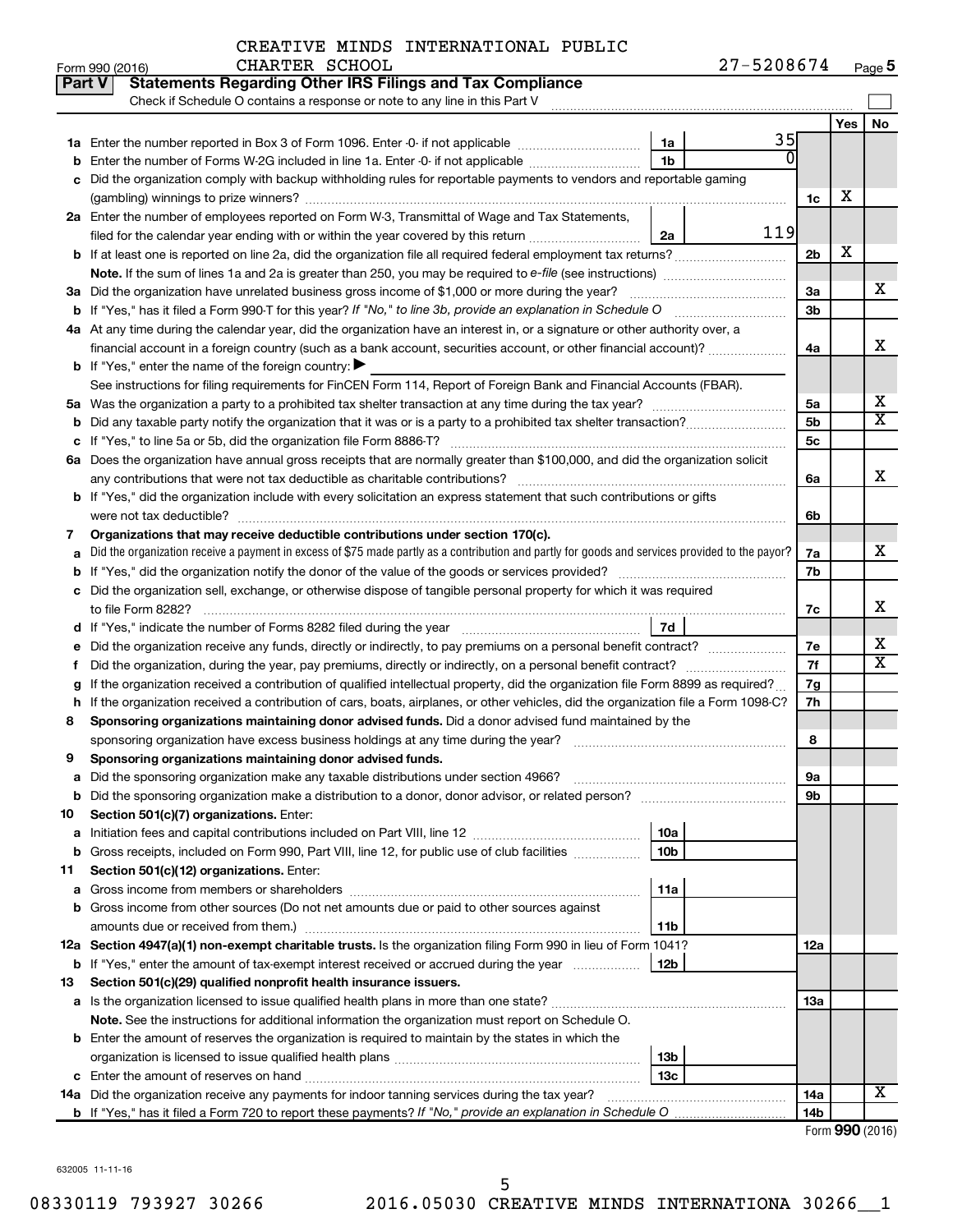### CREATIVE MINDS INTERNATIONAL PUBLIC CHARTER SCHOOL

**Part VI** Governance, Management, and Disclosure For each "Yes" response to lines 2 through 7b below, and for a "No" response

Form 990 (2016) CHARTER SCHOOL 2 7 – 5 2 0 8 6 7 4 <sub>Page</sub> **6** 

|     | <b>Section A. Governing Body and Management</b>                                                                                           |                 |                         |                         |
|-----|-------------------------------------------------------------------------------------------------------------------------------------------|-----------------|-------------------------|-------------------------|
|     |                                                                                                                                           |                 | Yes                     | No                      |
|     | 10 <sub>l</sub><br>1a Enter the number of voting members of the governing body at the end of the tax year<br>1a                           |                 |                         |                         |
|     | If there are material differences in voting rights among members of the governing body, or if the governing                               |                 |                         |                         |
|     | body delegated broad authority to an executive committee or similar committee, explain in Schedule O.                                     |                 |                         |                         |
|     | 9<br>Enter the number of voting members included in line 1a, above, who are independent <i>manumer</i><br>1b                              |                 |                         |                         |
| 2   | Did any officer, director, trustee, or key employee have a family relationship or a business relationship with any other                  |                 |                         |                         |
|     | officer, director, trustee, or key employee?                                                                                              | $\mathbf{2}$    |                         | х                       |
| 3   | Did the organization delegate control over management duties customarily performed by or under the direct supervision                     |                 |                         |                         |
|     |                                                                                                                                           | 3               |                         | x                       |
| 4   | Did the organization make any significant changes to its governing documents since the prior Form 990 was filed?                          | 4               |                         | $\overline{\textbf{x}}$ |
| 5   |                                                                                                                                           | 5               |                         | $\overline{\textbf{x}}$ |
| 6   |                                                                                                                                           | 6               |                         | $\overline{\textbf{X}}$ |
| 7a  | Did the organization have members, stockholders, or other persons who had the power to elect or appoint one or                            |                 |                         |                         |
|     |                                                                                                                                           | 7a              |                         | x                       |
|     | <b>b</b> Are any governance decisions of the organization reserved to (or subject to approval by) members, stockholders, or               |                 |                         |                         |
|     |                                                                                                                                           | 7b              |                         | x                       |
| 8   | Did the organization contemporaneously document the meetings held or written actions undertaken during the year by the following:         |                 |                         |                         |
|     |                                                                                                                                           |                 | X                       |                         |
| a   |                                                                                                                                           | 8а<br>8b        |                         | $\overline{\mathbf{X}}$ |
|     |                                                                                                                                           |                 |                         |                         |
| 9   | Is there any officer, director, trustee, or key employee listed in Part VII, Section A, who cannot be reached at the                      |                 |                         |                         |
|     |                                                                                                                                           | 9               |                         | x                       |
|     | Section B. Policies (This Section B requests information about policies not required by the Internal Revenue Code.)                       |                 |                         |                         |
|     |                                                                                                                                           |                 | Yes                     | No                      |
|     |                                                                                                                                           | 10a             |                         | x                       |
|     | b If "Yes," did the organization have written policies and procedures governing the activities of such chapters, affiliates,              |                 |                         |                         |
|     |                                                                                                                                           | 10b             |                         |                         |
|     | 11a Has the organization provided a complete copy of this Form 990 to all members of its governing body before filing the form?           | 11a             | X                       |                         |
|     | <b>b</b> Describe in Schedule O the process, if any, used by the organization to review this Form 990.                                    |                 |                         |                         |
| 12a | Did the organization have a written conflict of interest policy? If "No," go to line 13                                                   | 12a             | х                       |                         |
|     | Were officers, directors, or trustees, and key employees required to disclose annually interests that could give rise to conflicts?       | 12 <sub>b</sub> | $\overline{\mathbf{X}}$ |                         |
| с   | Did the organization regularly and consistently monitor and enforce compliance with the policy? If "Yes," describe                        |                 |                         |                         |
|     | in Schedule O how this was done manufactured and continuum and contact the was done manufactured and contact t                            | 12c             | х                       |                         |
| 13  |                                                                                                                                           | 13              | $\overline{\mathbf{X}}$ |                         |
| 14  |                                                                                                                                           | 14              | $\overline{\mathbf{X}}$ |                         |
| 15  | Did the process for determining compensation of the following persons include a review and approval by independent                        |                 |                         |                         |
|     | persons, comparability data, and contemporaneous substantiation of the deliberation and decision?                                         |                 |                         |                         |
|     |                                                                                                                                           | 15a             | X                       |                         |
|     |                                                                                                                                           | 15b             |                         | $\overline{\text{X}}$   |
|     | If "Yes" to line 15a or 15b, describe the process in Schedule O (see instructions).                                                       |                 |                         |                         |
|     | 16a Did the organization invest in, contribute assets to, or participate in a joint venture or similar arrangement with a                 |                 |                         |                         |
|     |                                                                                                                                           |                 |                         | х                       |
|     | taxable entity during the year?                                                                                                           | 16a             |                         |                         |
|     | b If "Yes," did the organization follow a written policy or procedure requiring the organization to evaluate its participation            |                 |                         |                         |
|     | in joint venture arrangements under applicable federal tax law, and take steps to safeguard the organization's                            |                 |                         |                         |
|     | exempt status with respect to such arrangements?                                                                                          | 16b             |                         |                         |
|     | <b>Section C. Disclosure</b>                                                                                                              |                 |                         |                         |
| 17  | <b>NONE</b><br>List the states with which a copy of this Form 990 is required to be filed $\blacktriangleright$                           |                 |                         |                         |
| 18  | Section 6104 requires an organization to make its Forms 1023 (or 1024 if applicable), 990, and 990-T (Section 501(c)(3)s only) available  |                 |                         |                         |
|     | for public inspection. Indicate how you made these available. Check all that apply.                                                       |                 |                         |                         |
|     | $\lfloor x \rfloor$ Upon request<br>Another's website<br>Other (explain in Schedule O)<br>Own website                                     |                 |                         |                         |
| 19  | Describe in Schedule O whether (and if so, how) the organization made its governing documents, conflict of interest policy, and financial |                 |                         |                         |
|     | statements available to the public during the tax year.                                                                                   |                 |                         |                         |
| 20  | State the name, address, and telephone number of the person who possesses the organization's books and records:                           |                 |                         |                         |
|     | THE ORGANIZATION - 202-588-0370                                                                                                           |                 |                         |                         |
|     | 3700 NORTH CAPITOL STREET, NW, NO. 217, WASHINGTON,<br>20011<br>DC                                                                        |                 |                         |                         |
|     | 632006 11-11-16                                                                                                                           |                 | Form 990 (2016)         |                         |
|     | 6                                                                                                                                         |                 |                         |                         |
|     | 08330119 793927 30266<br>2016.05030 CREATIVE MINDS INTERNATIONA 30266 1                                                                   |                 |                         |                         |
|     |                                                                                                                                           |                 |                         |                         |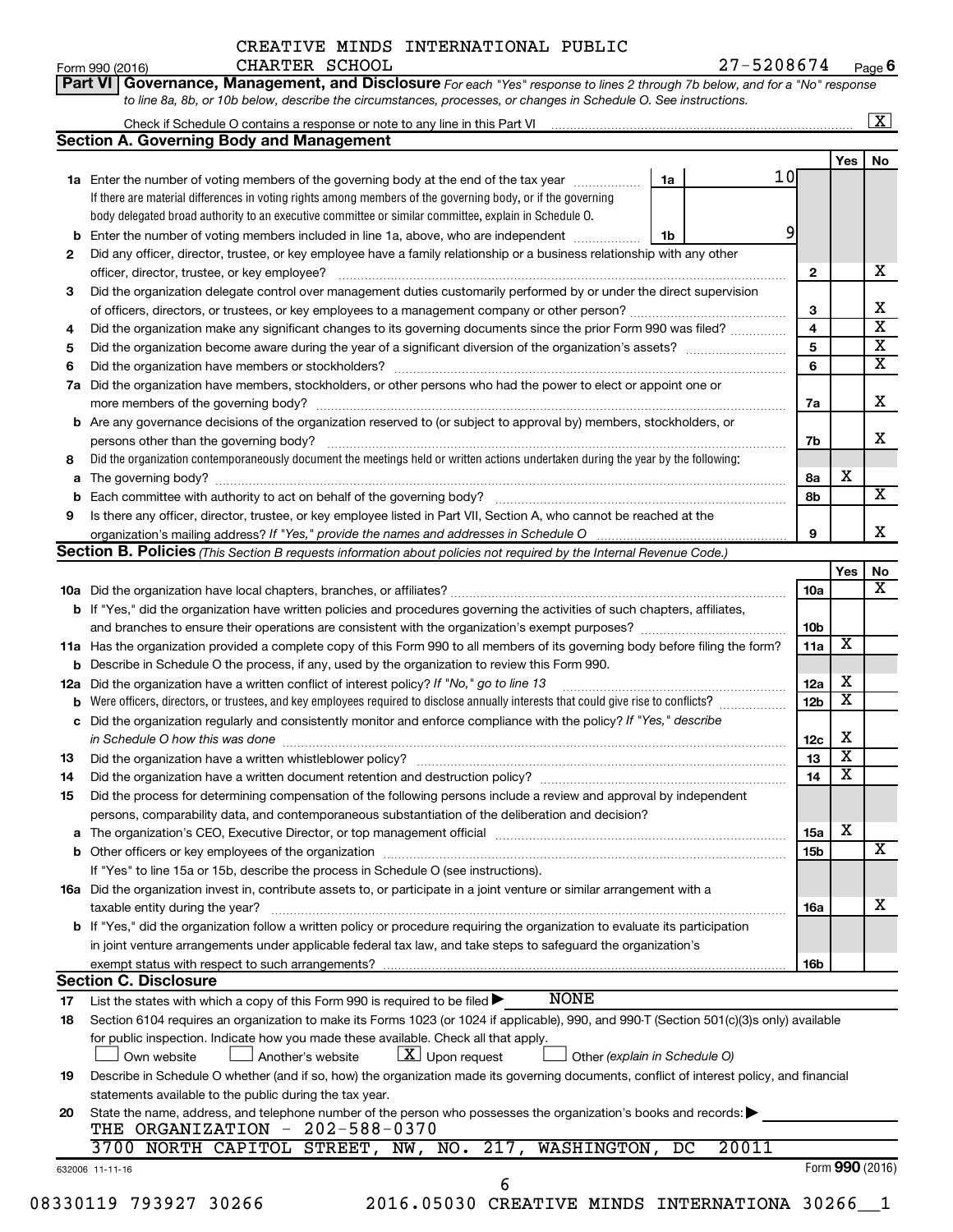Form 990 (2016)  $CHARTER$   $SCHOOL$   $27-5208674$   $Page$ **7**

 $\Box$ 

| Part VII Compensation of Officers, Directors, Trustees, Key Employees, Highest Compensated |
|--------------------------------------------------------------------------------------------|
| <b>Employees, and Independent Contractors</b>                                              |

#### Check if Schedule O contains a response or note to any line in this Part VII

**Section A. Officers, Directors, Trustees, Key Employees, and Highest Compensated Employees**

**1a**  Complete this table for all persons required to be listed. Report compensation for the calendar year ending with or within the organization's tax year.

**•** List all of the organization's current officers, directors, trustees (whether individuals or organizations), regardless of amount of compensation.

**•** List all of the organization's **current** key employees, if any. See instructions for definition of "key employee." Enter -0- in columns  $(D)$ ,  $(E)$ , and  $(F)$  if no compensation was paid.

**•** List the organization's five current highest compensated employees (other than an officer, director, trustee, or key employee) who received reportable compensation (Box 5 of Form W-2 and/or Box 7 of Form 1099-MISC) of more than \$100,000 from the organization and any related organizations.

**•** List all of the organization's former officers, key employees, and highest compensated employees who received more than \$100,000 of reportable compensation from the organization and any related organizations.

**•** List all of the organization's former directors or trustees that received, in the capacity as a former director or trustee of the organization, more than \$10,000 of reportable compensation from the organization and any related organizations.

List persons in the following order: individual trustees or directors; institutional trustees; officers; key employees; highest compensated employees; and former such persons.

Check this box if neither the organization nor any related organization compensated any current officer, director, or trustee.  $\Box$ 

| (A)                           | (B)            |                                |                                                                                                 | (C)         |              |                                 |        | (D)             | (E)             | (F)           |
|-------------------------------|----------------|--------------------------------|-------------------------------------------------------------------------------------------------|-------------|--------------|---------------------------------|--------|-----------------|-----------------|---------------|
| Name and Title                | Average        |                                |                                                                                                 | Position    |              |                                 |        | Reportable      | Reportable      | Estimated     |
|                               | hours per      |                                | (do not check more than one<br>box, unless person is both an<br>officer and a director/trustee) |             |              |                                 |        | compensation    | compensation    | amount of     |
|                               | week           |                                |                                                                                                 |             |              |                                 |        | from            | from related    | other         |
|                               | (list any      |                                |                                                                                                 |             |              |                                 |        | the             | organizations   | compensation  |
|                               | hours for      |                                |                                                                                                 |             |              |                                 |        | organization    | (W-2/1099-MISC) | from the      |
|                               | related        |                                |                                                                                                 |             |              |                                 |        | (W-2/1099-MISC) |                 | organization  |
|                               | organizations  |                                |                                                                                                 |             |              |                                 |        |                 |                 | and related   |
|                               | below          | Individual trustee or director | Institutional trustee                                                                           | Officer     | Key employee | Highest compensated<br>employee | Former |                 |                 | organizations |
| (1)<br>ORNELLA NAPOLITANO     | line)<br>20.00 |                                |                                                                                                 |             |              |                                 |        |                 |                 |               |
|                               |                | $\mathbf x$                    |                                                                                                 | $\mathbf X$ |              |                                 |        | 39,000.         | 0.              | $\mathbf 0$ . |
| CHAIR/COO                     | 4.00           |                                |                                                                                                 |             |              |                                 |        |                 |                 |               |
| ERIC REESE<br>(2)             |                |                                |                                                                                                 |             |              |                                 |        |                 |                 |               |
| VICE CHAIR                    |                | $\mathbf X$                    |                                                                                                 | $\mathbf X$ |              |                                 |        | 0.              | $\mathbf 0$ .   | $\mathbf 0$ . |
| PRITA PATEL<br>(3)            | 4.00           |                                |                                                                                                 |             |              |                                 |        |                 |                 |               |
| <b>TREASURER</b>              |                | $\mathbf X$                    |                                                                                                 | $\mathbf X$ |              |                                 |        | $\mathbf 0$ .   | $\mathbf 0$ .   | $\mathbf 0$ . |
| (4)<br>PATRICIA TALBERT SMITH | 4.00           |                                |                                                                                                 |             |              |                                 |        |                 |                 |               |
| <b>SECRETARY</b>              |                | $\mathbf X$                    |                                                                                                 | $\mathbf X$ |              |                                 |        | 0.              | $\mathbf 0$ .   | $\mathbf 0$ . |
| <b>JEANIE CARR</b><br>(5)     | 2.00           |                                |                                                                                                 |             |              |                                 |        |                 |                 |               |
| SECRETARY ELECT               |                | $\mathbf X$                    |                                                                                                 | $\mathbf X$ |              |                                 |        | 0.              | $\mathbf 0$ .   | $\mathbf 0$ . |
| (6)<br>MELANIE BOWEN          | 2.00           |                                |                                                                                                 |             |              |                                 |        |                 |                 |               |
| IMMEDIATE-PAST CHAIR          |                | X                              |                                                                                                 | $\mathbf X$ |              |                                 |        | 0               | $\mathbf 0$     | $\mathbf 0$ . |
| DIONNE TYUS GARVIN<br>(7)     | 2.00           |                                |                                                                                                 |             |              |                                 |        |                 |                 |               |
| <b>TRUSTEE</b>                |                | $\mathbf X$                    |                                                                                                 |             |              |                                 |        | $\mathbf 0$ .   | $\mathbf 0$ .   | $\mathbf 0$ . |
| <b>MATT WALKER</b><br>(8)     | 2.00           |                                |                                                                                                 |             |              |                                 |        |                 |                 |               |
| TRUSTEE                       |                | X                              |                                                                                                 |             |              |                                 |        | 0.              | 0.              | $\mathbf 0$ . |
| KELLY YOUNG<br>(9)            | 2.00           |                                |                                                                                                 |             |              |                                 |        |                 |                 |               |
| TRUSTEE                       |                | X                              |                                                                                                 |             |              |                                 |        | 0.              | 0.              | $\mathbf 0$ . |
| (10) JERRY ZAYETS             | 2.00           |                                |                                                                                                 |             |              |                                 |        |                 |                 |               |
| TRUSTEE                       |                | X                              |                                                                                                 |             |              |                                 |        | $\mathbf 0$ .   | $\mathbf 0$     | $\mathbf 0$ . |
| (11) MEGHAN COSIER            | 2.00           |                                |                                                                                                 |             |              |                                 |        |                 |                 |               |
| TRUSTEE UNTIL 12/12/2016      |                | X                              |                                                                                                 |             |              |                                 |        | $\mathbf 0$     | $\mathbf 0$     | 0.            |
| (12) ADAM CHANDLER            | 2.00           |                                |                                                                                                 |             |              |                                 |        |                 |                 |               |
| TRUSTEE UNTIL 11/22/2016      |                | X                              |                                                                                                 |             |              |                                 |        | $\mathbf 0$     | $\mathbf 0$     | $\mathbf 0$ . |
| (13) DEMETRIS CHEATHAM        | 2.00           |                                |                                                                                                 |             |              |                                 |        |                 |                 |               |
| TRUSTEE, UNTIL 11/22/2016     |                | X                              |                                                                                                 |             |              |                                 |        | $\mathbf 0$     | $\mathbf 0$     | $\mathbf 0$ . |
| (14) BETTY PAIR               | 2.00           |                                |                                                                                                 |             |              |                                 |        |                 |                 |               |
| TRUSTEE, UNTIL 10/24/2016     |                | X                              |                                                                                                 |             |              |                                 |        | $\mathbf 0$     | $\mathbf 0$     | $\mathbf 0$ . |
| (15) JENNIFER ENGEL FISHER    | 2.00           |                                |                                                                                                 |             |              |                                 |        |                 |                 |               |
| TRUSTEE.<br>UNTIL 2/27/2017   |                | $\mathbf X$                    |                                                                                                 |             |              |                                 |        | $\mathbf 0$ .   | $\mathbf 0$     | 0.            |
| (16) GOLNAR ABEDIN            | 40.00          |                                |                                                                                                 |             |              |                                 |        |                 |                 |               |
| EXECUTIVE DIRECTOR            |                |                                |                                                                                                 | $\mathbf X$ |              |                                 |        | 151,680.        | $\mathbf 0$ .   | 10,121.       |
|                               |                |                                |                                                                                                 |             |              |                                 |        |                 |                 |               |
|                               |                |                                |                                                                                                 |             |              |                                 |        |                 |                 |               |

632007 11-11-16

Form (2016) **990**

08330119 793927 30266 2016.05030 CREATIVE MINDS INTERNATIONA 30266\_\_1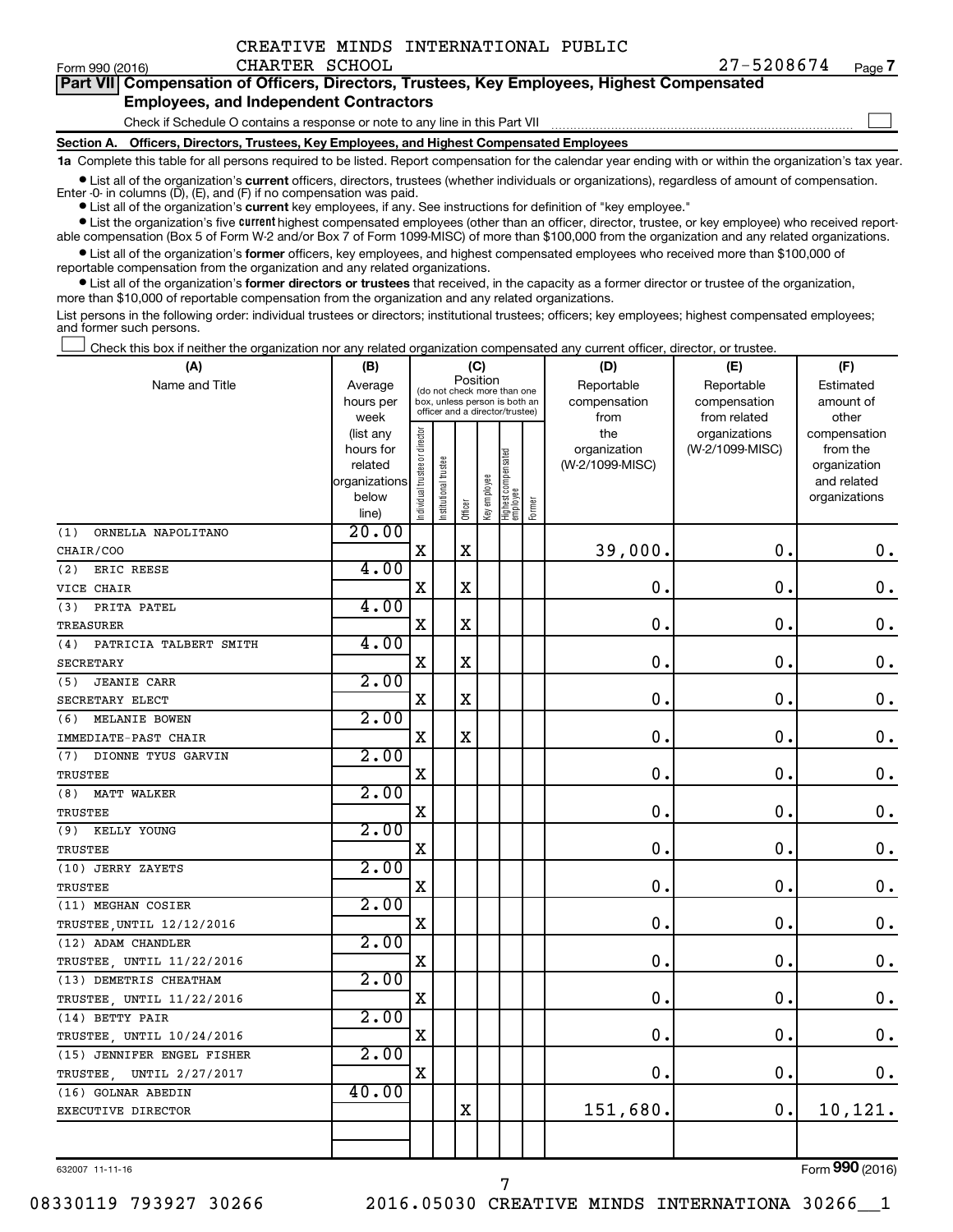|                                                                                                                                                                                                                                                                        |                                                                                                                                                                                                                                                                                       |  |  |                 |  |                                                                                                 |  | CREATIVE MINDS INTERNATIONAL PUBLIC       |                                                   |                                                          |                                        |     |                              |
|------------------------------------------------------------------------------------------------------------------------------------------------------------------------------------------------------------------------------------------------------------------------|---------------------------------------------------------------------------------------------------------------------------------------------------------------------------------------------------------------------------------------------------------------------------------------|--|--|-----------------|--|-------------------------------------------------------------------------------------------------|--|-------------------------------------------|---------------------------------------------------|----------------------------------------------------------|----------------------------------------|-----|------------------------------|
| CHARTER SCHOOL<br>Form 990 (2016)                                                                                                                                                                                                                                      |                                                                                                                                                                                                                                                                                       |  |  |                 |  |                                                                                                 |  |                                           | 27-5208674                                        |                                                          |                                        |     | Page 8                       |
| <b>Part VII</b><br>Section A. Officers, Directors, Trustees, Key Employees, and Highest Compensated Employees (continued)                                                                                                                                              |                                                                                                                                                                                                                                                                                       |  |  |                 |  |                                                                                                 |  |                                           |                                                   |                                                          |                                        |     |                              |
| (B)<br>(A)<br>Average<br>Name and title<br>hours per<br>week                                                                                                                                                                                                           |                                                                                                                                                                                                                                                                                       |  |  | (C)<br>Position |  | (do not check more than one<br>box, unless person is both an<br>officer and a director/trustee) |  | (D)<br>Reportable<br>compensation<br>from | (E)<br>Reportable<br>compensation<br>from related |                                                          | (F)<br>Estimated<br>amount of<br>other |     |                              |
|                                                                                                                                                                                                                                                                        | (list any<br>Individual trustee or director<br>the<br>organizations<br>hours for<br>organization<br>(W-2/1099-MISC)<br>Highest compensated<br>employee<br>Institutional trustee<br>related<br>(W-2/1099-MISC)<br>organizations<br>Key employee<br>below<br>Former<br>Officer<br>line) |  |  |                 |  |                                                                                                 |  |                                           | compensation                                      | from the<br>organization<br>and related<br>organizations |                                        |     |                              |
|                                                                                                                                                                                                                                                                        |                                                                                                                                                                                                                                                                                       |  |  |                 |  |                                                                                                 |  |                                           |                                                   |                                                          |                                        |     |                              |
|                                                                                                                                                                                                                                                                        |                                                                                                                                                                                                                                                                                       |  |  |                 |  |                                                                                                 |  |                                           |                                                   |                                                          |                                        |     |                              |
|                                                                                                                                                                                                                                                                        |                                                                                                                                                                                                                                                                                       |  |  |                 |  |                                                                                                 |  |                                           |                                                   |                                                          |                                        |     |                              |
|                                                                                                                                                                                                                                                                        |                                                                                                                                                                                                                                                                                       |  |  |                 |  |                                                                                                 |  |                                           |                                                   |                                                          |                                        |     |                              |
|                                                                                                                                                                                                                                                                        |                                                                                                                                                                                                                                                                                       |  |  |                 |  |                                                                                                 |  |                                           |                                                   |                                                          |                                        |     |                              |
| 1b Sub-total                                                                                                                                                                                                                                                           |                                                                                                                                                                                                                                                                                       |  |  |                 |  |                                                                                                 |  | 190,680.<br>$\overline{0}$ .              |                                                   | $\overline{0}$ .<br>σ.                                   |                                        |     | 10, 121.<br>$\overline{0}$ . |
| Total number of individuals (including but not limited to those listed above) who received more than \$100,000 of reportable<br>$\mathbf{2}$<br>compensation from the organization $\blacktriangleright$                                                               |                                                                                                                                                                                                                                                                                       |  |  |                 |  |                                                                                                 |  | 190,680.                                  |                                                   | σ.                                                       |                                        |     | 10, 121.<br>1                |
| Did the organization list any former officer, director, or trustee, key employee, or highest compensated employee on<br>З<br>line 1a? If "Yes," complete Schedule J for such individual manufactured content to the content of the content o                           |                                                                                                                                                                                                                                                                                       |  |  |                 |  |                                                                                                 |  |                                           |                                                   |                                                          | 3                                      | Yes | No<br>$\overline{\text{X}}$  |
| For any individual listed on line 1a, is the sum of reportable compensation and other compensation from the organization<br>4                                                                                                                                          |                                                                                                                                                                                                                                                                                       |  |  |                 |  |                                                                                                 |  |                                           |                                                   |                                                          | 4                                      | x   |                              |
| Did any person listed on line 1a receive or accrue compensation from any unrelated organization or individual for services<br>5                                                                                                                                        |                                                                                                                                                                                                                                                                                       |  |  |                 |  |                                                                                                 |  |                                           |                                                   |                                                          | 5                                      |     | x                            |
| <b>Section B. Independent Contractors</b>                                                                                                                                                                                                                              |                                                                                                                                                                                                                                                                                       |  |  |                 |  |                                                                                                 |  |                                           |                                                   |                                                          |                                        |     |                              |
| Complete this table for your five highest compensated independent contractors that received more than \$100,000 of compensation from<br>$\mathbf{1}$<br>the organization. Report compensation for the calendar year ending with or within the organization's tax year. |                                                                                                                                                                                                                                                                                       |  |  |                 |  |                                                                                                 |  |                                           |                                                   |                                                          |                                        |     |                              |
| (A)<br>Name and business address                                                                                                                                                                                                                                       |                                                                                                                                                                                                                                                                                       |  |  |                 |  |                                                                                                 |  | (B)<br>Description of services            |                                                   |                                                          | (C)<br>Compensation                    |     |                              |
| HITT CONTRACTING INC.<br>PO BOX 602760, CHARLOTTE, NC 28260<br>THE FLOORTIME CENTER LLC                                                                                                                                                                                |                                                                                                                                                                                                                                                                                       |  |  |                 |  |                                                                                                 |  | <b>FACILITY RENOVATION</b><br>CONTRACTOR  |                                                   |                                                          |                                        |     | 796,406.                     |
| 4827 RUGBY AVE, BETHESDA, MD 20814                                                                                                                                                                                                                                     |                                                                                                                                                                                                                                                                                       |  |  |                 |  |                                                                                                 |  | SPECIAL EDU AND PRO                       |                                                   |                                                          |                                        |     | 277,792.                     |
| ARMED FORCES RETIREMENT HOME, 3700 NORTH<br>CAPITOL STREET, NE, WASHINGTON, DC 20011<br>175,205.<br>RENT<br>J&G LANDSCAPING SERVICES, 1910<br>PLAYGROUND                                                                                                               |                                                                                                                                                                                                                                                                                       |  |  |                 |  |                                                                                                 |  |                                           |                                                   |                                                          |                                        |     |                              |
| SPENCERVILLE ROAD, SPENCERVILLE, MD 20868<br>ELLIS THERAPEUTIC CONSULTANTS, INC., 641 S                                                                                                                                                                                |                                                                                                                                                                                                                                                                                       |  |  |                 |  |                                                                                                 |  | CONSTRUCTION SERVICE                      |                                                   |                                                          |                                        |     | 157,662.                     |
| STREET, NW, 3RD FLOOR, WASHINGTON, DC<br>Total number of independent contractors (including but not limited to those listed above) who received more than<br>$\mathbf{2}$                                                                                              |                                                                                                                                                                                                                                                                                       |  |  |                 |  |                                                                                                 |  | SPECIAL EDU AND PRO                       |                                                   |                                                          |                                        |     | 145,769.                     |
| \$100,000 of compensation from the organization                                                                                                                                                                                                                        |                                                                                                                                                                                                                                                                                       |  |  |                 |  | 7                                                                                               |  |                                           |                                                   |                                                          |                                        |     |                              |

Form (2016) **990**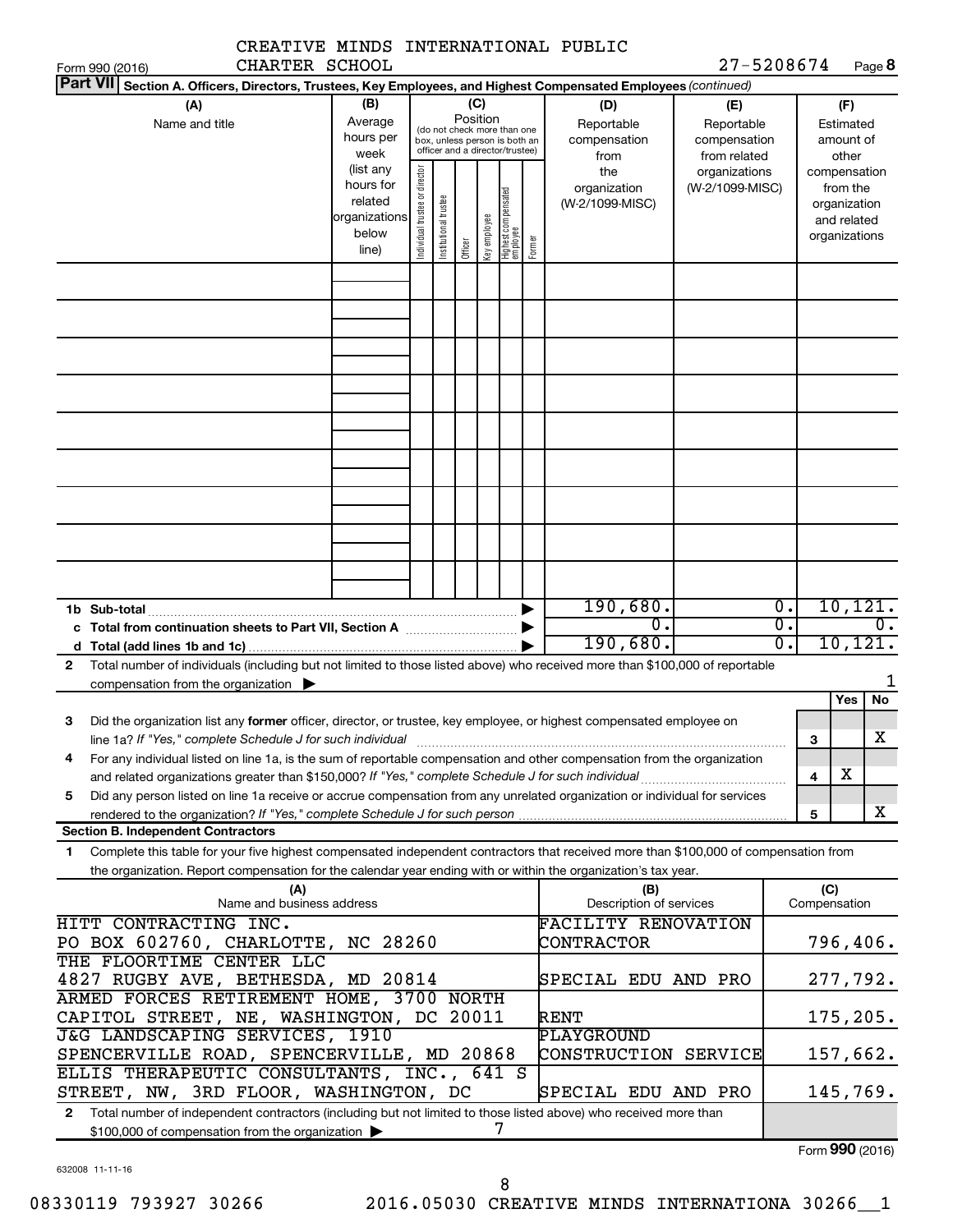|                                                                                         | <b>Part VIII</b> | <b>Statement of Revenue</b>                                                                                                                                                                                                                                                                                                                                                                                             |                                                               |                                                                                          |                                                                   |                                                 |                                         |                                                                    |
|-----------------------------------------------------------------------------------------|------------------|-------------------------------------------------------------------------------------------------------------------------------------------------------------------------------------------------------------------------------------------------------------------------------------------------------------------------------------------------------------------------------------------------------------------------|---------------------------------------------------------------|------------------------------------------------------------------------------------------|-------------------------------------------------------------------|-------------------------------------------------|-----------------------------------------|--------------------------------------------------------------------|
|                                                                                         |                  |                                                                                                                                                                                                                                                                                                                                                                                                                         |                                                               |                                                                                          |                                                                   |                                                 |                                         |                                                                    |
|                                                                                         |                  |                                                                                                                                                                                                                                                                                                                                                                                                                         |                                                               |                                                                                          | (A)<br>Total revenue                                              | (B)<br>Related or<br>exempt function<br>revenue | (C)<br>Unrelated<br>business<br>revenue | (D)<br>Revenue excluded<br>from tax under<br>sections<br>512 - 514 |
| Contributions, Gifts, Grants<br>and Other Similar Amounts<br>Program Service<br>Revenue | b<br>d           | 1 a Federated campaigns<br><b>b</b> Membership dues<br>c Fundraising events<br><b>d</b> Related organizations<br>e Government grants (contributions)<br>f All other contributions, gifts, grants, and<br>similar amounts not included above<br>g Noncash contributions included in lines 1a-1f: \$<br>2 a PER PUPIL APPROPRIATIO<br>PER PUPIL FACILITY ALL<br><b>ACTIVITY FEES</b><br>All other program service revenue | 1a<br>1b<br>1 <sub>c</sub><br>1 <sub>d</sub><br>.<br>1e<br>1f | 145,524.<br>125, 201.<br>221,112.<br>81,054.<br><b>Business Code</b><br>900099<br>611710 | 491,837.<br>5,526,831.5,526,831.<br>$900099$ 1,065,284.1,065,284. | $592, 851.$ 592,851.                            |                                         |                                                                    |
|                                                                                         | 3                | Investment income (including dividends, interest, and                                                                                                                                                                                                                                                                                                                                                                   |                                                               | $\blacktriangleright$                                                                    | $7,184,966$ .                                                     |                                                 |                                         |                                                                    |
|                                                                                         | 4                | Income from investment of tax-exempt bond proceeds                                                                                                                                                                                                                                                                                                                                                                      |                                                               |                                                                                          |                                                                   |                                                 |                                         |                                                                    |
|                                                                                         | 5                |                                                                                                                                                                                                                                                                                                                                                                                                                         |                                                               |                                                                                          |                                                                   |                                                 |                                         |                                                                    |
|                                                                                         |                  | 6 a Gross rents<br><b>b</b> Less: rental expenses                                                                                                                                                                                                                                                                                                                                                                       | (i) Real                                                      | (ii) Personal                                                                            |                                                                   |                                                 |                                         |                                                                    |
|                                                                                         |                  | c Rental income or (loss)                                                                                                                                                                                                                                                                                                                                                                                               |                                                               |                                                                                          |                                                                   |                                                 |                                         |                                                                    |
|                                                                                         |                  | 7 a Gross amount from sales of                                                                                                                                                                                                                                                                                                                                                                                          | (i) Securities                                                | (ii) Other                                                                               |                                                                   |                                                 |                                         |                                                                    |
|                                                                                         |                  | assets other than inventory<br><b>b</b> Less: cost or other basis<br>and sales expenses                                                                                                                                                                                                                                                                                                                                 |                                                               |                                                                                          |                                                                   |                                                 |                                         |                                                                    |
|                                                                                         |                  |                                                                                                                                                                                                                                                                                                                                                                                                                         |                                                               |                                                                                          |                                                                   |                                                 |                                         |                                                                    |
|                                                                                         |                  |                                                                                                                                                                                                                                                                                                                                                                                                                         |                                                               | ▶                                                                                        |                                                                   |                                                 |                                         |                                                                    |
| <b>Other Revenue</b>                                                                    |                  | 8 a Gross income from fundraising events (not<br>$145,524.$ of<br>including $$$<br>contributions reported on line 1c). See                                                                                                                                                                                                                                                                                              |                                                               | 98,159.<br>98, 159.                                                                      |                                                                   |                                                 |                                         |                                                                    |
|                                                                                         |                  |                                                                                                                                                                                                                                                                                                                                                                                                                         | $\mathbf{b}$                                                  |                                                                                          | 0.                                                                |                                                 |                                         |                                                                    |
|                                                                                         |                  | c Net income or (loss) from fundraising events<br>9 a Gross income from gaming activities. See                                                                                                                                                                                                                                                                                                                          |                                                               | .                                                                                        |                                                                   |                                                 |                                         |                                                                    |
|                                                                                         |                  |                                                                                                                                                                                                                                                                                                                                                                                                                         | b                                                             |                                                                                          |                                                                   |                                                 |                                         |                                                                    |
|                                                                                         |                  | c Net income or (loss) from gaming activities<br>10 a Gross sales of inventory, less returns                                                                                                                                                                                                                                                                                                                            |                                                               |                                                                                          |                                                                   |                                                 |                                         |                                                                    |
|                                                                                         |                  |                                                                                                                                                                                                                                                                                                                                                                                                                         |                                                               |                                                                                          |                                                                   |                                                 |                                         |                                                                    |
|                                                                                         |                  | c Net income or (loss) from sales of inventory                                                                                                                                                                                                                                                                                                                                                                          |                                                               |                                                                                          |                                                                   |                                                 |                                         |                                                                    |
|                                                                                         |                  | Miscellaneous Revenue                                                                                                                                                                                                                                                                                                                                                                                                   |                                                               | <b>Business Code</b>                                                                     |                                                                   |                                                 |                                         |                                                                    |
|                                                                                         | 11a              |                                                                                                                                                                                                                                                                                                                                                                                                                         |                                                               |                                                                                          |                                                                   |                                                 |                                         |                                                                    |
|                                                                                         | b                | <u> 1989 - Johann John Stein, mars an deus Amerikaansk kommunister (</u>                                                                                                                                                                                                                                                                                                                                                |                                                               |                                                                                          |                                                                   |                                                 |                                         |                                                                    |
|                                                                                         | с                | the control of the control of the control of the control of                                                                                                                                                                                                                                                                                                                                                             |                                                               |                                                                                          |                                                                   |                                                 |                                         |                                                                    |
|                                                                                         |                  |                                                                                                                                                                                                                                                                                                                                                                                                                         |                                                               | $\blacktriangleright$                                                                    |                                                                   |                                                 |                                         |                                                                    |
|                                                                                         | 12               |                                                                                                                                                                                                                                                                                                                                                                                                                         |                                                               |                                                                                          | $\triangleright$ 7,676,803.7,184,966.                             |                                                 | 0.                                      | 0.                                                                 |
|                                                                                         | 632009 11-11-16  |                                                                                                                                                                                                                                                                                                                                                                                                                         |                                                               |                                                                                          |                                                                   |                                                 |                                         | Form 990 (2016)                                                    |

632009 11-11-16

9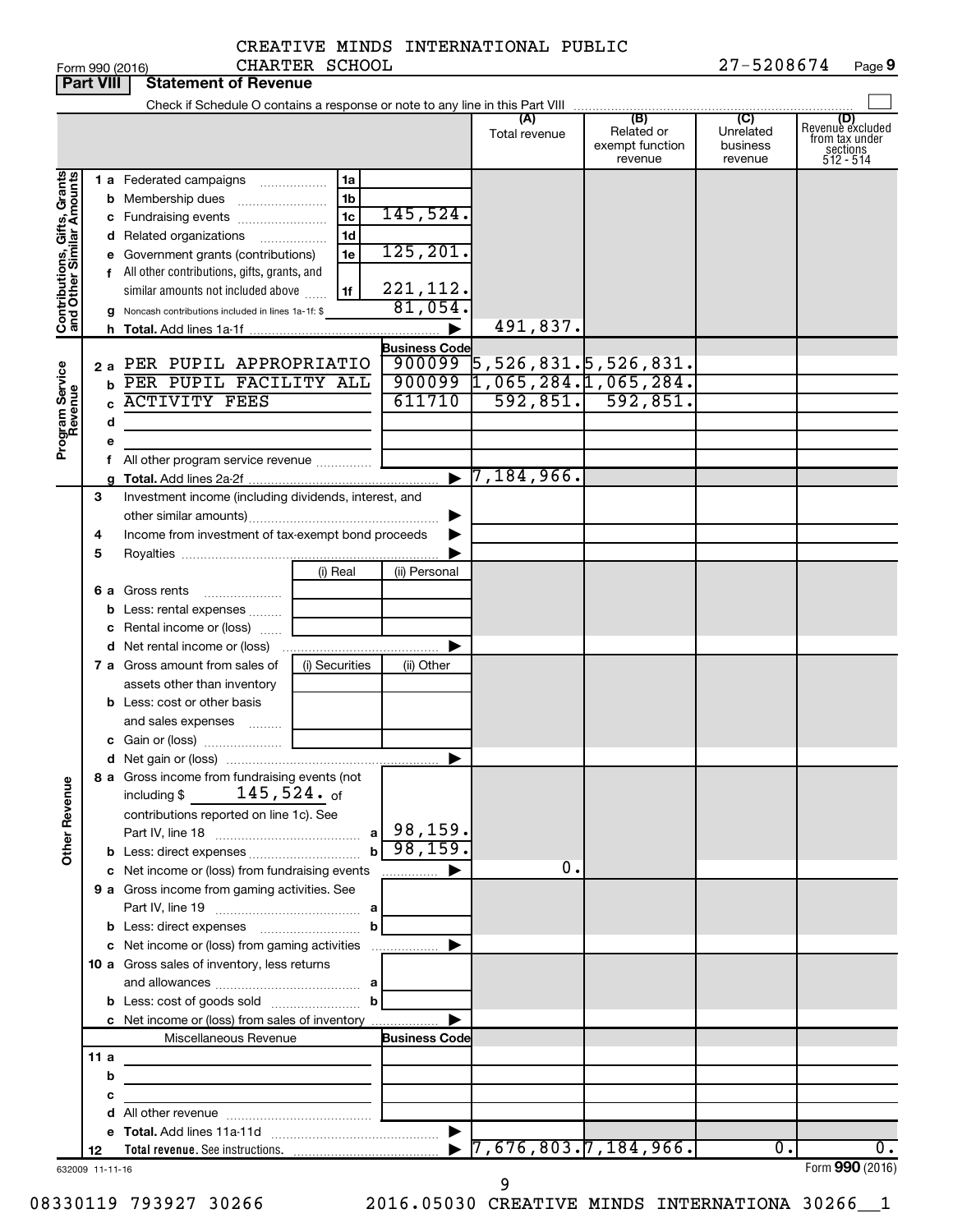#### Form 990 (2016) CHARTER SCHOOL 2 7 – 5 2 0 8 6 7 4 <sub>Page</sub> **10** CREATIVE MINDS INTERNATIONAL PUBLIC CHARTER SCHOOL

|          | Part IX   Statement of Functional Expenses                                                                                                                                                                  |                       |                                    |                                           |                                |
|----------|-------------------------------------------------------------------------------------------------------------------------------------------------------------------------------------------------------------|-----------------------|------------------------------------|-------------------------------------------|--------------------------------|
|          | Section 501(c)(3) and 501(c)(4) organizations must complete all columns. All other organizations must complete column (A).                                                                                  |                       |                                    |                                           |                                |
|          | Check if Schedule O contains a response or note to any line in this Part IX                                                                                                                                 |                       |                                    |                                           |                                |
|          | Do not include amounts reported on lines 6b,<br>7b, 8b, 9b, and 10b of Part VIII.                                                                                                                           | (A)<br>Total expenses | (B)<br>Program service<br>expenses | (C)<br>Management and<br>general expenses | (D)<br>Fundraising<br>expenses |
| 1.       | Grants and other assistance to domestic organizations                                                                                                                                                       |                       |                                    |                                           |                                |
|          | and domestic governments. See Part IV, line 21                                                                                                                                                              |                       |                                    |                                           |                                |
| 2        | Grants and other assistance to domestic                                                                                                                                                                     |                       |                                    |                                           |                                |
|          | individuals. See Part IV, line 22                                                                                                                                                                           |                       |                                    |                                           |                                |
| 3        | Grants and other assistance to foreign                                                                                                                                                                      |                       |                                    |                                           |                                |
|          | organizations, foreign governments, and foreign                                                                                                                                                             |                       |                                    |                                           |                                |
|          | individuals. See Part IV, lines 15 and 16                                                                                                                                                                   |                       |                                    |                                           |                                |
| 4        | Benefits paid to or for members                                                                                                                                                                             |                       |                                    |                                           |                                |
| 5        | Compensation of current officers, directors,                                                                                                                                                                |                       |                                    |                                           |                                |
|          | trustees, and key employees                                                                                                                                                                                 | 180,661.              | 108, 397.                          | 72,264.                                   |                                |
| 6        | Compensation not included above, to disqualified                                                                                                                                                            |                       |                                    |                                           |                                |
|          | persons (as defined under section 4958(f)(1)) and                                                                                                                                                           |                       |                                    |                                           |                                |
|          | persons described in section 4958(c)(3)(B)<br>$\sim$                                                                                                                                                        | 3,804,045.            | 3,591,772.                         | 212, 273.                                 |                                |
| 7<br>8   | Pension plan accruals and contributions (include                                                                                                                                                            |                       |                                    |                                           |                                |
|          | section 401(k) and 403(b) employer contributions)                                                                                                                                                           | 30,614.               |                                    |                                           |                                |
| 9        | Other employee benefits                                                                                                                                                                                     | 408,991.              | $\frac{18,368}{393,746}$           | $\frac{12,246}{15,245}$                   |                                |
| 10       |                                                                                                                                                                                                             | 320, 568.             | 297,960.                           | 22,608.                                   |                                |
| 11       | Fees for services (non-employees):                                                                                                                                                                          |                       |                                    |                                           |                                |
|          |                                                                                                                                                                                                             |                       |                                    |                                           |                                |
| b        |                                                                                                                                                                                                             | 31,216.               | 24,972.                            | 6, 244.                                   |                                |
| c        |                                                                                                                                                                                                             | 107, 230.             |                                    | 107, 230.                                 |                                |
| d        |                                                                                                                                                                                                             |                       |                                    |                                           |                                |
| e        | Professional fundraising services. See Part IV, line 17                                                                                                                                                     |                       |                                    |                                           |                                |
| f        | Investment management fees                                                                                                                                                                                  |                       |                                    |                                           |                                |
| g        | Other. (If line 11g amount exceeds 10% of line 25,                                                                                                                                                          |                       |                                    |                                           |                                |
|          | column (A) amount, list line 11g expenses on Sch O.)                                                                                                                                                        | 205,862.              | 164,690.                           | 41,172.                                   |                                |
| 12       |                                                                                                                                                                                                             |                       |                                    |                                           |                                |
| 13       |                                                                                                                                                                                                             | 82,132.               | 65,707.                            | 16,425.                                   |                                |
| 14       |                                                                                                                                                                                                             |                       |                                    |                                           |                                |
| 15       |                                                                                                                                                                                                             | 1, 264, 445.          | 1,011,555.                         | 252,890.                                  |                                |
| 16       |                                                                                                                                                                                                             |                       |                                    |                                           |                                |
| 17<br>18 | Travel<br>Payments of travel or entertainment expenses                                                                                                                                                      |                       |                                    |                                           |                                |
|          | for any federal, state, or local public officials                                                                                                                                                           |                       |                                    |                                           |                                |
| 19       | Conferences, conventions, and meetings                                                                                                                                                                      |                       |                                    |                                           |                                |
| 20       | Interest                                                                                                                                                                                                    | 93,065.               | 74,452.                            | 18,613.                                   |                                |
| 21       |                                                                                                                                                                                                             |                       |                                    |                                           |                                |
| 22       | Depreciation, depletion, and amortization                                                                                                                                                                   | 435,760.              | 348,608.                           | 87,152.                                   |                                |
| 23       | Insurance                                                                                                                                                                                                   | 33,476.               | 26,781.                            | 6,695.                                    |                                |
| 24       | Other expenses. Itemize expenses not covered<br>above. (List miscellaneous expenses in line 24e. If line<br>24e amount exceeds 10% of line 25, column (A)<br>amount, list line 24e expenses on Schedule O.) |                       |                                    |                                           |                                |
| a        | DIRECT STUDENT COSTS                                                                                                                                                                                        | 948,132.              | 948,132.                           |                                           |                                |
| b        | <b>RECRUITING</b>                                                                                                                                                                                           | 318,869.              | 313,089.                           | 5,780.                                    |                                |
| C        | <b>DUES</b>                                                                                                                                                                                                 | 19,936.               | 15,947.                            | 3,989.                                    |                                |
| d        | <b>OTHER</b>                                                                                                                                                                                                | 4,634.                | 3,709.                             | 925.                                      |                                |
|          | e All other expenses                                                                                                                                                                                        |                       |                                    |                                           |                                |
| 25       | Total functional expenses. Add lines 1 through 24e                                                                                                                                                          | 8,289,636.            | 7,407,885.                         | 881,751                                   | $\overline{0}$ .               |
| 26       | Joint costs. Complete this line only if the organization                                                                                                                                                    |                       |                                    |                                           |                                |
|          | reported in column (B) joint costs from a combined                                                                                                                                                          |                       |                                    |                                           |                                |
|          | educational campaign and fundraising solicitation.<br>Check here $\blacktriangleright$                                                                                                                      |                       |                                    |                                           |                                |
|          | if following SOP 98-2 (ASC 958-720)<br>632010 11-11-16                                                                                                                                                      |                       |                                    |                                           | Form 990 (2016)                |

08330119 793927 30266 2016.05030 CREATIVE MINDS INTERNATIONA 30266\_1 10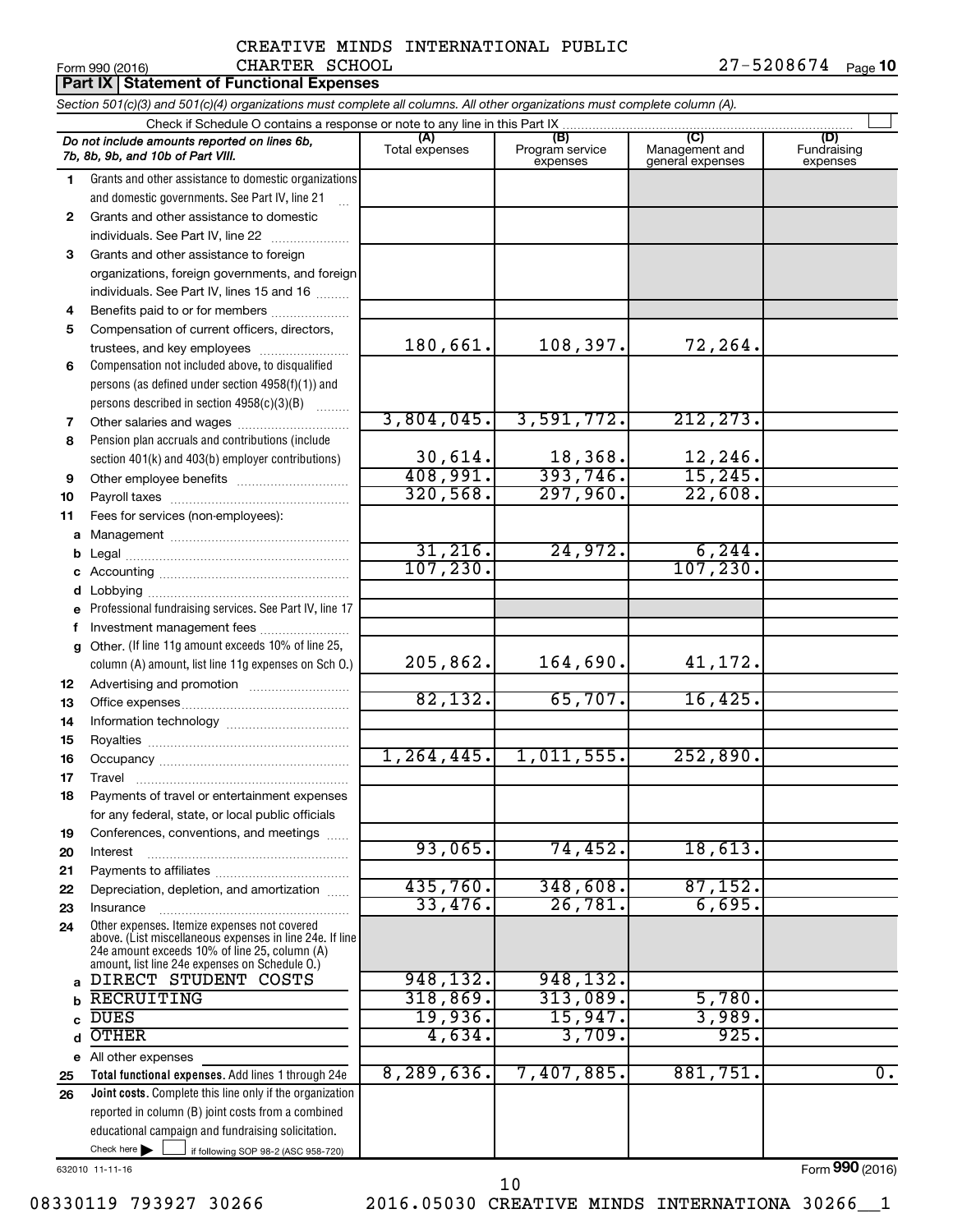|  | Form 990 (2016) |
|--|-----------------|
|  |                 |

#### CREATIVE MINDS INTERNATIONAL PUBLIC CHARTER SCHOOL

Form 990 (2016) CHARTER SCHOOL 2 7 – 5 2 0 8 6 7 4 <sub>Page</sub> **11** 

|                             | וטו טביט ובוויט<br><b>Part X</b> | <b>Balance Sheet</b>                                                                                                                                          |   |                          |                         | , auc <b>, ,</b>   |
|-----------------------------|----------------------------------|---------------------------------------------------------------------------------------------------------------------------------------------------------------|---|--------------------------|-------------------------|--------------------|
|                             |                                  |                                                                                                                                                               |   |                          |                         |                    |
|                             |                                  |                                                                                                                                                               |   | (A)<br>Beginning of year |                         | (B)<br>End of year |
|                             | 1                                |                                                                                                                                                               |   | 942,962.                 | $\mathbf{1}$            | 640, 410.          |
|                             | 2                                |                                                                                                                                                               |   |                          | $\mathbf{2}$            |                    |
|                             | 3                                |                                                                                                                                                               |   | 26,947.                  | 3                       | 39,058.            |
|                             | 4                                |                                                                                                                                                               |   | 62,994.                  | $\overline{\mathbf{4}}$ | 69,151.            |
|                             | 5                                | Loans and other receivables from current and former officers, directors,                                                                                      |   |                          |                         |                    |
|                             |                                  | trustees, key employees, and highest compensated employees. Complete<br>Part II of Schedule L                                                                 |   |                          | 5                       |                    |
|                             | 6                                | Loans and other receivables from other disqualified persons (as defined under                                                                                 |   |                          |                         |                    |
|                             |                                  | section 4958(f)(1)), persons described in section 4958(c)(3)(B), and contributing                                                                             |   |                          |                         |                    |
|                             |                                  | employers and sponsoring organizations of section 501(c)(9) voluntary                                                                                         |   |                          |                         |                    |
|                             |                                  | employees' beneficiary organizations (see instr). Complete Part II of Sch L                                                                                   |   |                          | 6                       |                    |
| Assets                      | 7                                |                                                                                                                                                               |   |                          | $\overline{7}$          |                    |
|                             | 8                                |                                                                                                                                                               |   |                          | 8                       |                    |
|                             | 9                                |                                                                                                                                                               |   | 52,318.                  | 9                       | 26,109.            |
|                             | 10a                              | Land, buildings, and equipment: cost or other                                                                                                                 |   |                          |                         |                    |
|                             |                                  |                                                                                                                                                               |   |                          |                         |                    |
|                             |                                  |                                                                                                                                                               |   | 2,800,872.               | 10 <sub>c</sub>         | 3,381,072.         |
|                             | 11                               |                                                                                                                                                               |   |                          | 11                      |                    |
|                             | 12                               |                                                                                                                                                               |   |                          | 12                      |                    |
|                             | 13                               |                                                                                                                                                               |   |                          | 13                      |                    |
|                             | 14                               |                                                                                                                                                               |   |                          | 14                      |                    |
|                             | 15                               |                                                                                                                                                               |   |                          | 15                      |                    |
|                             | 16                               |                                                                                                                                                               |   | 3,886,093.               | 16                      | 4,155,800.         |
|                             | 17                               |                                                                                                                                                               |   | 407,902.                 | 17                      | 417,437.           |
|                             | 18                               |                                                                                                                                                               |   |                          | 18                      |                    |
|                             | 19                               |                                                                                                                                                               |   | 46,490.                  | 19                      | 51,032.            |
|                             | 20                               |                                                                                                                                                               |   |                          | 20                      |                    |
|                             | 21                               | Escrow or custodial account liability. Complete Part IV of Schedule D                                                                                         |   |                          | 21                      |                    |
|                             | 22                               | Loans and other payables to current and former officers, directors, trustees,                                                                                 |   |                          |                         |                    |
|                             |                                  | key employees, highest compensated employees, and disqualified persons.                                                                                       |   |                          |                         |                    |
| Liabilities                 |                                  |                                                                                                                                                               |   | 1,972,932.               | 22                      | 1,932,328.         |
|                             | 23                               | Secured mortgages and notes payable to unrelated third parties                                                                                                | . |                          | 23                      |                    |
|                             | 24                               | Unsecured notes and loans payable to unrelated third parties                                                                                                  |   |                          | 24                      |                    |
|                             | 25                               | Other liabilities (including federal income tax, payables to related third<br>parties, and other liabilities not included on lines 17-24). Complete Part X of |   |                          |                         |                    |
|                             |                                  | Schedule D                                                                                                                                                    |   | 857,893.                 | 25                      | 1,766,960.         |
|                             | 26                               |                                                                                                                                                               |   | 3, 285, 217.             | 26                      | 4, 167, 757.       |
|                             |                                  | Organizations that follow SFAS 117 (ASC 958), check here $\blacktriangleright \begin{array}{c} \boxed{X} \\ \end{array}$ and                                  |   |                          |                         |                    |
|                             |                                  | complete lines 27 through 29, and lines 33 and 34.                                                                                                            |   |                          |                         |                    |
|                             | 27                               |                                                                                                                                                               |   | 600,876.                 | 27                      | $-11,957.$         |
|                             | 28                               |                                                                                                                                                               |   |                          | 28                      |                    |
| Net Assets or Fund Balances | 29                               | Permanently restricted net assets                                                                                                                             |   |                          | 29                      |                    |
|                             |                                  | Organizations that do not follow SFAS 117 (ASC 958), check here $\blacktriangleright$                                                                         |   |                          |                         |                    |
|                             |                                  | and complete lines 30 through 34.                                                                                                                             |   |                          |                         |                    |
|                             | 30                               |                                                                                                                                                               |   |                          | 30                      |                    |
|                             | 31                               | Paid-in or capital surplus, or land, building, or equipment fund                                                                                              |   |                          | 31                      |                    |
|                             | 32                               | Retained earnings, endowment, accumulated income, or other funds                                                                                              |   |                          | 32                      |                    |
|                             |                                  |                                                                                                                                                               |   | 600 876                  | $\sim$                  | 957                |

Form (2016) **990**  $3,886,093.$   $34$   $4,155,800.$ 

**32 33 34**

 $\overline{600, 876.}$  33  $\overline{11, 957.}$ 

632011 11-11-16

**33 34**

Total net assets or fund balances ............................ Total liabilities and net assets/fund balances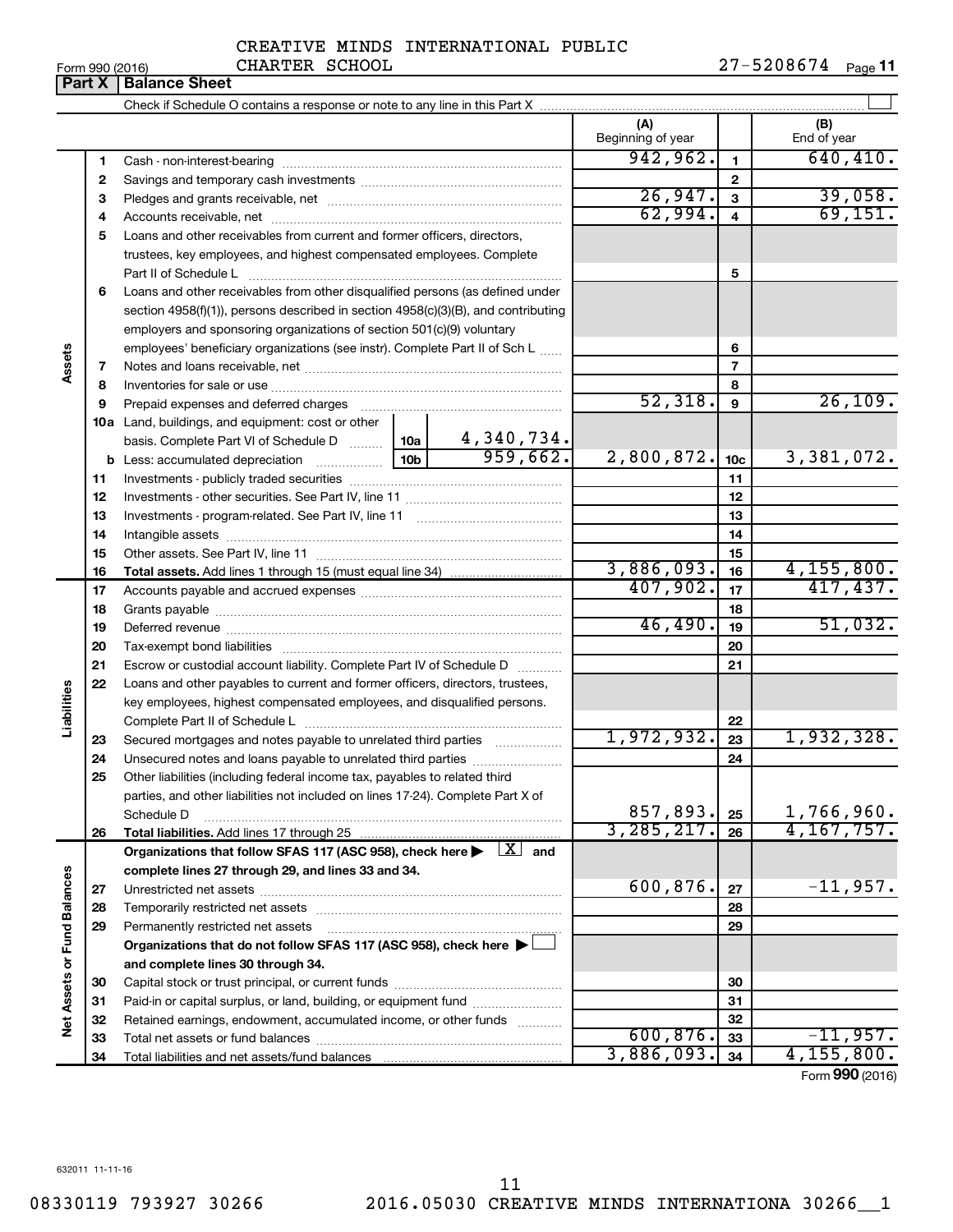| CREATIVE MINDS INTERNATIONAL PUBLIC |  |  |
|-------------------------------------|--|--|
|-------------------------------------|--|--|

|    | CHARTER SCHOOL<br>Form 990 (2016)                                                                                                                                                                                              |                         | 27-5208674     |            | Page 12                 |
|----|--------------------------------------------------------------------------------------------------------------------------------------------------------------------------------------------------------------------------------|-------------------------|----------------|------------|-------------------------|
|    | Part XI<br>Reconciliation of Net Assets                                                                                                                                                                                        |                         |                |            |                         |
|    | Check if Schedule O contains a response or note to any line in this Part XI [11] [11] Check if Schedule O contains a response or note to any line in this Part XI                                                              |                         |                |            |                         |
|    |                                                                                                                                                                                                                                |                         |                |            |                         |
| 1  |                                                                                                                                                                                                                                | $\blacksquare$          | 7,676,803.     |            |                         |
| 2  |                                                                                                                                                                                                                                | $\mathfrak{p}$          | 8,289,636.     |            |                         |
| З  | Revenue less expenses. Subtract line 2 from line 1                                                                                                                                                                             | $\mathbf{3}$            | $-612,833.$    |            |                         |
| 4  | Net assets or fund balances at beginning of year (must equal Part X, line 33, column (A)) <i>[[[[[[[[[[[[]]</i> ]                                                                                                              | $\overline{\mathbf{4}}$ |                |            | 600, 876.               |
| 5  | Net unrealized gains (losses) on investments [11] matter than the control of the state of the state of the state of the state of the state of the state of the state of the state of the state of the state of the state of th | 5                       |                |            |                         |
| 6  | Donated services and use of facilities                                                                                                                                                                                         | 6                       |                |            |                         |
| 7  | Investment expenses                                                                                                                                                                                                            | $\overline{7}$          |                |            |                         |
| 8  | Prior period adjustments                                                                                                                                                                                                       | 8                       |                |            |                         |
| 9  |                                                                                                                                                                                                                                | 9                       |                |            | $\overline{0}$ .        |
| 10 | Net assets or fund balances at end of year. Combine lines 3 through 9 (must equal Part X, line 33,                                                                                                                             |                         |                |            |                         |
|    | column (B))                                                                                                                                                                                                                    | 10                      |                |            | $-11,957.$              |
|    | Part XII Financial Statements and Reporting                                                                                                                                                                                    |                         |                |            |                         |
|    |                                                                                                                                                                                                                                |                         |                |            | $\overline{\mathbf{X}}$ |
|    |                                                                                                                                                                                                                                |                         |                | <b>Yes</b> | <b>No</b>               |
| 1  | $\overline{\mathbf{X}}$ Accrual<br>Accounting method used to prepare the Form 990: $\Box$ Cash<br>Other                                                                                                                        |                         |                |            |                         |
|    | If the organization changed its method of accounting from a prior year or checked "Other," explain in Schedule O.                                                                                                              |                         |                |            |                         |
|    | 2a Were the organization's financial statements compiled or reviewed by an independent accountant?                                                                                                                             |                         | 2a             |            | х                       |
|    | If "Yes," check a box below to indicate whether the financial statements for the year were compiled or reviewed on a                                                                                                           |                         |                |            |                         |
|    | separate basis, consolidated basis, or both:                                                                                                                                                                                   |                         |                |            |                         |
|    | Separate basis<br>Consolidated basis<br>Both consolidated and separate basis                                                                                                                                                   |                         |                |            |                         |
|    |                                                                                                                                                                                                                                |                         | 2 <sub>b</sub> | х          |                         |
|    | If "Yes," check a box below to indicate whether the financial statements for the year were audited on a separate basis,                                                                                                        |                         |                |            |                         |
|    | consolidated basis, or both:                                                                                                                                                                                                   |                         |                |            |                         |
|    | $ \mathbf{X} $ Separate basis<br>Consolidated basis<br>Both consolidated and separate basis                                                                                                                                    |                         |                |            |                         |
|    | c If "Yes" to line 2a or 2b, does the organization have a committee that assumes responsibility for oversight of the audit,                                                                                                    |                         |                |            |                         |
|    |                                                                                                                                                                                                                                |                         | 2c             | х          |                         |
|    | If the organization changed either its oversight process or selection process during the tax year, explain in Schedule O.                                                                                                      |                         |                |            |                         |
|    | 3a As a result of a federal award, was the organization required to undergo an audit or audits as set forth in the Single Audit                                                                                                |                         |                |            |                         |
|    |                                                                                                                                                                                                                                |                         | За             |            | x                       |
|    | b If "Yes," did the organization undergo the required audit or audits? If the organization did not undergo the required audit                                                                                                  |                         |                |            |                         |
|    |                                                                                                                                                                                                                                |                         | 3b             |            |                         |

Form (2016) **990**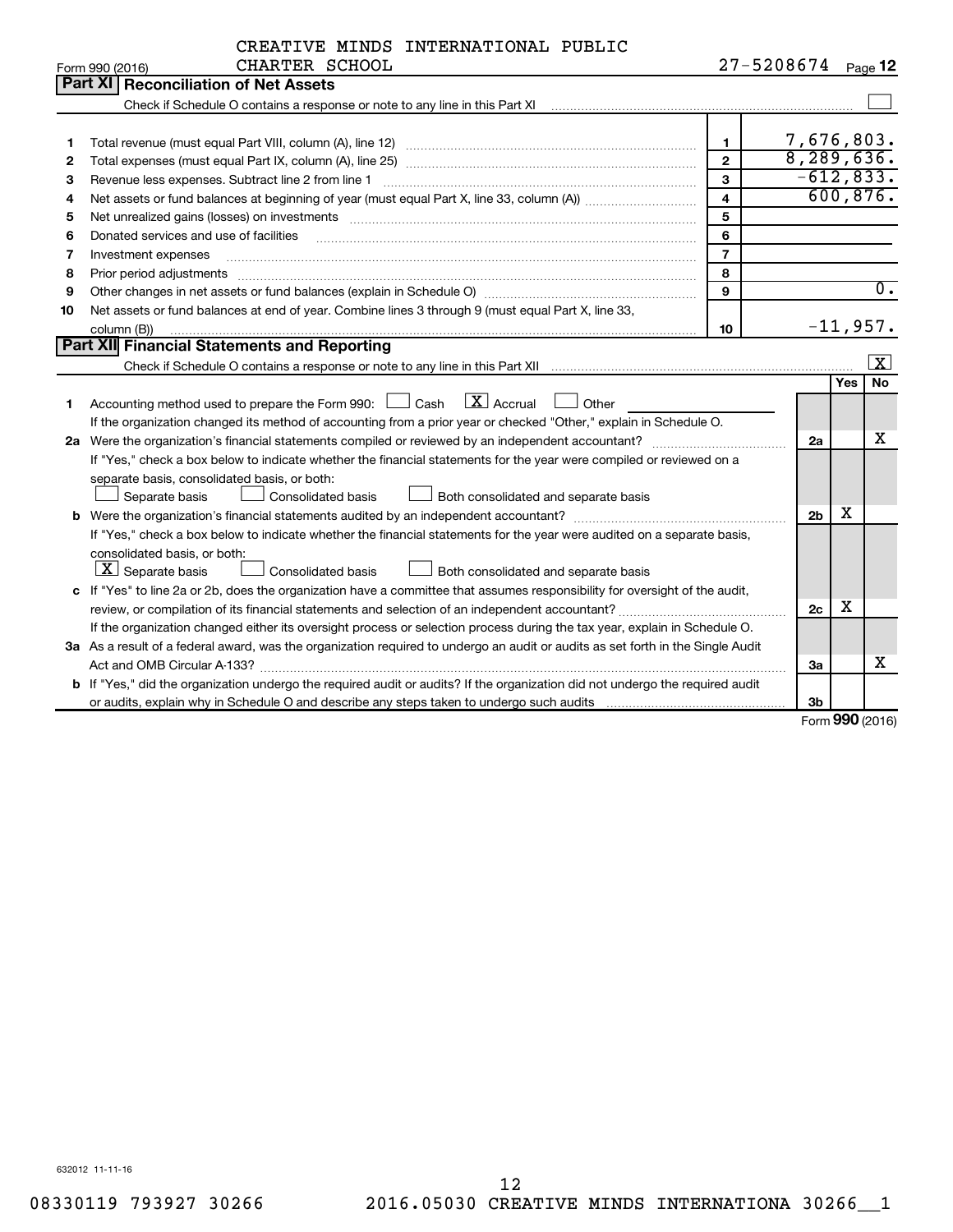| <b>SCHEDULE A</b>                                                                                         |                                               |                                                                        |                                                                                                                                                                                                                                               |     |                                                                |                            | OMB No. 1545-0047                     |
|-----------------------------------------------------------------------------------------------------------|-----------------------------------------------|------------------------------------------------------------------------|-----------------------------------------------------------------------------------------------------------------------------------------------------------------------------------------------------------------------------------------------|-----|----------------------------------------------------------------|----------------------------|---------------------------------------|
| (Form 990 or 990-EZ)                                                                                      |                                               |                                                                        | <b>Public Charity Status and Public Support</b>                                                                                                                                                                                               |     |                                                                |                            |                                       |
|                                                                                                           |                                               |                                                                        | Complete if the organization is a section 501(c)(3) organization or a section<br>4947(a)(1) nonexempt charitable trust.                                                                                                                       |     |                                                                |                            |                                       |
| Department of the Treasury                                                                                |                                               |                                                                        | Attach to Form 990 or Form 990-EZ.                                                                                                                                                                                                            |     |                                                                |                            | <b>Open to Public</b>                 |
| Internal Revenue Service                                                                                  |                                               |                                                                        | Information about Schedule A (Form 990 or 990-EZ) and its instructions is at WWW.irs.gov/form990.                                                                                                                                             |     |                                                                |                            | Inspection                            |
| Name of the organization                                                                                  |                                               |                                                                        | CREATIVE MINDS INTERNATIONAL PUBLIC                                                                                                                                                                                                           |     |                                                                |                            | <b>Employer identification number</b> |
|                                                                                                           |                                               | CHARTER SCHOOL                                                         |                                                                                                                                                                                                                                               |     |                                                                |                            | 27-5208674                            |
| Part I                                                                                                    |                                               |                                                                        | Reason for Public Charity Status (All organizations must complete this part.) See instructions.                                                                                                                                               |     |                                                                |                            |                                       |
| The organization is not a private foundation because it is: (For lines 1 through 12, check only one box.) |                                               |                                                                        |                                                                                                                                                                                                                                               |     |                                                                |                            |                                       |
| 1                                                                                                         |                                               |                                                                        | A church, convention of churches, or association of churches described in section 170(b)(1)(A)(i).                                                                                                                                            |     |                                                                |                            |                                       |
| $\mathbf{X}$<br>2                                                                                         |                                               |                                                                        | A school described in section 170(b)(1)(A)(ii). (Attach Schedule E (Form 990 or 990-EZ).)                                                                                                                                                     |     |                                                                |                            |                                       |
| 3                                                                                                         |                                               |                                                                        | A hospital or a cooperative hospital service organization described in section 170(b)(1)(A)(iii).                                                                                                                                             |     |                                                                |                            |                                       |
| 4                                                                                                         |                                               |                                                                        | A medical research organization operated in conjunction with a hospital described in section 170(b)(1)(A)(iii). Enter the hospital's name,                                                                                                    |     |                                                                |                            |                                       |
| city, and state:                                                                                          |                                               |                                                                        |                                                                                                                                                                                                                                               |     |                                                                |                            |                                       |
| 5                                                                                                         |                                               |                                                                        | An organization operated for the benefit of a college or university owned or operated by a governmental unit described in                                                                                                                     |     |                                                                |                            |                                       |
|                                                                                                           | section 170(b)(1)(A)(iv). (Complete Part II.) |                                                                        |                                                                                                                                                                                                                                               |     |                                                                |                            |                                       |
| 6                                                                                                         |                                               |                                                                        | A federal, state, or local government or governmental unit described in section 170(b)(1)(A)(v).                                                                                                                                              |     |                                                                |                            |                                       |
| 7                                                                                                         |                                               |                                                                        | An organization that normally receives a substantial part of its support from a governmental unit or from the general public described in                                                                                                     |     |                                                                |                            |                                       |
|                                                                                                           | section 170(b)(1)(A)(vi). (Complete Part II.) |                                                                        |                                                                                                                                                                                                                                               |     |                                                                |                            |                                       |
| 8                                                                                                         |                                               |                                                                        | A community trust described in section 170(b)(1)(A)(vi). (Complete Part II.)                                                                                                                                                                  |     |                                                                |                            |                                       |
| 9                                                                                                         |                                               |                                                                        | An agricultural research organization described in section 170(b)(1)(A)(ix) operated in conjunction with a land-grant college                                                                                                                 |     |                                                                |                            |                                       |
|                                                                                                           |                                               |                                                                        | or university or a non-land-grant college of agriculture (see instructions). Enter the name, city, and state of the college or                                                                                                                |     |                                                                |                            |                                       |
| university:                                                                                               |                                               |                                                                        |                                                                                                                                                                                                                                               |     |                                                                |                            |                                       |
| 10                                                                                                        |                                               |                                                                        | An organization that normally receives: (1) more than 33 1/3% of its support from contributions, membership fees, and gross receipts from                                                                                                     |     |                                                                |                            |                                       |
|                                                                                                           |                                               |                                                                        | activities related to its exempt functions - subject to certain exceptions, and (2) no more than 33 1/3% of its support from gross investment                                                                                                 |     |                                                                |                            |                                       |
|                                                                                                           |                                               |                                                                        | income and unrelated business taxable income (less section 511 tax) from businesses acquired by the organization after June 30, 1975.                                                                                                         |     |                                                                |                            |                                       |
|                                                                                                           | See section 509(a)(2). (Complete Part III.)   |                                                                        |                                                                                                                                                                                                                                               |     |                                                                |                            |                                       |
| 11<br>12 <sub>2</sub>                                                                                     |                                               |                                                                        | An organization organized and operated exclusively to test for public safety. See section 509(a)(4).                                                                                                                                          |     |                                                                |                            |                                       |
|                                                                                                           |                                               |                                                                        | An organization organized and operated exclusively for the benefit of, to perform the functions of, or to carry out the purposes of one or                                                                                                    |     |                                                                |                            |                                       |
|                                                                                                           |                                               |                                                                        | more publicly supported organizations described in section 509(a)(1) or section 509(a)(2). See section 509(a)(3). Check the box in                                                                                                            |     |                                                                |                            |                                       |
|                                                                                                           |                                               |                                                                        | lines 12a through 12d that describes the type of supporting organization and complete lines 12e, 12f, and 12g.<br>Type I. A supporting organization operated, supervised, or controlled by its supported organization(s), typically by giving |     |                                                                |                            |                                       |
| a                                                                                                         |                                               |                                                                        | the supported organization(s) the power to regularly appoint or elect a majority of the directors or trustees of the supporting                                                                                                               |     |                                                                |                            |                                       |
|                                                                                                           |                                               | organization. You must complete Part IV, Sections A and B.             |                                                                                                                                                                                                                                               |     |                                                                |                            |                                       |
| b                                                                                                         |                                               |                                                                        | Type II. A supporting organization supervised or controlled in connection with its supported organization(s), by having                                                                                                                       |     |                                                                |                            |                                       |
|                                                                                                           |                                               |                                                                        | control or management of the supporting organization vested in the same persons that control or manage the supported                                                                                                                          |     |                                                                |                            |                                       |
|                                                                                                           |                                               | organization(s). You must complete Part IV, Sections A and C.          |                                                                                                                                                                                                                                               |     |                                                                |                            |                                       |
| с                                                                                                         |                                               |                                                                        | Type III functionally integrated. A supporting organization operated in connection with, and functionally integrated with,                                                                                                                    |     |                                                                |                            |                                       |
|                                                                                                           |                                               |                                                                        | its supported organization(s) (see instructions). You must complete Part IV, Sections A, D, and E.                                                                                                                                            |     |                                                                |                            |                                       |
| d                                                                                                         |                                               |                                                                        | Type III non-functionally integrated. A supporting organization operated in connection with its supported organization(s)                                                                                                                     |     |                                                                |                            |                                       |
|                                                                                                           |                                               |                                                                        | that is not functionally integrated. The organization generally must satisfy a distribution requirement and an attentiveness                                                                                                                  |     |                                                                |                            |                                       |
|                                                                                                           |                                               |                                                                        | requirement (see instructions). You must complete Part IV, Sections A and D, and Part V.                                                                                                                                                      |     |                                                                |                            |                                       |
| е                                                                                                         |                                               |                                                                        | Check this box if the organization received a written determination from the IRS that it is a Type I, Type II, Type III                                                                                                                       |     |                                                                |                            |                                       |
|                                                                                                           |                                               |                                                                        | functionally integrated, or Type III non-functionally integrated supporting organization.                                                                                                                                                     |     |                                                                |                            |                                       |
|                                                                                                           |                                               |                                                                        |                                                                                                                                                                                                                                               |     |                                                                |                            |                                       |
|                                                                                                           |                                               | Provide the following information about the supported organization(s). |                                                                                                                                                                                                                                               |     |                                                                |                            |                                       |
| (i) Name of supported                                                                                     |                                               | (ii) EIN                                                               | (iii) Type of organization<br>(described on lines 1-10                                                                                                                                                                                        |     | (iv) Is the organization listed<br>in your governing document? | (v) Amount of monetary     | (vi) Amount of other                  |
| organization                                                                                              |                                               |                                                                        | above (see instructions))                                                                                                                                                                                                                     | Yes | No                                                             | support (see instructions) | support (see instructions)            |
|                                                                                                           |                                               |                                                                        |                                                                                                                                                                                                                                               |     |                                                                |                            |                                       |
|                                                                                                           |                                               |                                                                        |                                                                                                                                                                                                                                               |     |                                                                |                            |                                       |
|                                                                                                           |                                               |                                                                        |                                                                                                                                                                                                                                               |     |                                                                |                            |                                       |
|                                                                                                           |                                               |                                                                        |                                                                                                                                                                                                                                               |     |                                                                |                            |                                       |
|                                                                                                           |                                               |                                                                        |                                                                                                                                                                                                                                               |     |                                                                |                            |                                       |
|                                                                                                           |                                               |                                                                        |                                                                                                                                                                                                                                               |     |                                                                |                            |                                       |
|                                                                                                           |                                               |                                                                        |                                                                                                                                                                                                                                               |     |                                                                |                            |                                       |
|                                                                                                           |                                               |                                                                        |                                                                                                                                                                                                                                               |     |                                                                |                            |                                       |
|                                                                                                           |                                               |                                                                        |                                                                                                                                                                                                                                               |     |                                                                |                            |                                       |
|                                                                                                           |                                               |                                                                        |                                                                                                                                                                                                                                               |     |                                                                |                            |                                       |
| Total                                                                                                     |                                               |                                                                        | UA For Department Poduction Act Notice, see the Instructions for Form 000 or 000 FZ, seems as as a Cohodule A (Form 000 or 000 FZ) 2016                                                                                                       |     |                                                                |                            |                                       |

632021 09-21-16 **For Paperwork Reduction Act Notice, see the Instructions for Form 990 or 990-EZ. Schedule A (Form 990 or 990-EZ) 2016** LHA F 13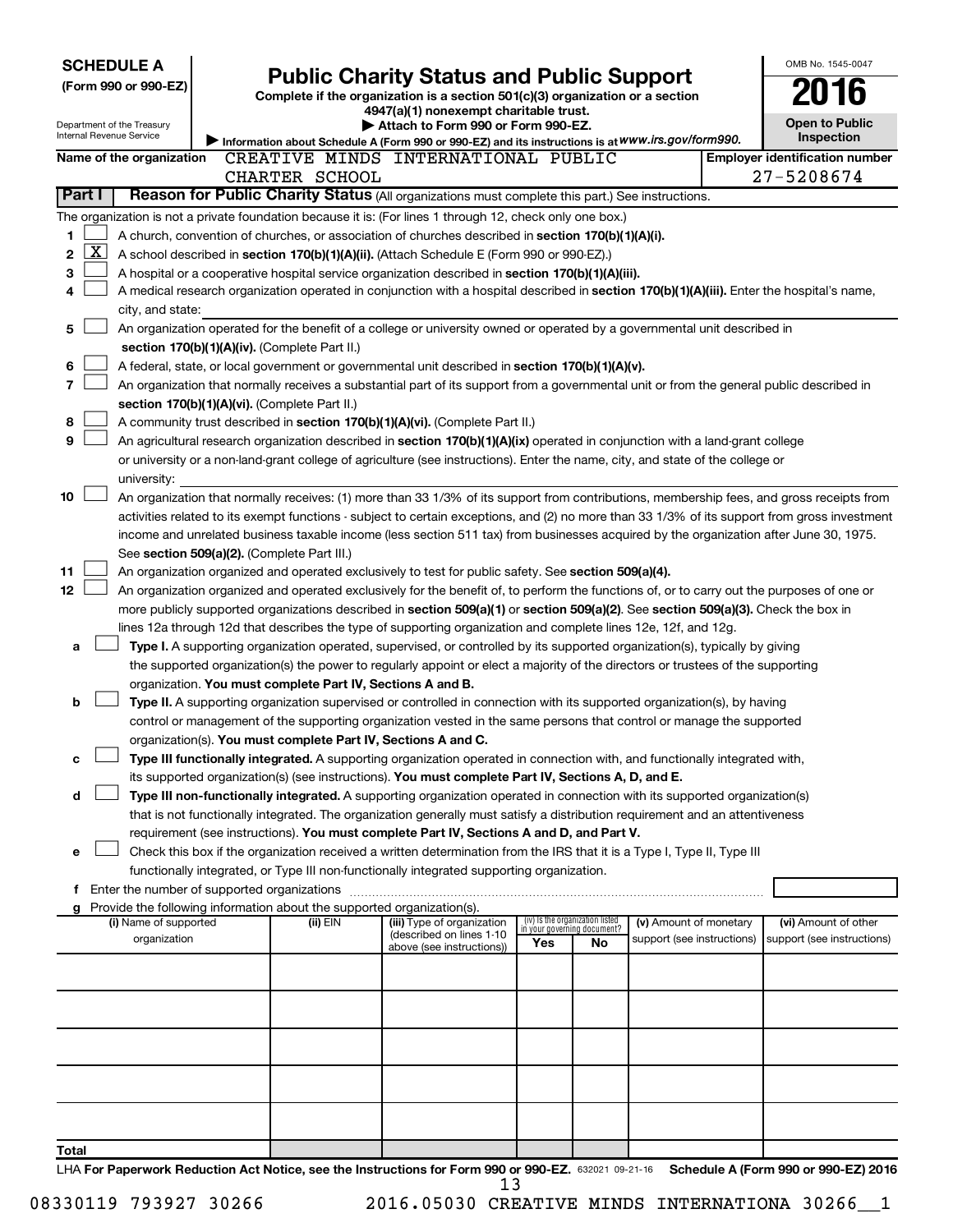| Schedule A (Form 990 or 990-EZ) 2016 CHARTER SCHOOL |  | $27 - 5208674$ Page 2 |  |
|-----------------------------------------------------|--|-----------------------|--|
|-----------------------------------------------------|--|-----------------------|--|

(Complete only if you checked the box on line 5, 7, or 8 of Part I or if the organization failed to qualify under Part III. If the organization **Part II Support Schedule for Organizations Described in Sections 170(b)(1)(A)(iv) and 170(b)(1)(A)(vi)**

fails to qualify under the tests listed below, please complete Part III.)

|     | <b>Section A. Public Support</b>                                                                                                                                                                                               |          |          |            |            |                                      |           |
|-----|--------------------------------------------------------------------------------------------------------------------------------------------------------------------------------------------------------------------------------|----------|----------|------------|------------|--------------------------------------|-----------|
|     | Calendar year (or fiscal year beginning in) $\blacktriangleright$                                                                                                                                                              | (a) 2012 | (b) 2013 | $(c)$ 2014 | $(d)$ 2015 | (e) 2016                             | (f) Total |
|     | 1 Gifts, grants, contributions, and                                                                                                                                                                                            |          |          |            |            |                                      |           |
|     | membership fees received. (Do not                                                                                                                                                                                              |          |          |            |            |                                      |           |
|     | include any "unusual grants.")                                                                                                                                                                                                 |          |          |            |            |                                      |           |
|     | 2 Tax revenues levied for the organ-                                                                                                                                                                                           |          |          |            |            |                                      |           |
|     | ization's benefit and either paid to                                                                                                                                                                                           |          |          |            |            |                                      |           |
|     | or expended on its behalf                                                                                                                                                                                                      |          |          |            |            |                                      |           |
|     | 3 The value of services or facilities                                                                                                                                                                                          |          |          |            |            |                                      |           |
|     | furnished by a governmental unit to                                                                                                                                                                                            |          |          |            |            |                                      |           |
|     | the organization without charge                                                                                                                                                                                                |          |          |            |            |                                      |           |
|     | Total. Add lines 1 through 3                                                                                                                                                                                                   |          |          |            |            |                                      |           |
|     | The portion of total contributions                                                                                                                                                                                             |          |          |            |            |                                      |           |
|     | by each person (other than a                                                                                                                                                                                                   |          |          |            |            |                                      |           |
|     | governmental unit or publicly                                                                                                                                                                                                  |          |          |            |            |                                      |           |
|     | supported organization) included                                                                                                                                                                                               |          |          |            |            |                                      |           |
|     | on line 1 that exceeds 2% of the                                                                                                                                                                                               |          |          |            |            |                                      |           |
|     | amount shown on line 11,                                                                                                                                                                                                       |          |          |            |            |                                      |           |
|     | column (f)                                                                                                                                                                                                                     |          |          |            |            |                                      |           |
|     | 6 Public support. Subtract line 5 from line 4.                                                                                                                                                                                 |          |          |            |            |                                      |           |
|     | <b>Section B. Total Support</b>                                                                                                                                                                                                |          |          |            |            |                                      |           |
|     | Calendar year (or fiscal year beginning in)                                                                                                                                                                                    | (a) 2012 | (b) 2013 | $(c)$ 2014 | $(d)$ 2015 | (e) 2016                             | (f) Total |
|     | 7 Amounts from line 4                                                                                                                                                                                                          |          |          |            |            |                                      |           |
| 8   | Gross income from interest,                                                                                                                                                                                                    |          |          |            |            |                                      |           |
|     | dividends, payments received on                                                                                                                                                                                                |          |          |            |            |                                      |           |
|     | securities loans, rents, royalties                                                                                                                                                                                             |          |          |            |            |                                      |           |
|     | and income from similar sources                                                                                                                                                                                                |          |          |            |            |                                      |           |
| 9   | Net income from unrelated business                                                                                                                                                                                             |          |          |            |            |                                      |           |
|     | activities, whether or not the                                                                                                                                                                                                 |          |          |            |            |                                      |           |
|     | business is regularly carried on                                                                                                                                                                                               |          |          |            |            |                                      |           |
|     | 10 Other income. Do not include gain                                                                                                                                                                                           |          |          |            |            |                                      |           |
|     | or loss from the sale of capital                                                                                                                                                                                               |          |          |            |            |                                      |           |
|     | assets (Explain in Part VI.)                                                                                                                                                                                                   |          |          |            |            |                                      |           |
|     | <b>11 Total support.</b> Add lines 7 through 10                                                                                                                                                                                |          |          |            |            |                                      |           |
| 12  | Gross receipts from related activities, etc. (see instructions)                                                                                                                                                                |          |          |            |            | 12                                   |           |
|     | 13 First five years. If the Form 990 is for the organization's first, second, third, fourth, or fifth tax year as a section 501(c)(3)<br>organization, check this box and stop here                                            |          |          |            |            |                                      |           |
|     | Section C. Computation of Public Support Percentage                                                                                                                                                                            |          |          |            |            |                                      |           |
|     |                                                                                                                                                                                                                                |          |          |            |            | 14                                   | %         |
|     |                                                                                                                                                                                                                                |          |          |            |            | 15                                   | %         |
|     | 16a 33 1/3% support test - 2016. If the organization did not check the box on line 13, and line 14 is 33 1/3% or more, check this box and                                                                                      |          |          |            |            |                                      |           |
|     | stop here. The organization qualifies as a publicly supported organization manufactured content and the organization of the state of the state of the state of the state of the state of the state of the state of the state o |          |          |            |            |                                      |           |
|     | b 33 1/3% support test - 2015. If the organization did not check a box on line 13 or 16a, and line 15 is 33 1/3% or more, check this box                                                                                       |          |          |            |            |                                      |           |
|     | and stop here. The organization qualifies as a publicly supported organization [11] manuscription manuscription manuscription manuscription manuscription manuscription and starting and starting and starting and starting an |          |          |            |            |                                      |           |
|     | 17a 10% -facts-and-circumstances test - 2016. If the organization did not check a box on line 13, 16a, or 16b, and line 14 is 10% or more,                                                                                     |          |          |            |            |                                      |           |
|     | and if the organization meets the "facts-and-circumstances" test, check this box and stop here. Explain in Part VI how the organization                                                                                        |          |          |            |            |                                      |           |
|     | meets the "facts-and-circumstances" test. The organization qualifies as a publicly supported organization <i></i>                                                                                                              |          |          |            |            |                                      |           |
|     | b 10% -facts-and-circumstances test - 2015. If the organization did not check a box on line 13, 16a, 16b, or 17a, and line 15 is 10% or                                                                                        |          |          |            |            |                                      |           |
|     | more, and if the organization meets the "facts-and-circumstances" test, check this box and stop here. Explain in Part VI how the                                                                                               |          |          |            |            |                                      |           |
|     | organization meets the "facts-and-circumstances" test. The organization qualifies as a publicly supported organization                                                                                                         |          |          |            |            |                                      |           |
| 18. | Private foundation. If the organization did not check a box on line 13, 16a, 16b, 17a, or 17b, check this box and see instructions                                                                                             |          |          |            |            |                                      |           |
|     |                                                                                                                                                                                                                                |          |          |            |            | Schedule A (Form 990 or 990-EZ) 2016 |           |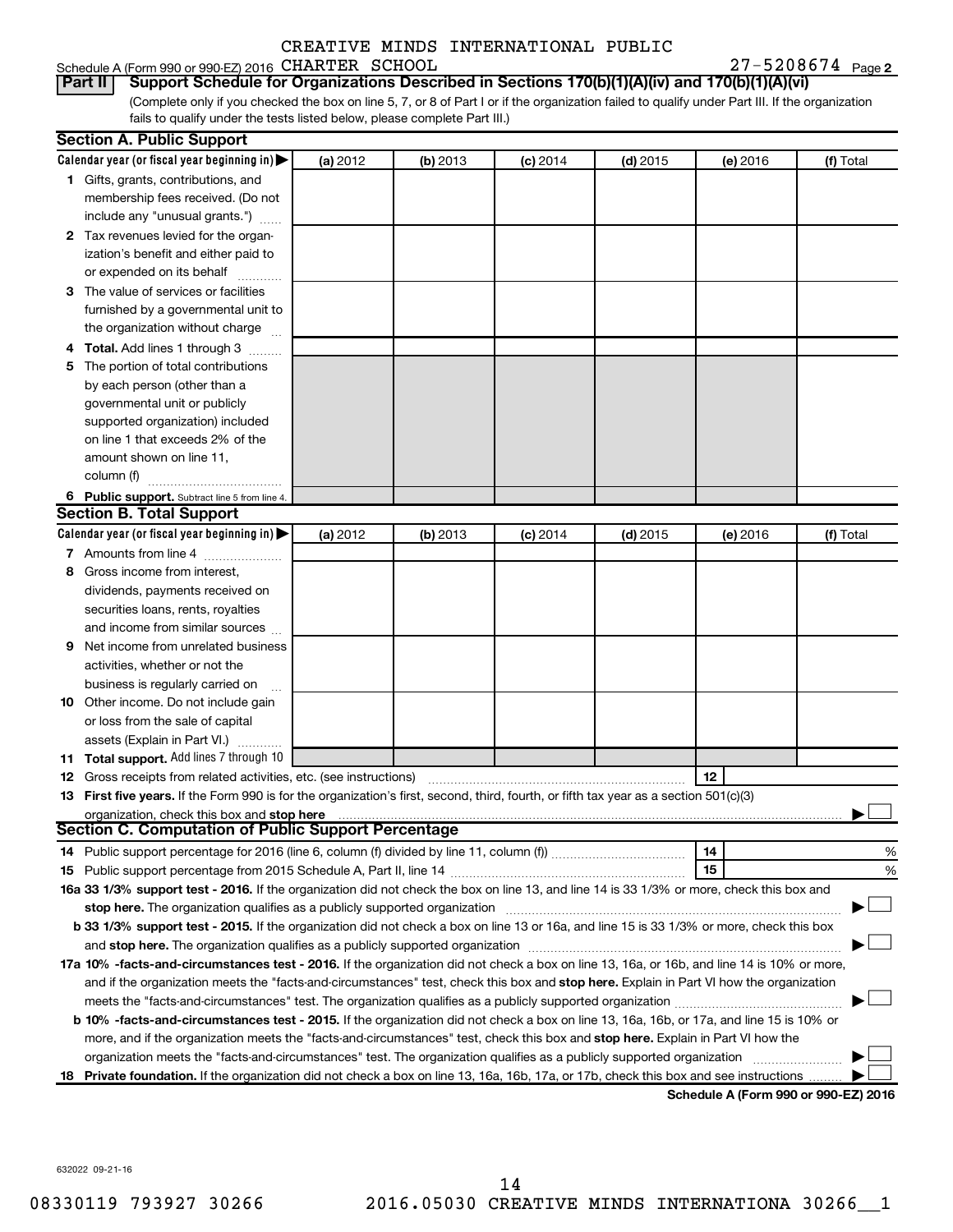# **Part III Support Schedule for Organizations Described in Section 509(a)(2)**

(Complete only if you checked the box on line 10 of Part I or if the organization failed to qualify under Part II. If the organization fails to qualify under the tests listed below, please complete Part II.)

| <b>Section A. Public Support</b>                                                                                                                                                                |          |          |            |            |          |                                      |
|-------------------------------------------------------------------------------------------------------------------------------------------------------------------------------------------------|----------|----------|------------|------------|----------|--------------------------------------|
| Calendar year (or fiscal year beginning in)                                                                                                                                                     | (a) 2012 | (b) 2013 | $(c)$ 2014 | $(d)$ 2015 | (e) 2016 | (f) Total                            |
| 1 Gifts, grants, contributions, and                                                                                                                                                             |          |          |            |            |          |                                      |
| membership fees received. (Do not                                                                                                                                                               |          |          |            |            |          |                                      |
| include any "unusual grants.")                                                                                                                                                                  |          |          |            |            |          |                                      |
| <b>2</b> Gross receipts from admissions,<br>merchandise sold or services per-<br>formed, or facilities furnished in<br>any activity that is related to the<br>organization's tax-exempt purpose |          |          |            |            |          |                                      |
| 3 Gross receipts from activities that                                                                                                                                                           |          |          |            |            |          |                                      |
| are not an unrelated trade or bus-                                                                                                                                                              |          |          |            |            |          |                                      |
| iness under section 513                                                                                                                                                                         |          |          |            |            |          |                                      |
| 4 Tax revenues levied for the organ-                                                                                                                                                            |          |          |            |            |          |                                      |
| ization's benefit and either paid to                                                                                                                                                            |          |          |            |            |          |                                      |
| or expended on its behalf                                                                                                                                                                       |          |          |            |            |          |                                      |
| 5 The value of services or facilities                                                                                                                                                           |          |          |            |            |          |                                      |
| furnished by a governmental unit to                                                                                                                                                             |          |          |            |            |          |                                      |
| the organization without charge                                                                                                                                                                 |          |          |            |            |          |                                      |
| <b>6 Total.</b> Add lines 1 through 5                                                                                                                                                           |          |          |            |            |          |                                      |
| 7a Amounts included on lines 1, 2, and                                                                                                                                                          |          |          |            |            |          |                                      |
| 3 received from disqualified persons                                                                                                                                                            |          |          |            |            |          |                                      |
| <b>b</b> Amounts included on lines 2 and 3 received<br>from other than disqualified persons that<br>exceed the greater of \$5,000 or 1% of the<br>amount on line 13 for the year                |          |          |            |            |          |                                      |
| c Add lines 7a and 7b                                                                                                                                                                           |          |          |            |            |          |                                      |
| 8 Public support. (Subtract line 7c from line 6.)                                                                                                                                               |          |          |            |            |          |                                      |
| <b>Section B. Total Support</b>                                                                                                                                                                 |          |          |            |            |          |                                      |
| Calendar year (or fiscal year beginning in)                                                                                                                                                     | (a) 2012 | (b) 2013 | $(c)$ 2014 | $(d)$ 2015 | (e) 2016 | (f) Total                            |
| 9 Amounts from line 6                                                                                                                                                                           |          |          |            |            |          |                                      |
| <b>10a</b> Gross income from interest,<br>dividends, payments received on<br>securities loans, rents, royalties<br>and income from similar sources                                              |          |          |            |            |          |                                      |
| <b>b</b> Unrelated business taxable income<br>(less section 511 taxes) from businesses<br>acquired after June 30, 1975                                                                          |          |          |            |            |          |                                      |
| c Add lines 10a and 10b                                                                                                                                                                         |          |          |            |            |          |                                      |
| <b>11</b> Net income from unrelated business<br>activities not included in line 10b.<br>whether or not the business is<br>regularly carried on                                                  |          |          |            |            |          |                                      |
| 12 Other income. Do not include gain<br>or loss from the sale of capital<br>assets (Explain in Part VI.)                                                                                        |          |          |            |            |          |                                      |
| <b>13</b> Total support. (Add lines 9, 10c, 11, and 12.)                                                                                                                                        |          |          |            |            |          |                                      |
| 14 First five years. If the Form 990 is for the organization's first, second, third, fourth, or fifth tax year as a section 501(c)(3) organization,                                             |          |          |            |            |          |                                      |
|                                                                                                                                                                                                 |          |          |            |            |          |                                      |
| Section C. Computation of Public Support Percentage                                                                                                                                             |          |          |            |            |          |                                      |
|                                                                                                                                                                                                 |          |          |            |            | 15       | %                                    |
|                                                                                                                                                                                                 |          |          |            |            | 16       | %                                    |
| Section D. Computation of Investment Income Percentage                                                                                                                                          |          |          |            |            |          |                                      |
| 17 Investment income percentage for 2016 (line 10c, column (f) divided by line 13, column (f))                                                                                                  |          |          |            |            | 17       | %                                    |
| 18 Investment income percentage from 2015 Schedule A, Part III, line 17                                                                                                                         |          |          |            |            | 18       | %                                    |
| 19a 33 1/3% support tests - 2016. If the organization did not check the box on line 14, and line 15 is more than 33 1/3%, and line 17 is not                                                    |          |          |            |            |          |                                      |
| more than 33 1/3%, check this box and stop here. The organization qualifies as a publicly supported organization                                                                                |          |          |            |            |          |                                      |
| b 33 1/3% support tests - 2015. If the organization did not check a box on line 14 or line 19a, and line 16 is more than 33 1/3%, and                                                           |          |          |            |            |          |                                      |
| line 18 is not more than 33 1/3%, check this box and stop here. The organization qualifies as a publicly supported organization                                                                 |          |          |            |            |          |                                      |
|                                                                                                                                                                                                 |          |          |            |            |          |                                      |
| 632023 09-21-16                                                                                                                                                                                 |          |          | 15         |            |          | Schedule A (Form 990 or 990-EZ) 2016 |

08330119 793927 30266 2016.05030 CREATIVE MINDS INTERNATIONA 30266\_1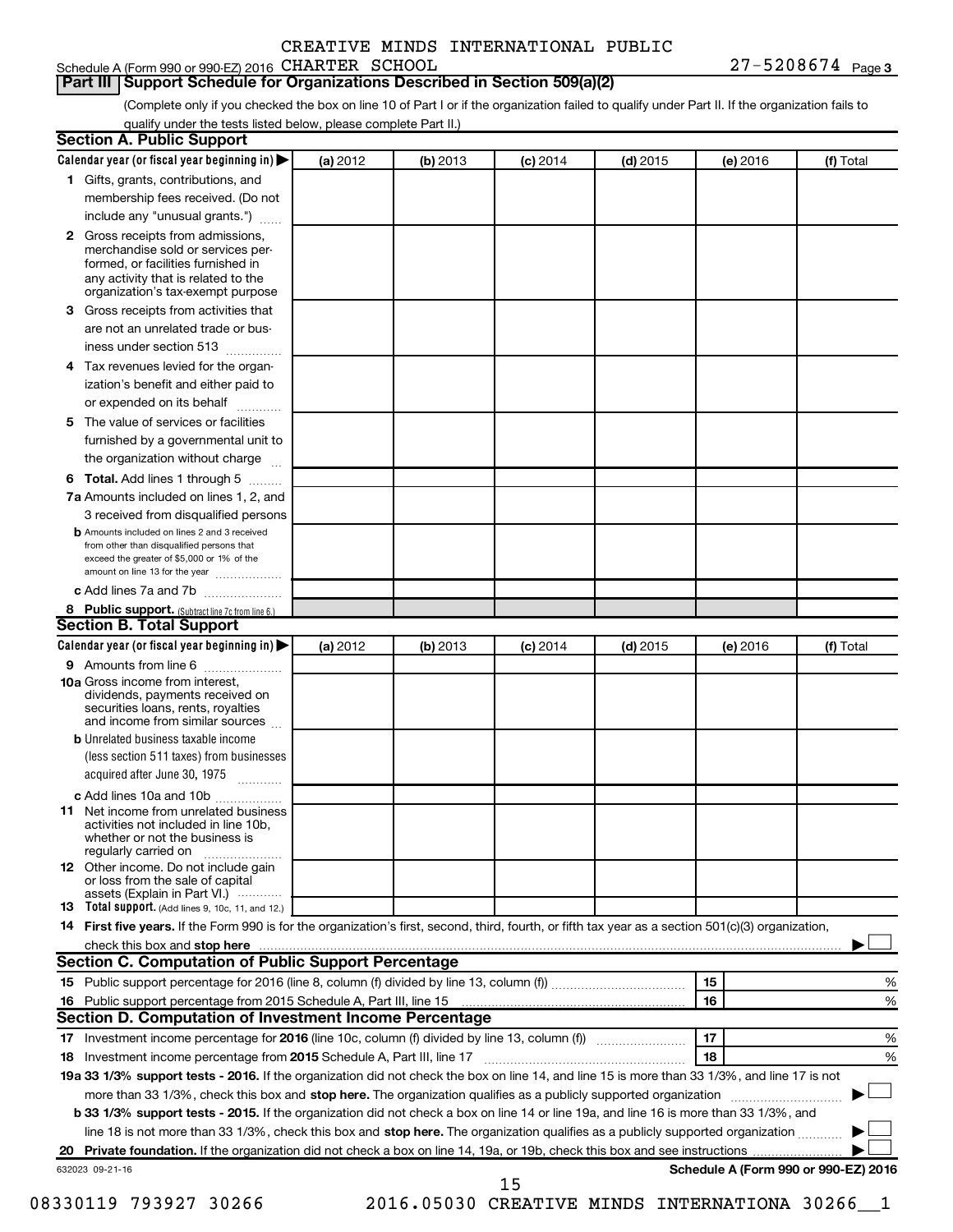#### Schedule A (Form 990 or 990-EZ) 2016 CHARTER SCHOOL  $27-5208674$  Page **Part IV Supporting Organizations**

(Complete only if you checked a box in line 12 on Part I. If you checked 12a of Part I, complete Sections A and B. If you checked 12b of Part I, complete Sections A and C. If you checked 12c of Part I, complete Sections A, D, and E. If you checked 12d of Part I, complete Sections A and D, and complete Part V.)

#### **Section A. All Supporting Organizations**

- **1** Are all of the organization's supported organizations listed by name in the organization's governing documents? If "No," describe in Part VI how the supported organizations are designated. If designated by *class or purpose, describe the designation. If historic and continuing relationship, explain.*
- **2** Did the organization have any supported organization that does not have an IRS determination of status under section 509(a)(1) or (2)? If "Yes," explain in Part VI how the organization determined that the supported *organization was described in section 509(a)(1) or (2).*
- **3a** Did the organization have a supported organization described in section 501(c)(4), (5), or (6)? If "Yes," answer *(b) and (c) below.*
- **b** Did the organization confirm that each supported organization qualified under section 501(c)(4), (5), or (6) and satisfied the public support tests under section 509(a)(2)? If "Yes," describe in Part VI when and how the *organization made the determination.*
- **c** Did the organization ensure that all support to such organizations was used exclusively for section 170(c)(2)(B) purposes? If "Yes," explain in Part VI what controls the organization put in place to ensure such use.
- **4 a** *If* Was any supported organization not organized in the United States ("foreign supported organization")? *"Yes," and if you checked 12a or 12b in Part I, answer (b) and (c) below.*
- **b** Did the organization have ultimate control and discretion in deciding whether to make grants to the foreign supported organization? If "Yes," describe in Part VI how the organization had such control and discretion *despite being controlled or supervised by or in connection with its supported organizations.*
- **c** Did the organization support any foreign supported organization that does not have an IRS determination under sections 501(c)(3) and 509(a)(1) or (2)? If "Yes," explain in Part VI what controls the organization used *to ensure that all support to the foreign supported organization was used exclusively for section 170(c)(2)(B) purposes.*
- **5a** Did the organization add, substitute, or remove any supported organizations during the tax year? If "Yes," answer (b) and (c) below (if applicable). Also, provide detail in Part VI, including (i) the names and EIN *numbers of the supported organizations added, substituted, or removed; (ii) the reasons for each such action; (iii) the authority under the organization's organizing document authorizing such action; and (iv) how the action was accomplished (such as by amendment to the organizing document).*
- **b Type I or Type II only.** Was any added or substituted supported organization part of a class already designated in the organization's organizing document?
- **c Substitutions only.**  Was the substitution the result of an event beyond the organization's control?
- **6** Did the organization provide support (whether in the form of grants or the provision of services or facilities) to support or benefit one or more of the filing organization's supported organizations? If "Yes," provide detail in anyone other than (i) its supported organizations, (ii) individuals that are part of the charitable class benefited by one or more of its supported organizations, or (iii) other supporting organizations that also *Part VI.*
- **7** Did the organization provide a grant, loan, compensation, or other similar payment to a substantial contributor regard to a substantial contributor? If "Yes," complete Part I of Schedule L (Form 990 or 990-EZ). (defined in section 4958(c)(3)(C)), a family member of a substantial contributor, or a 35% controlled entity with
- **8** Did the organization make a loan to a disqualified person (as defined in section 4958) not described in line 7? *If "Yes," complete Part I of Schedule L (Form 990 or 990-EZ).*
- **9 a** Was the organization controlled directly or indirectly at any time during the tax year by one or more in section 509(a)(1) or (2))? If "Yes," provide detail in Part VI. disqualified persons as defined in section 4946 (other than foundation managers and organizations described
- **b** Did one or more disqualified persons (as defined in line 9a) hold a controlling interest in any entity in which the supporting organization had an interest? If "Yes," provide detail in Part VI.
- **c** Did a disqualified person (as defined in line 9a) have an ownership interest in, or derive any personal benefit from, assets in which the supporting organization also had an interest? If "Yes," provide detail in Part VI.
- **10 a** Was the organization subject to the excess business holdings rules of section 4943 because of section supporting organizations)? If "Yes," answer 10b below. 4943(f) (regarding certain Type II supporting organizations, and all Type III non-functionally integrated
	- **b** Did the organization have any excess business holdings in the tax year? (Use Schedule C, Form 4720, to *determine whether the organization had excess business holdings.)*

632024 09-21-16

**Yes No 1 2 3a 3b 3c 4a 4b 4c 5a 5b 5c 6 7 8 9a 9b 9c**

 $27 - 5208674$  Page 4

**Schedule A (Form 990 or 990-EZ) 2016**

**10a**

**10b**

16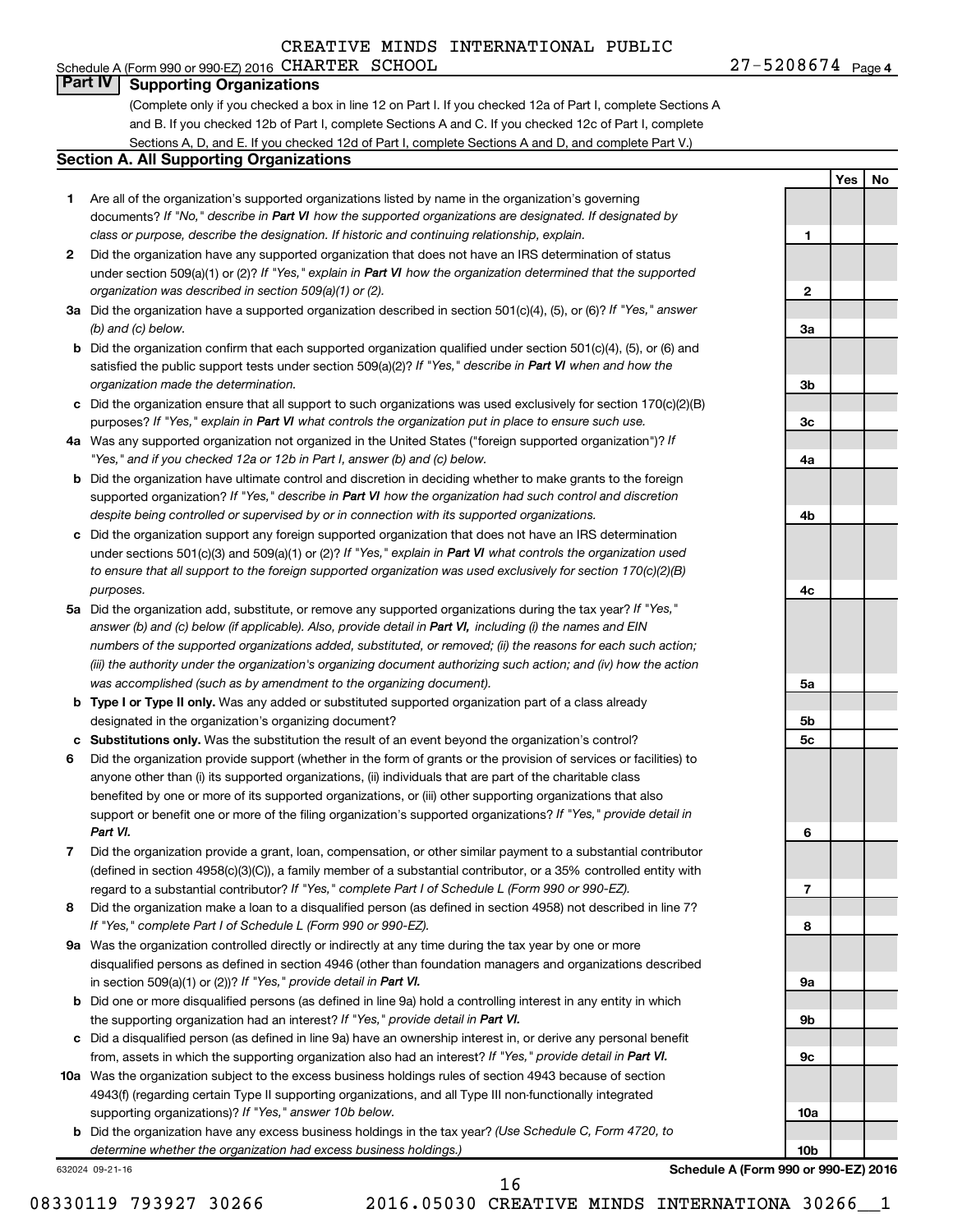Schedule A (Form 990 or 990-EZ) 2016 CHARTER SCHOOL New York Change of March 27 - 5 2 0 8 6 7 4 Page CHARTER SCHOOL 27-5208674

27-5208674 Page 5

| Part IV         | <b>Supporting Organizations (continued)</b>                                                                                     |                 |     |    |
|-----------------|---------------------------------------------------------------------------------------------------------------------------------|-----------------|-----|----|
|                 |                                                                                                                                 |                 | Yes | No |
| 11              | Has the organization accepted a gift or contribution from any of the following persons?                                         |                 |     |    |
|                 | a A person who directly or indirectly controls, either alone or together with persons described in (b) and (c)                  |                 |     |    |
|                 | below, the governing body of a supported organization?                                                                          | 11a             |     |    |
|                 | <b>b</b> A family member of a person described in (a) above?                                                                    | 11 <sub>b</sub> |     |    |
|                 | c A 35% controlled entity of a person described in (a) or (b) above? If "Yes" to a, b, or c, provide detail in Part VI.         | 11c             |     |    |
|                 | <b>Section B. Type I Supporting Organizations</b>                                                                               |                 |     |    |
|                 |                                                                                                                                 |                 | Yes | No |
|                 |                                                                                                                                 |                 |     |    |
| 1               | Did the directors, trustees, or membership of one or more supported organizations have the power to                             |                 |     |    |
|                 | regularly appoint or elect at least a majority of the organization's directors or trustees at all times during the              |                 |     |    |
|                 | tax year? If "No," describe in Part VI how the supported organization(s) effectively operated, supervised, or                   |                 |     |    |
|                 | controlled the organization's activities. If the organization had more than one supported organization,                         |                 |     |    |
|                 | describe how the powers to appoint and/or remove directors or trustees were allocated among the supported                       |                 |     |    |
|                 | organizations and what conditions or restrictions, if any, applied to such powers during the tax year.                          | 1               |     |    |
| 2               | Did the organization operate for the benefit of any supported organization other than the supported                             |                 |     |    |
|                 | organization(s) that operated, supervised, or controlled the supporting organization? If "Yes," explain in                      |                 |     |    |
|                 | Part VI how providing such benefit carried out the purposes of the supported organization(s) that operated,                     |                 |     |    |
|                 | supervised, or controlled the supporting organization.                                                                          | 2               |     |    |
|                 | <b>Section C. Type II Supporting Organizations</b>                                                                              |                 |     |    |
|                 |                                                                                                                                 |                 | Yes | No |
| 1.              | Were a majority of the organization's directors or trustees during the tax year also a majority of the directors                |                 |     |    |
|                 | or trustees of each of the organization's supported organization(s)? If "No," describe in Part VI how control                   |                 |     |    |
|                 | or management of the supporting organization was vested in the same persons that controlled or managed                          |                 |     |    |
|                 | the supported organization(s).                                                                                                  | 1               |     |    |
|                 | <b>Section D. All Type III Supporting Organizations</b>                                                                         |                 |     |    |
|                 |                                                                                                                                 |                 | Yes | No |
| 1               | Did the organization provide to each of its supported organizations, by the last day of the fifth month of the                  |                 |     |    |
|                 | organization's tax year, (i) a written notice describing the type and amount of support provided during the prior tax           |                 |     |    |
|                 | year, (ii) a copy of the Form 990 that was most recently filed as of the date of notification, and (iii) copies of the          |                 |     |    |
|                 | organization's governing documents in effect on the date of notification, to the extent not previously provided?                | 1               |     |    |
| 2               | Were any of the organization's officers, directors, or trustees either (i) appointed or elected by the supported                |                 |     |    |
|                 |                                                                                                                                 |                 |     |    |
|                 | organization(s) or (ii) serving on the governing body of a supported organization? If "No," explain in Part VI how              | 2               |     |    |
|                 | the organization maintained a close and continuous working relationship with the supported organization(s).                     |                 |     |    |
| 3               | By reason of the relationship described in (2), did the organization's supported organizations have a                           |                 |     |    |
|                 | significant voice in the organization's investment policies and in directing the use of the organization's                      |                 |     |    |
|                 | income or assets at all times during the tax year? If "Yes," describe in Part VI the role the organization's                    |                 |     |    |
|                 | supported organizations played in this regard.                                                                                  | з               |     |    |
|                 | Section E. Type III Functionally Integrated Supporting Organizations                                                            |                 |     |    |
| 1               | Check the box next to the method that the organization used to satisfy the Integral Part Test during the yealsee instructions). |                 |     |    |
| a               | The organization satisfied the Activities Test. Complete line 2 below.                                                          |                 |     |    |
| b               | The organization is the parent of each of its supported organizations. Complete line 3 below.                                   |                 |     |    |
| c               | The organization supported a governmental entity. Describe in Part VI how you supported a government entity (see instructions). |                 |     |    |
| 2               | Activities Test. Answer (a) and (b) below.                                                                                      |                 | Yes | No |
| а               | Did substantially all of the organization's activities during the tax year directly further the exempt purposes of              |                 |     |    |
|                 | the supported organization(s) to which the organization was responsive? If "Yes," then in Part VI identify                      |                 |     |    |
|                 | those supported organizations and explain<br>how these activities directly furthered their exempt purposes,                     |                 |     |    |
|                 | how the organization was responsive to those supported organizations, and how the organization determined                       |                 |     |    |
|                 | that these activities constituted substantially all of its activities.                                                          | 2a              |     |    |
|                 | <b>b</b> Did the activities described in (a) constitute activities that, but for the organization's involvement, one or more    |                 |     |    |
|                 | of the organization's supported organization(s) would have been engaged in? If "Yes," explain in Part VI the                    |                 |     |    |
|                 | reasons for the organization's position that its supported organization(s) would have engaged in these                          |                 |     |    |
|                 | activities but for the organization's involvement.                                                                              | 2b              |     |    |
| з               | Parent of Supported Organizations. Answer (a) and (b) below.                                                                    |                 |     |    |
| а               | Did the organization have the power to regularly appoint or elect a majority of the officers, directors, or                     |                 |     |    |
|                 | trustees of each of the supported organizations? Provide details in Part VI.                                                    | За              |     |    |
|                 | <b>b</b> Did the organization exercise a substantial degree of direction over the policies, programs, and activities of each    |                 |     |    |
|                 | of its supported organizations? If "Yes," describe in Part VI the role played by the organization in this regard.               | 3b              |     |    |
| 632025 09-21-16 | Schedule A (Form 990 or 990-EZ) 2016                                                                                            |                 |     |    |

08330119 793927 30266 2016.05030 CREATIVE MINDS INTERNATIONA 30266\_1 17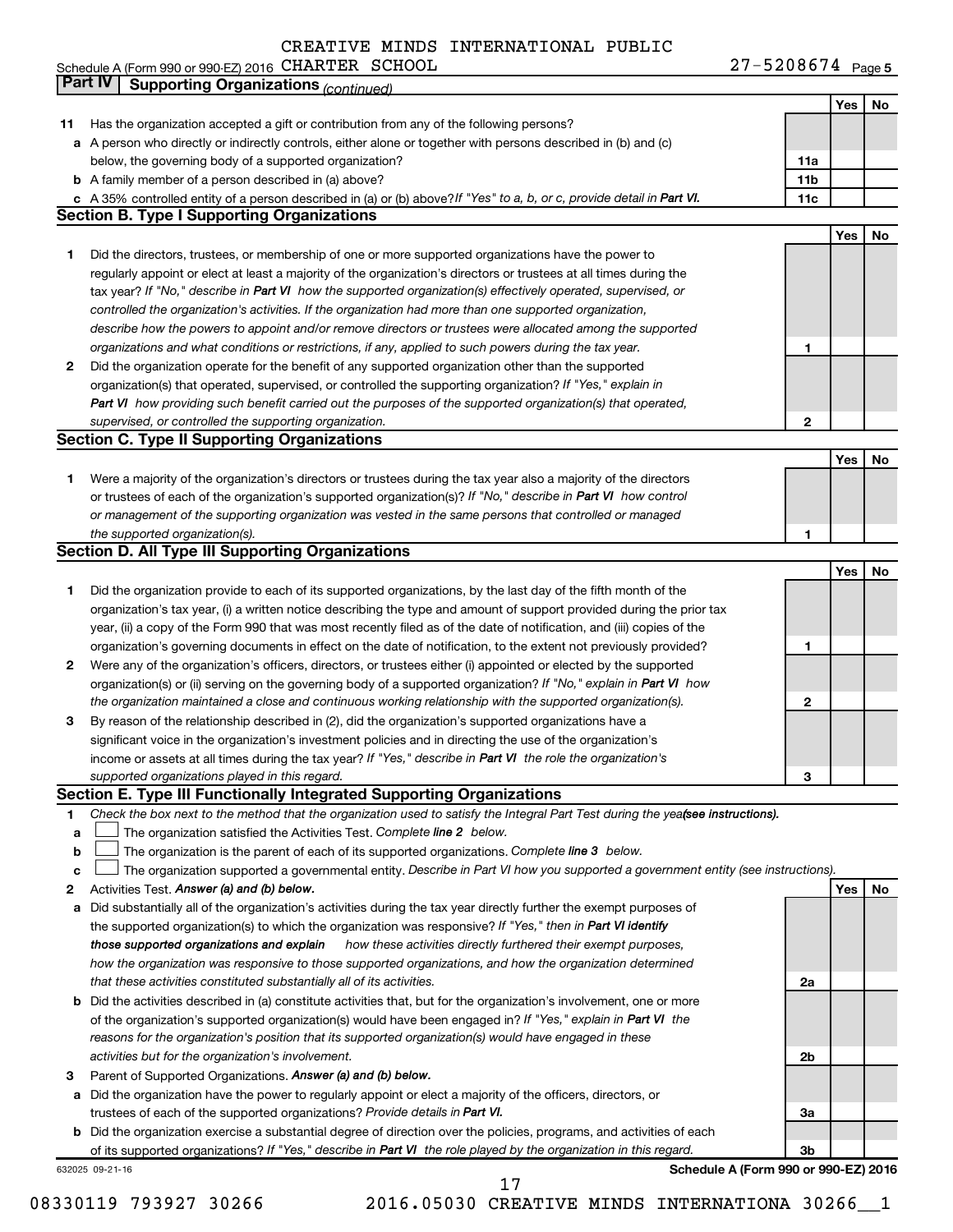#### **1 Letter or if the organization satisfied the Integral Part Test as a qualifying trust on Nov. 20, 1970 (explain in Part VI.) See instructions. All Section A - Adjusted Net Income 1 2 3 4 5 6 7 8 1 2 3 4 5 6 7 Adjusted Net Income** (subtract lines 5, 6, and 7 from line 4) **8 8 Section B - Minimum Asset Amount 1 2 3 4 5 6 7 8 a** Average monthly value of securities **b** Average monthly cash balances **c** Fair market value of other non-exempt-use assets **d Total**  (add lines 1a, 1b, and 1c) **e Discount** claimed for blockage or other **1a 1b 1c 1d 2 3 4 5 6 7 8** factors (explain in detail in Part VI): **Minimum Asset Amount**  (add line 7 to line 6) **Section C - Distributable Amount 1 2 3 4 5 6 1 2 3 4 5** Distributable Amount. Subtract line 5 from line 4, unless subject to other Type III non-functionally integrated supporting organizations must complete Sections A through E. (B) Current Year (A) Prior Year Net short-term capital gain Recoveries of prior-year distributions Other gross income (see instructions) Add lines 1 through 3 Depreciation and depletion Portion of operating expenses paid or incurred for production or collection of gross income or for management, conservation, or maintenance of property held for production of income (see instructions) Other expenses (see instructions) (B) Current Year  $(A)$  Prior Year  $\left\{\n\begin{array}{ccc}\n\end{array}\n\right\}$  (optional) Aggregate fair market value of all non-exempt-use assets (see instructions for short tax year or assets held for part of year): Acquisition indebtedness applicable to non-exempt-use assets Subtract line 2 from line 1d Cash deemed held for exempt use. Enter 1-1/2% of line 3 (for greater amount, see instructions) Net value of non-exempt-use assets (subtract line 4 from line 3) Multiply line 5 by .035 Recoveries of prior-year distributions Current Year Adjusted net income for prior year (from Section A, line 8, Column A) Enter 85% of line 1 Minimum asset amount for prior year (from Section B, line 8, Column A) Enter greater of line 2 or line 3 Income tax imposed in prior year **Part V Type III Non-Functionally Integrated 509(a)(3) Supporting Organizations**   $\Box$

emergency temporary reduction (see instructions)

**7** Check here if the current year is the organization's first as a non-functionally integrated Type III supporting organization (see † instructions).

**Schedule A (Form 990 or 990-EZ) 2016**

632026 09-21-16

**6**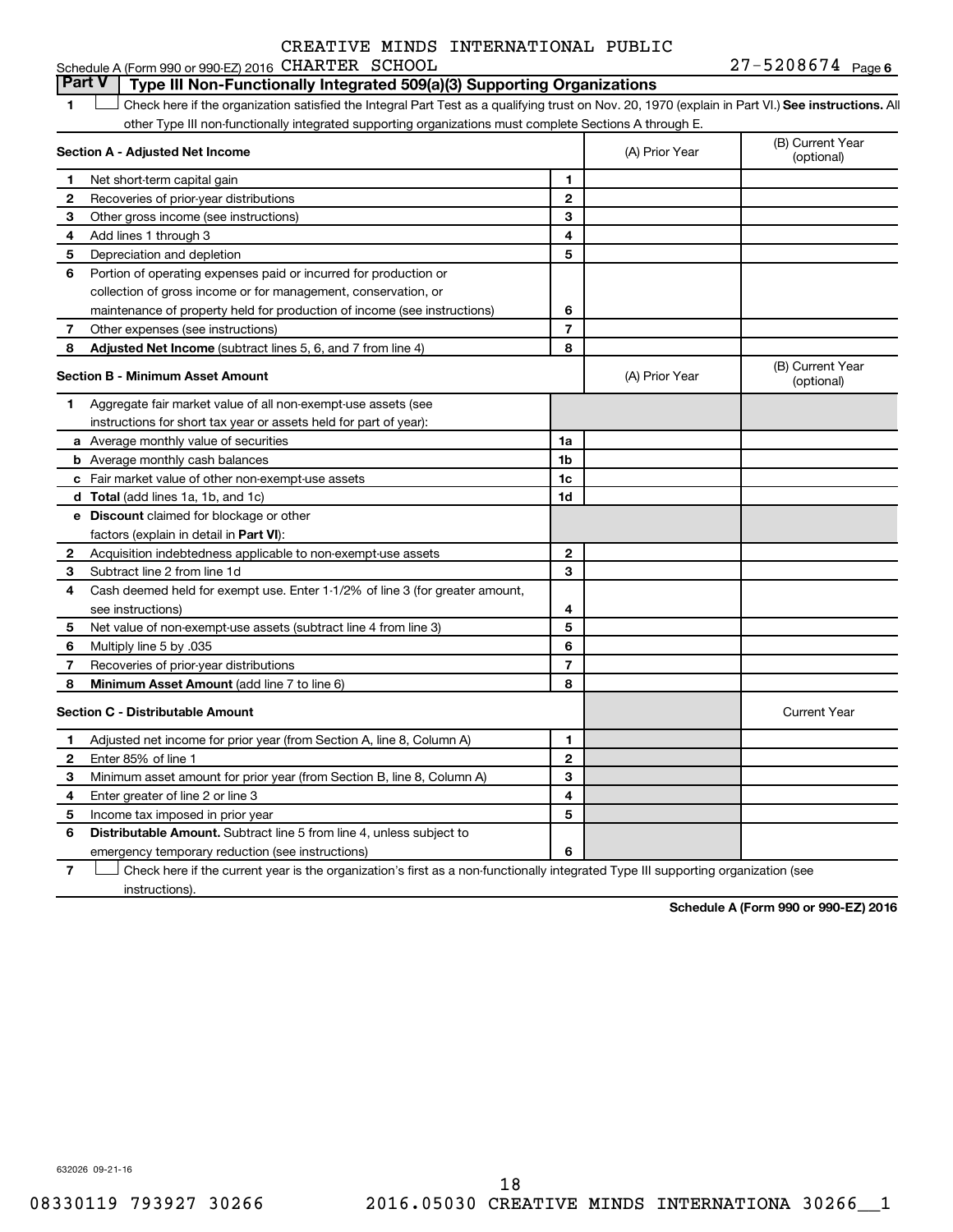|          | Schedule A (Form 990 or 990-EZ) 2016 CHARTER SCHOOL                                        |                                    |                                               | $27 - 5208674$ Page 7                            |
|----------|--------------------------------------------------------------------------------------------|------------------------------------|-----------------------------------------------|--------------------------------------------------|
| ∣ Part V | Type III Non-Functionally Integrated 509(a)(3) Supporting Organizations (continued)        |                                    |                                               |                                                  |
|          | <b>Section D - Distributions</b>                                                           |                                    |                                               | <b>Current Year</b>                              |
| 1        | Amounts paid to supported organizations to accomplish exempt purposes                      |                                    |                                               |                                                  |
| 2        | Amounts paid to perform activity that directly furthers exempt purposes of supported       |                                    |                                               |                                                  |
|          | organizations, in excess of income from activity                                           |                                    |                                               |                                                  |
| З        | Administrative expenses paid to accomplish exempt purposes of supported organizations      |                                    |                                               |                                                  |
| 4        | Amounts paid to acquire exempt-use assets                                                  |                                    |                                               |                                                  |
| 5        | Qualified set-aside amounts (prior IRS approval required)                                  |                                    |                                               |                                                  |
| 6        | Other distributions (describe in Part VI). See instructions                                |                                    |                                               |                                                  |
| 7        | Total annual distributions. Add lines 1 through 6                                          |                                    |                                               |                                                  |
| 8        | Distributions to attentive supported organizations to which the organization is responsive |                                    |                                               |                                                  |
|          | (provide details in Part VI). See instructions                                             |                                    |                                               |                                                  |
| 9        | Distributable amount for 2016 from Section C, line 6                                       |                                    |                                               |                                                  |
| 10       | Line 8 amount divided by Line 9 amount                                                     |                                    |                                               |                                                  |
|          | Section E - Distribution Allocations (see instructions)                                    | (i)<br><b>Excess Distributions</b> | (ii)<br><b>Underdistributions</b><br>Pre-2016 | (iii)<br><b>Distributable</b><br>Amount for 2016 |
| 1        | Distributable amount for 2016 from Section C, line 6                                       |                                    |                                               |                                                  |
| 2        | Underdistributions, if any, for years prior to 2016 (reason-                               |                                    |                                               |                                                  |
|          |                                                                                            |                                    |                                               |                                                  |
| З        | able cause required-explain in Part VI). See instructions                                  |                                    |                                               |                                                  |
|          | Excess distributions carryover, if any, to 2016:                                           |                                    |                                               |                                                  |
| a<br>b   |                                                                                            |                                    |                                               |                                                  |
|          | From 2013                                                                                  |                                    |                                               |                                                  |
| c        | <b>d</b> From 2014                                                                         |                                    |                                               |                                                  |
|          |                                                                                            |                                    |                                               |                                                  |
|          | e From 2015                                                                                |                                    |                                               |                                                  |
| f        | <b>Total</b> of lines 3a through e                                                         |                                    |                                               |                                                  |
|          | g Applied to underdistributions of prior years                                             |                                    |                                               |                                                  |
|          | h Applied to 2016 distributable amount                                                     |                                    |                                               |                                                  |
| Ť        | Carryover from 2011 not applied (see instructions)                                         |                                    |                                               |                                                  |
|          | Remainder. Subtract lines 3g, 3h, and 3i from 3f.                                          |                                    |                                               |                                                  |
| 4        | Distributions for 2016 from Section D,                                                     |                                    |                                               |                                                  |
|          | line $7:$                                                                                  |                                    |                                               |                                                  |
|          | a Applied to underdistributions of prior years                                             |                                    |                                               |                                                  |
|          | <b>b</b> Applied to 2016 distributable amount                                              |                                    |                                               |                                                  |
|          | <b>c</b> Remainder. Subtract lines 4a and 4b from 4                                        |                                    |                                               |                                                  |
|          | Remaining underdistributions for years prior to 2016, if                                   |                                    |                                               |                                                  |
|          | any. Subtract lines 3g and 4a from line 2. For result greater                              |                                    |                                               |                                                  |
|          | than zero, explain in Part VI. See instructions                                            |                                    |                                               |                                                  |
| 6        | Remaining underdistributions for 2016. Subtract lines 3h                                   |                                    |                                               |                                                  |
|          | and 4b from line 1. For result greater than zero, explain in                               |                                    |                                               |                                                  |
|          | Part VI. See instructions                                                                  |                                    |                                               |                                                  |
| 7        | Excess distributions carryover to 2017. Add lines 3j                                       |                                    |                                               |                                                  |
|          | and 4c                                                                                     |                                    |                                               |                                                  |
| 8        | Breakdown of line 7:                                                                       |                                    |                                               |                                                  |
| a        |                                                                                            |                                    |                                               |                                                  |
|          | <b>b</b> Excess from 2013                                                                  |                                    |                                               |                                                  |
|          | c Excess from 2014                                                                         |                                    |                                               |                                                  |
|          | d Excess from 2015                                                                         |                                    |                                               |                                                  |
|          | e Excess from 2016                                                                         |                                    |                                               |                                                  |

**Schedule A (Form 990 or 990-EZ) 2016**

632027 09-21-16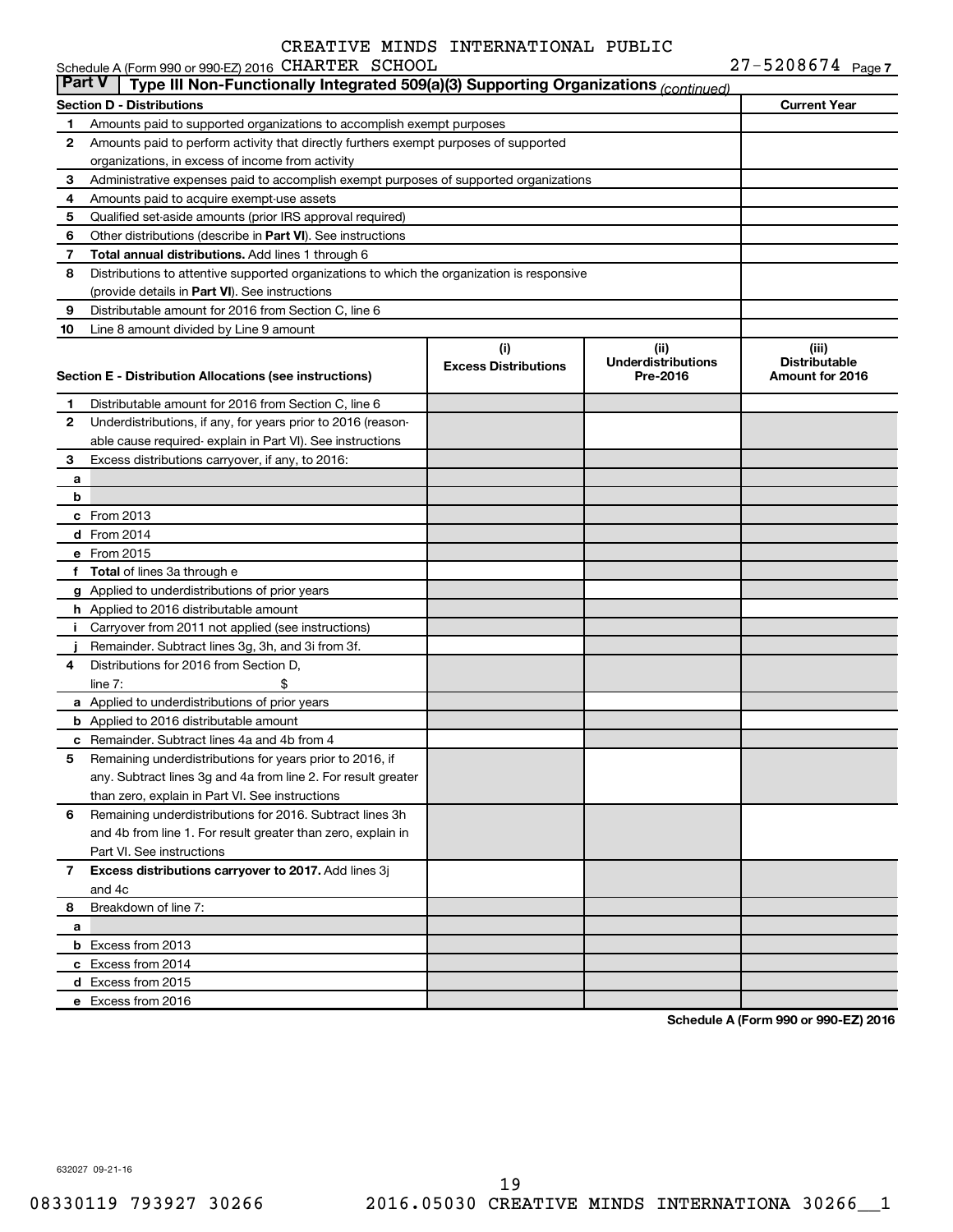| Schedule A (Form 990 or 990-EZ) 2016 CHARTER SCHOOL |  | CREATIVE MINDS INTERNATIONAL PUBLIC | $27 - 5208674$ Page 8                                                                                                                                                                                                                                                                                                                                                                                                                                                                                                                                                |
|-----------------------------------------------------|--|-------------------------------------|----------------------------------------------------------------------------------------------------------------------------------------------------------------------------------------------------------------------------------------------------------------------------------------------------------------------------------------------------------------------------------------------------------------------------------------------------------------------------------------------------------------------------------------------------------------------|
| Part VI                                             |  |                                     | Supplemental Information. Provide the explanations required by Part II, line 10; Part II, line 17a or 17b; Part III, line 12;<br>Part IV, Section A, lines 1, 2, 3b, 3c, 4b, 4c, 5a, 6, 9a, 9b, 9c, 11a, 11b, and 11c; Part IV, Section B, lines 1 and 2; Part IV, Section C,<br>line 1; Part IV, Section D, lines 2 and 3; Part IV, Section E, lines 1c, 2a, 2b, 3a, and 3b; Part V, line 1; Part V, Section B, line 1e; Part V,<br>Section D, lines 5, 6, and 8; and Part V, Section E, lines 2, 5, and 6. Also complete this part for any additional information. |
| (See instructions.)                                 |  |                                     |                                                                                                                                                                                                                                                                                                                                                                                                                                                                                                                                                                      |
|                                                     |  |                                     |                                                                                                                                                                                                                                                                                                                                                                                                                                                                                                                                                                      |
|                                                     |  |                                     |                                                                                                                                                                                                                                                                                                                                                                                                                                                                                                                                                                      |
|                                                     |  |                                     |                                                                                                                                                                                                                                                                                                                                                                                                                                                                                                                                                                      |
|                                                     |  |                                     |                                                                                                                                                                                                                                                                                                                                                                                                                                                                                                                                                                      |
|                                                     |  |                                     |                                                                                                                                                                                                                                                                                                                                                                                                                                                                                                                                                                      |
|                                                     |  |                                     |                                                                                                                                                                                                                                                                                                                                                                                                                                                                                                                                                                      |
|                                                     |  |                                     |                                                                                                                                                                                                                                                                                                                                                                                                                                                                                                                                                                      |
|                                                     |  |                                     |                                                                                                                                                                                                                                                                                                                                                                                                                                                                                                                                                                      |
|                                                     |  |                                     |                                                                                                                                                                                                                                                                                                                                                                                                                                                                                                                                                                      |
|                                                     |  |                                     |                                                                                                                                                                                                                                                                                                                                                                                                                                                                                                                                                                      |
|                                                     |  |                                     |                                                                                                                                                                                                                                                                                                                                                                                                                                                                                                                                                                      |
|                                                     |  |                                     |                                                                                                                                                                                                                                                                                                                                                                                                                                                                                                                                                                      |
|                                                     |  |                                     |                                                                                                                                                                                                                                                                                                                                                                                                                                                                                                                                                                      |
|                                                     |  |                                     |                                                                                                                                                                                                                                                                                                                                                                                                                                                                                                                                                                      |
|                                                     |  |                                     |                                                                                                                                                                                                                                                                                                                                                                                                                                                                                                                                                                      |
|                                                     |  |                                     |                                                                                                                                                                                                                                                                                                                                                                                                                                                                                                                                                                      |
|                                                     |  |                                     |                                                                                                                                                                                                                                                                                                                                                                                                                                                                                                                                                                      |
|                                                     |  |                                     |                                                                                                                                                                                                                                                                                                                                                                                                                                                                                                                                                                      |
|                                                     |  |                                     |                                                                                                                                                                                                                                                                                                                                                                                                                                                                                                                                                                      |
|                                                     |  |                                     |                                                                                                                                                                                                                                                                                                                                                                                                                                                                                                                                                                      |
|                                                     |  |                                     |                                                                                                                                                                                                                                                                                                                                                                                                                                                                                                                                                                      |
|                                                     |  |                                     |                                                                                                                                                                                                                                                                                                                                                                                                                                                                                                                                                                      |
|                                                     |  |                                     |                                                                                                                                                                                                                                                                                                                                                                                                                                                                                                                                                                      |
|                                                     |  |                                     |                                                                                                                                                                                                                                                                                                                                                                                                                                                                                                                                                                      |
|                                                     |  |                                     |                                                                                                                                                                                                                                                                                                                                                                                                                                                                                                                                                                      |
|                                                     |  |                                     |                                                                                                                                                                                                                                                                                                                                                                                                                                                                                                                                                                      |
|                                                     |  |                                     |                                                                                                                                                                                                                                                                                                                                                                                                                                                                                                                                                                      |
|                                                     |  |                                     |                                                                                                                                                                                                                                                                                                                                                                                                                                                                                                                                                                      |
|                                                     |  |                                     |                                                                                                                                                                                                                                                                                                                                                                                                                                                                                                                                                                      |
|                                                     |  |                                     |                                                                                                                                                                                                                                                                                                                                                                                                                                                                                                                                                                      |
|                                                     |  |                                     |                                                                                                                                                                                                                                                                                                                                                                                                                                                                                                                                                                      |
|                                                     |  |                                     |                                                                                                                                                                                                                                                                                                                                                                                                                                                                                                                                                                      |
|                                                     |  |                                     |                                                                                                                                                                                                                                                                                                                                                                                                                                                                                                                                                                      |
|                                                     |  |                                     |                                                                                                                                                                                                                                                                                                                                                                                                                                                                                                                                                                      |
|                                                     |  |                                     |                                                                                                                                                                                                                                                                                                                                                                                                                                                                                                                                                                      |
|                                                     |  |                                     |                                                                                                                                                                                                                                                                                                                                                                                                                                                                                                                                                                      |
| 632028 09-21-16                                     |  |                                     | Schedule A (Form 990 or 990-EZ) 2016                                                                                                                                                                                                                                                                                                                                                                                                                                                                                                                                 |
| 08330119 793927 30266                               |  | 20                                  | 2016.05030 CREATIVE MINDS INTERNATIONA 30266                                                                                                                                                                                                                                                                                                                                                                                                                                                                                                                         |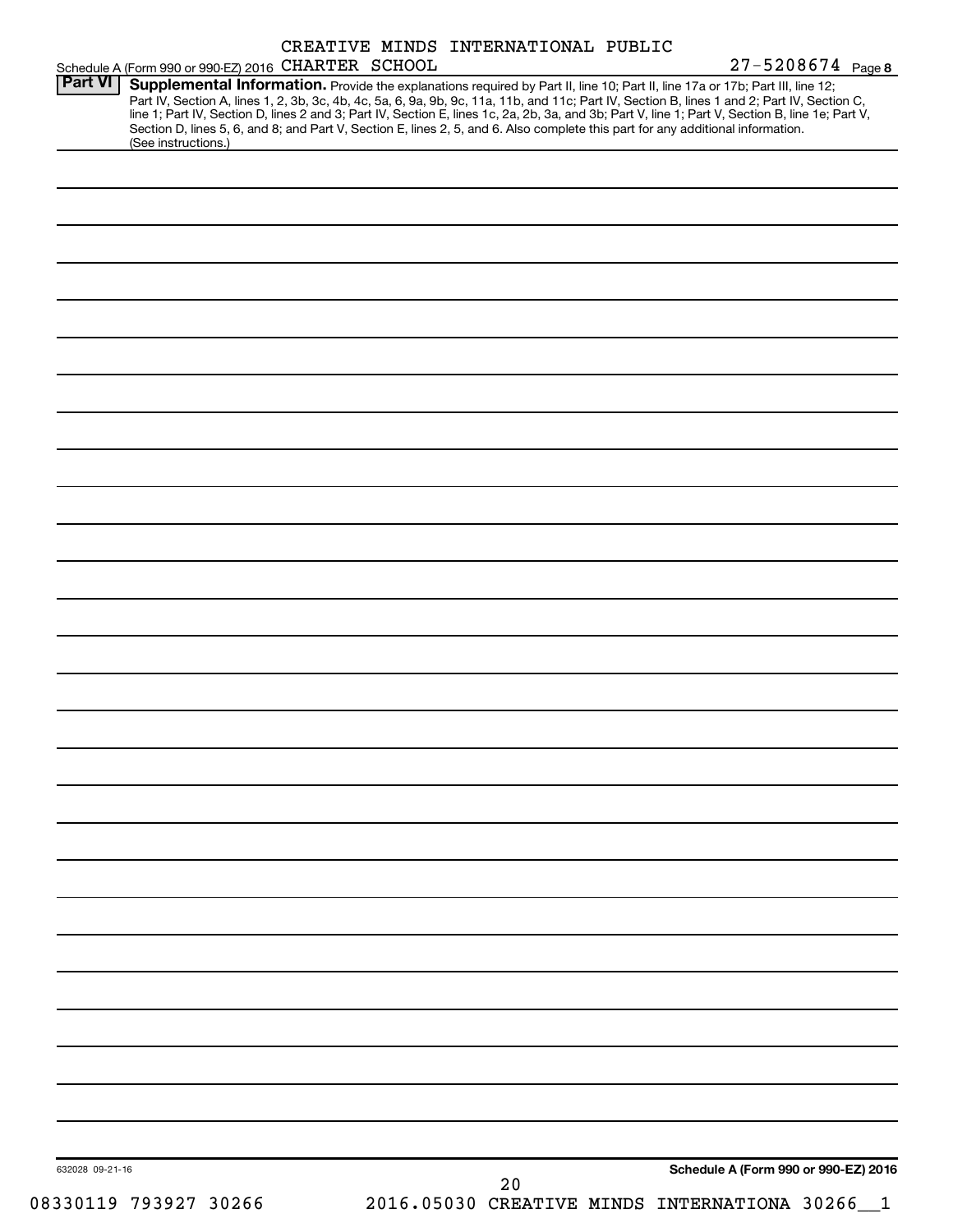Department of the Treasury **(Form 990, 990-EZ,**

Internal Revenue Service

### \*\* PUBLIC DISCLOSURE COPY \*\*

# **Schedule B Schedule of Contributors**

**or 990-PF) | Attach to Form 990, Form 990-EZ, or Form 990-PF. | Information about Schedule B (Form 990, 990-EZ, or 990-PF) and** its instructions is at www.irs.gov/form990.

OMB No. 1545-0047

# **2016**

**Name of the organization Employer identification number**

| -- |      |
|----|------|
|    | CRE. |

CREATIVE MINDS INTERNATIONAL PUBLIC CHARTER SCHOOL 27-5208674

| Organization type (check one): |
|--------------------------------|
|                                |

| Filers of:         | Section:                                                                           |
|--------------------|------------------------------------------------------------------------------------|
| Form 990 or 990-EZ | $\lfloor \mathbf{X} \rfloor$ 501(c)( 3) (enter number) organization                |
|                    | $4947(a)(1)$ nonexempt charitable trust <b>not</b> treated as a private foundation |
|                    | 527 political organization                                                         |
| Form 990-PF        | 501(c)(3) exempt private foundation                                                |
|                    | 4947(a)(1) nonexempt charitable trust treated as a private foundation              |
|                    | 501(c)(3) taxable private foundation                                               |

Check if your organization is covered by the General Rule or a Special Rule.

**Note:**  Only a section 501(c)(7), (8), or (10) organization can check boxes for both the General Rule and a Special Rule. See instructions.

#### **General Rule**

**K** For an organization filing Form 990, 990-EZ, or 990-PF that received, during the year, contributions totaling \$5,000 or more (in money or property) from any one contributor. Complete Parts I and II. See instructions for determining a contributor's total contributions.

#### **Special Rules**

 $\Box$ 

any one contributor, during the year, total contributions of the greater of **(1)** \$5,000 or **(2)** 2% of the amount on (i) Form 990, Part VIII, line 1h, For an organization described in section 501(c)(3) filing Form 990 or 990-EZ that met the 33 1/3% support test of the regulations under sections 509(a)(1) and 170(b)(1)(A)(vi), that checked Schedule A (Form 990 or 990-EZ), Part II, line 13, 16a, or 16b, and that received from or (ii) Form 990-EZ, line 1. Complete Parts I and II.  $\Box$ 

year, total contributions of more than \$1,000 *exclusively* for religious, charitable, scientific, literary, or educational purposes, or for For an organization described in section 501(c)(7), (8), or (10) filing Form 990 or 990-EZ that received from any one contributor, during the the prevention of cruelty to children or animals. Complete Parts I, II, and III.  $\Box$ 

purpose. Don't complete any of the parts unless the General Rule applies to this organization because it received nonexclusively year, contributions exclusively for religious, charitable, etc., purposes, but no such contributions totaled more than \$1,000. If this box is checked, enter here the total contributions that were received during the year for an exclusively religious, charitable, etc., For an organization described in section 501(c)(7), (8), or (10) filing Form 990 or 990-EZ that received from any one contributor, during the religious, charitable, etc., contributions totaling \$5,000 or more during the year  $\ldots$  $\ldots$  $\ldots$  $\ldots$  $\ldots$  $\ldots$ 

**Caution:**  An organization that isn't covered by the General Rule and/or the Special Rules doesn't file Schedule B (Form 990, 990-EZ, or 990-PF),  **must** but it answer "No" on Part IV, line 2, of its Form 990; or check the box on line H of its Form 990-EZ or on its Form 990-PF, Part I, line 2, to certify that it doesn't meet the filing requirements of Schedule B (Form 990, 990-EZ, or 990-PF).

LHA For Paperwork Reduction Act Notice, see the Instructions for Form 990, 990-EZ, or 990-PF. Schedule B (Form 990, 990-EZ, or 990-PF) (2016)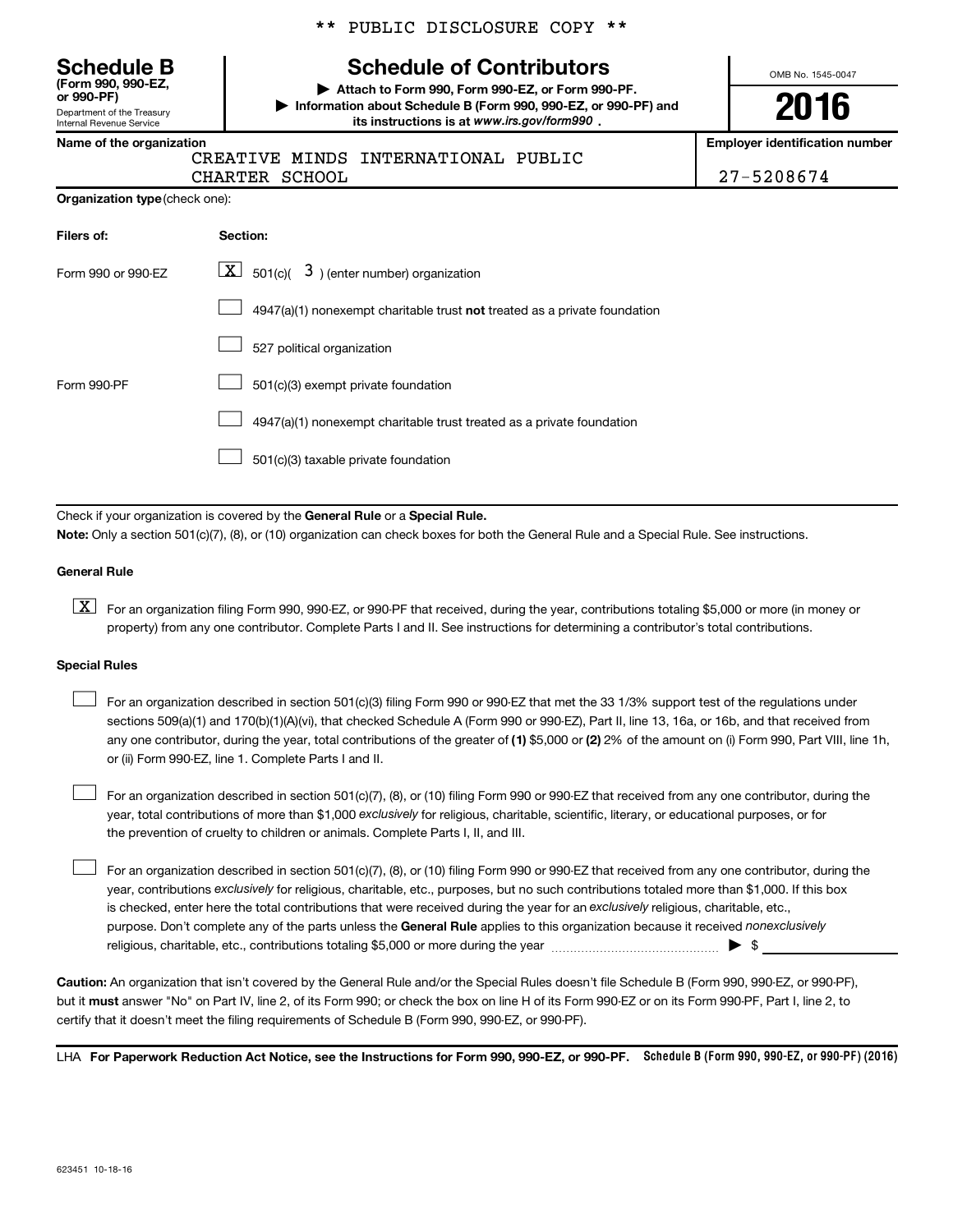#### Schedule B (Form 990, 990-EZ, or 990-PF) (2016)

**Name of organization Employer identification number** CREATIVE MINDS INTERNATIONAL PUBLIC CHARTER SCHOOL 27-5208674

| Part I           | Contributors (See instructions). Use duplicate copies of Part I if additional space is needed. |                                   |                                                                                                                  |
|------------------|------------------------------------------------------------------------------------------------|-----------------------------------|------------------------------------------------------------------------------------------------------------------|
| (a)<br>No.       | (b)<br>Name, address, and ZIP + 4                                                              | (c)<br><b>Total contributions</b> | (d)<br>Type of contribution                                                                                      |
| $\mathbf 1$      |                                                                                                | 12,500.<br>$\,$                   | $\overline{\textbf{X}}$<br>Person<br>Payroll<br>Noncash<br>(Complete Part II for<br>noncash contributions.)      |
| (a)<br>No.       | (b)<br>Name, address, and ZIP + 4                                                              | (c)<br><b>Total contributions</b> | (d)<br>Type of contribution                                                                                      |
| $\boldsymbol{2}$ |                                                                                                | 50,000.<br>\$                     | $\overline{\text{X}}$<br>Person<br>Payroll<br><b>Noncash</b><br>(Complete Part II for<br>noncash contributions.) |
| (a)<br>No.       | (b)<br>Name, address, and ZIP + 4                                                              | (c)<br><b>Total contributions</b> | (d)<br>Type of contribution                                                                                      |
| 3                |                                                                                                | 12,700.<br>\$                     | $\overline{\text{X}}$<br>Person<br>Payroll<br>Noncash<br>(Complete Part II for<br>noncash contributions.)        |
| (a)<br>No.       | (b)<br>Name, address, and ZIP + 4                                                              | (c)<br><b>Total contributions</b> | (d)<br>Type of contribution                                                                                      |
| 4                |                                                                                                | 10,000.<br>\$                     | $\overline{\text{X}}$<br>Person<br>Payroll<br>Noncash<br>(Complete Part II for<br>noncash contributions.)        |
| (a)<br>No.       | (b)<br>Name, address, and ZIP + 4                                                              | (c)<br><b>Total contributions</b> | (d)<br>Type of contribution                                                                                      |
| 5                |                                                                                                | 51,234.<br>$\,$                   | x<br>Person<br>Payroll<br>Noncash<br>(Complete Part II for<br>noncash contributions.)                            |
| (a)<br>No.       | (b)<br>Name, address, and ZIP + 4                                                              | (c)<br><b>Total contributions</b> | (d)<br>Type of contribution                                                                                      |
| 6                |                                                                                                | 72,388.<br>\$                     | x<br>Person<br>Payroll<br>Noncash<br>(Complete Part II for<br>noncash contributions.)                            |
| 623452 10-18-16  | 22                                                                                             |                                   | Schedule B (Form 990, 990-EZ, or 990-PF) (2016)                                                                  |

08330119 793927 30266 2016.05030 CREATIVE MINDS INTERNATIONA 30266\_1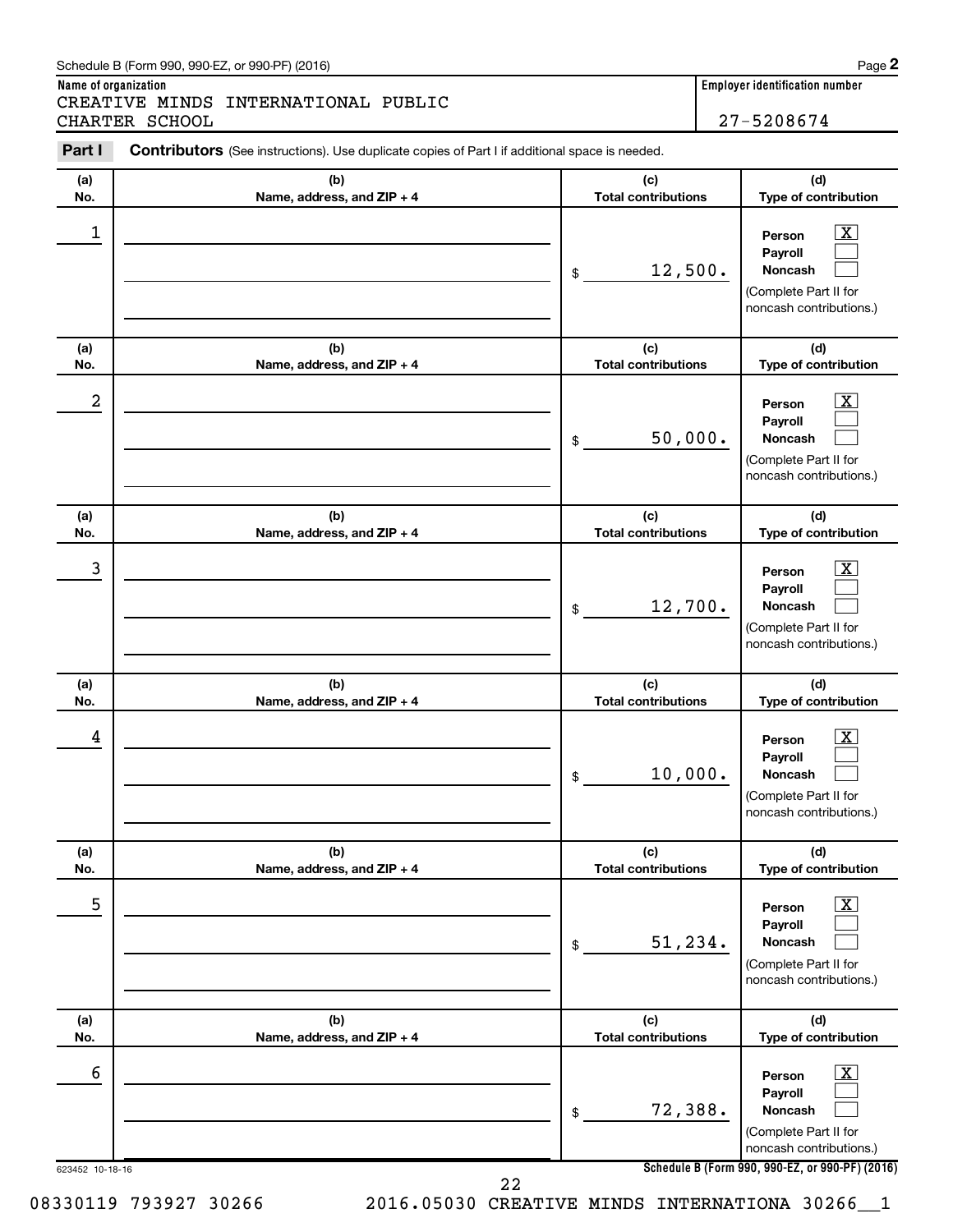| Part II                      | Noncash Property (See instructions). Use duplicate copies of Part II if additional space is needed. |                                                |                      |
|------------------------------|-----------------------------------------------------------------------------------------------------|------------------------------------------------|----------------------|
| (a)<br>No.<br>from<br>Part I | (b)<br>Description of noncash property given                                                        | (c)<br>FMV (or estimate)<br>(See instructions) | (d)<br>Date received |
|                              |                                                                                                     | \$                                             |                      |
| (a)<br>No.<br>from<br>Part I | (b)<br>Description of noncash property given                                                        | (c)<br>FMV (or estimate)<br>(See instructions) | (d)<br>Date received |
|                              |                                                                                                     | \$                                             |                      |
| (a)<br>No.<br>from<br>Part I | (b)<br>Description of noncash property given                                                        | (c)<br>FMV (or estimate)<br>(See instructions) | (d)<br>Date received |
|                              |                                                                                                     | \$                                             |                      |
| (a)<br>No.<br>from<br>Part I | (b)<br>Description of noncash property given                                                        | (c)<br>FMV (or estimate)<br>(See instructions) | (d)<br>Date received |
|                              |                                                                                                     | \$                                             |                      |
| (a)<br>No.<br>from<br>Part I | (b)<br>Description of noncash property given                                                        | (c)<br>FMV (or estimate)<br>(See instructions) | (d)<br>Date received |
|                              |                                                                                                     | \$                                             |                      |
| (a)<br>No.<br>from<br>Part I | (b)<br>Description of noncash property given                                                        | (c)<br>FMV (or estimate)<br>(See instructions) | (d)<br>Date received |
|                              |                                                                                                     | \$                                             |                      |

Schedule B (Form 990, 990-EZ, or 990-PF) (2016)

CREATIVE MINDS INTERNATIONAL PUBLIC

**Name of organization Employer identification number**

**3**

08330119 793927 30266 2016.05030 CREATIVE MINDS INTERNATIONA 30266\_1

$$
\mathbf{a} = 3026
$$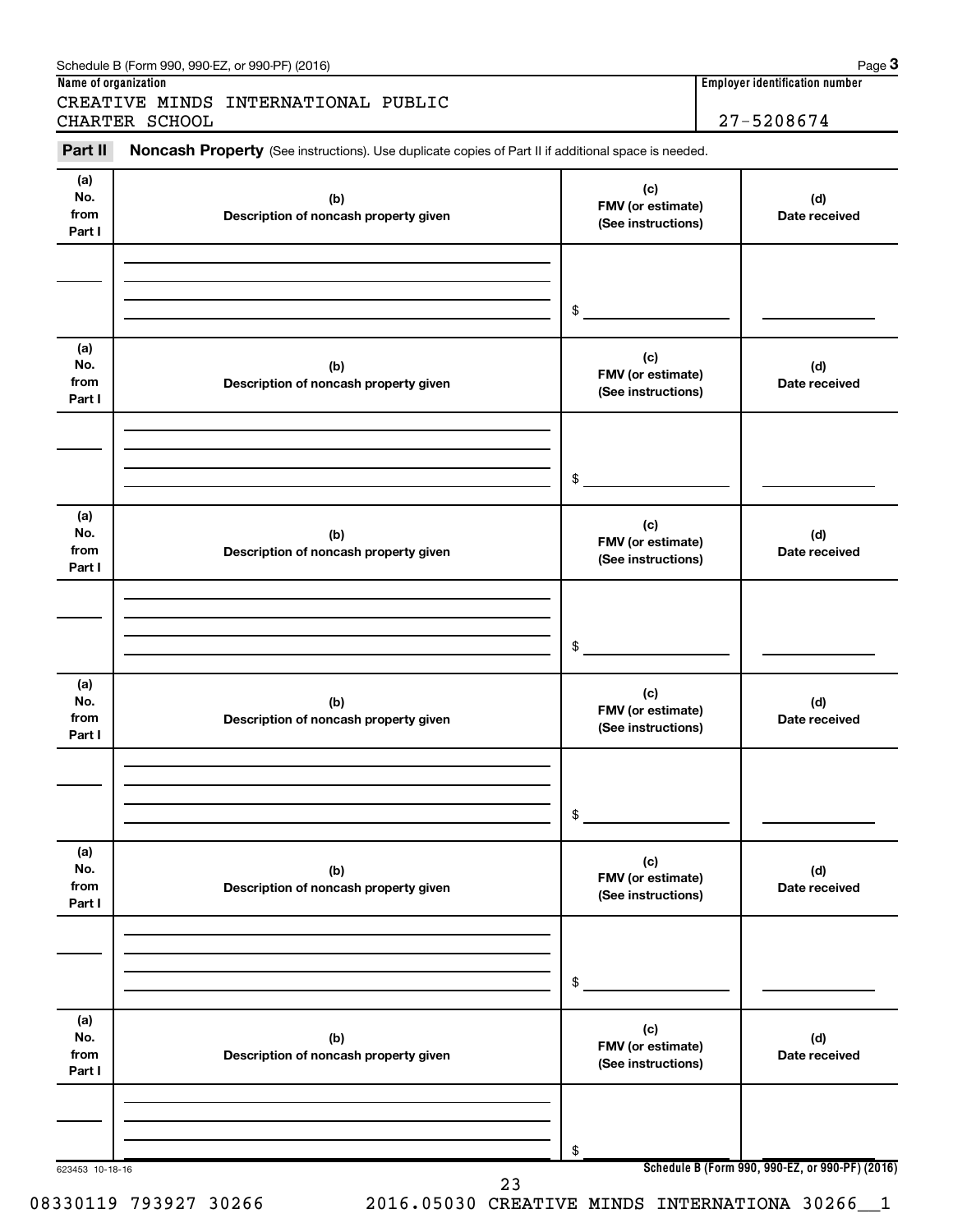|                      | Schedule B (Form 990, 990-EZ, or 990-PF) (2016)                                                                                                                                                                             |                      | Page 4                                                                                                                                                              |
|----------------------|-----------------------------------------------------------------------------------------------------------------------------------------------------------------------------------------------------------------------------|----------------------|---------------------------------------------------------------------------------------------------------------------------------------------------------------------|
| Name of organization |                                                                                                                                                                                                                             |                      | <b>Employer identification number</b>                                                                                                                               |
|                      | CREATIVE MINDS INTERNATIONAL PUBLIC                                                                                                                                                                                         |                      |                                                                                                                                                                     |
| Part III             | CHARTER SCHOOL                                                                                                                                                                                                              |                      | 27-5208674<br>Exclusively religious, charitable, etc., contributions to organizations described in section 501(c)(7), (8), or (10) that total more than \$1,000 for |
|                      | the year from any one contributor. Complete columns (a) through (e) and the following line entry. For organizations                                                                                                         |                      |                                                                                                                                                                     |
|                      | completing Part III, enter the total of exclusively religious, charitable, etc., contributions of \$1,000 or less for the year. (Enter this info. once.)<br>Use duplicate copies of Part III if additional space is needed. |                      | $\blacktriangleright$ \$                                                                                                                                            |
| (a) No.              |                                                                                                                                                                                                                             |                      |                                                                                                                                                                     |
| from<br>Part I       | (b) Purpose of gift                                                                                                                                                                                                         | (c) Use of gift      | (d) Description of how gift is held                                                                                                                                 |
|                      |                                                                                                                                                                                                                             |                      |                                                                                                                                                                     |
|                      |                                                                                                                                                                                                                             |                      |                                                                                                                                                                     |
|                      |                                                                                                                                                                                                                             |                      |                                                                                                                                                                     |
|                      |                                                                                                                                                                                                                             |                      |                                                                                                                                                                     |
|                      |                                                                                                                                                                                                                             | (e) Transfer of gift |                                                                                                                                                                     |
|                      | Transferee's name, address, and ZIP + 4                                                                                                                                                                                     |                      | Relationship of transferor to transferee                                                                                                                            |
|                      |                                                                                                                                                                                                                             |                      |                                                                                                                                                                     |
|                      |                                                                                                                                                                                                                             |                      |                                                                                                                                                                     |
|                      |                                                                                                                                                                                                                             |                      |                                                                                                                                                                     |
| (a) No.              |                                                                                                                                                                                                                             |                      |                                                                                                                                                                     |
| from                 | (b) Purpose of gift                                                                                                                                                                                                         | (c) Use of gift      | (d) Description of how gift is held                                                                                                                                 |
| Part I               |                                                                                                                                                                                                                             |                      |                                                                                                                                                                     |
|                      |                                                                                                                                                                                                                             |                      |                                                                                                                                                                     |
|                      |                                                                                                                                                                                                                             |                      |                                                                                                                                                                     |
|                      |                                                                                                                                                                                                                             |                      |                                                                                                                                                                     |
|                      |                                                                                                                                                                                                                             | (e) Transfer of gift |                                                                                                                                                                     |
|                      |                                                                                                                                                                                                                             |                      |                                                                                                                                                                     |
|                      | Transferee's name, address, and ZIP + 4                                                                                                                                                                                     |                      | Relationship of transferor to transferee                                                                                                                            |
|                      |                                                                                                                                                                                                                             |                      |                                                                                                                                                                     |
|                      |                                                                                                                                                                                                                             |                      |                                                                                                                                                                     |
|                      |                                                                                                                                                                                                                             |                      |                                                                                                                                                                     |
| (a) No.<br>from      | (b) Purpose of gift                                                                                                                                                                                                         | (c) Use of gift      | (d) Description of how gift is held                                                                                                                                 |
| Part I               |                                                                                                                                                                                                                             |                      |                                                                                                                                                                     |
|                      |                                                                                                                                                                                                                             |                      |                                                                                                                                                                     |
|                      |                                                                                                                                                                                                                             |                      |                                                                                                                                                                     |
|                      |                                                                                                                                                                                                                             |                      |                                                                                                                                                                     |
|                      |                                                                                                                                                                                                                             | (e) Transfer of gift |                                                                                                                                                                     |
|                      |                                                                                                                                                                                                                             |                      |                                                                                                                                                                     |
|                      | Transferee's name, address, and ZIP + 4                                                                                                                                                                                     |                      | Relationship of transferor to transferee                                                                                                                            |
|                      |                                                                                                                                                                                                                             |                      |                                                                                                                                                                     |
|                      |                                                                                                                                                                                                                             |                      |                                                                                                                                                                     |
|                      |                                                                                                                                                                                                                             |                      |                                                                                                                                                                     |
| (a) No.<br>from      | (b) Purpose of gift                                                                                                                                                                                                         | (c) Use of gift      | (d) Description of how gift is held                                                                                                                                 |
| Part I               |                                                                                                                                                                                                                             |                      |                                                                                                                                                                     |
|                      |                                                                                                                                                                                                                             |                      |                                                                                                                                                                     |
|                      |                                                                                                                                                                                                                             |                      |                                                                                                                                                                     |
|                      |                                                                                                                                                                                                                             |                      |                                                                                                                                                                     |
|                      |                                                                                                                                                                                                                             | (e) Transfer of gift |                                                                                                                                                                     |
|                      |                                                                                                                                                                                                                             |                      |                                                                                                                                                                     |
|                      | Transferee's name, address, and ZIP + 4                                                                                                                                                                                     |                      | Relationship of transferor to transferee                                                                                                                            |
|                      |                                                                                                                                                                                                                             |                      |                                                                                                                                                                     |
|                      |                                                                                                                                                                                                                             |                      |                                                                                                                                                                     |
|                      |                                                                                                                                                                                                                             |                      |                                                                                                                                                                     |
| 623454 10-18-16      |                                                                                                                                                                                                                             |                      | Schedule B (Form 990, 990-EZ, or 990-PF) (2016)                                                                                                                     |
|                      |                                                                                                                                                                                                                             | 24                   |                                                                                                                                                                     |

08330119 793927 30266 2016.05030 CREATIVE MINDS INTERNATIONA 30266 1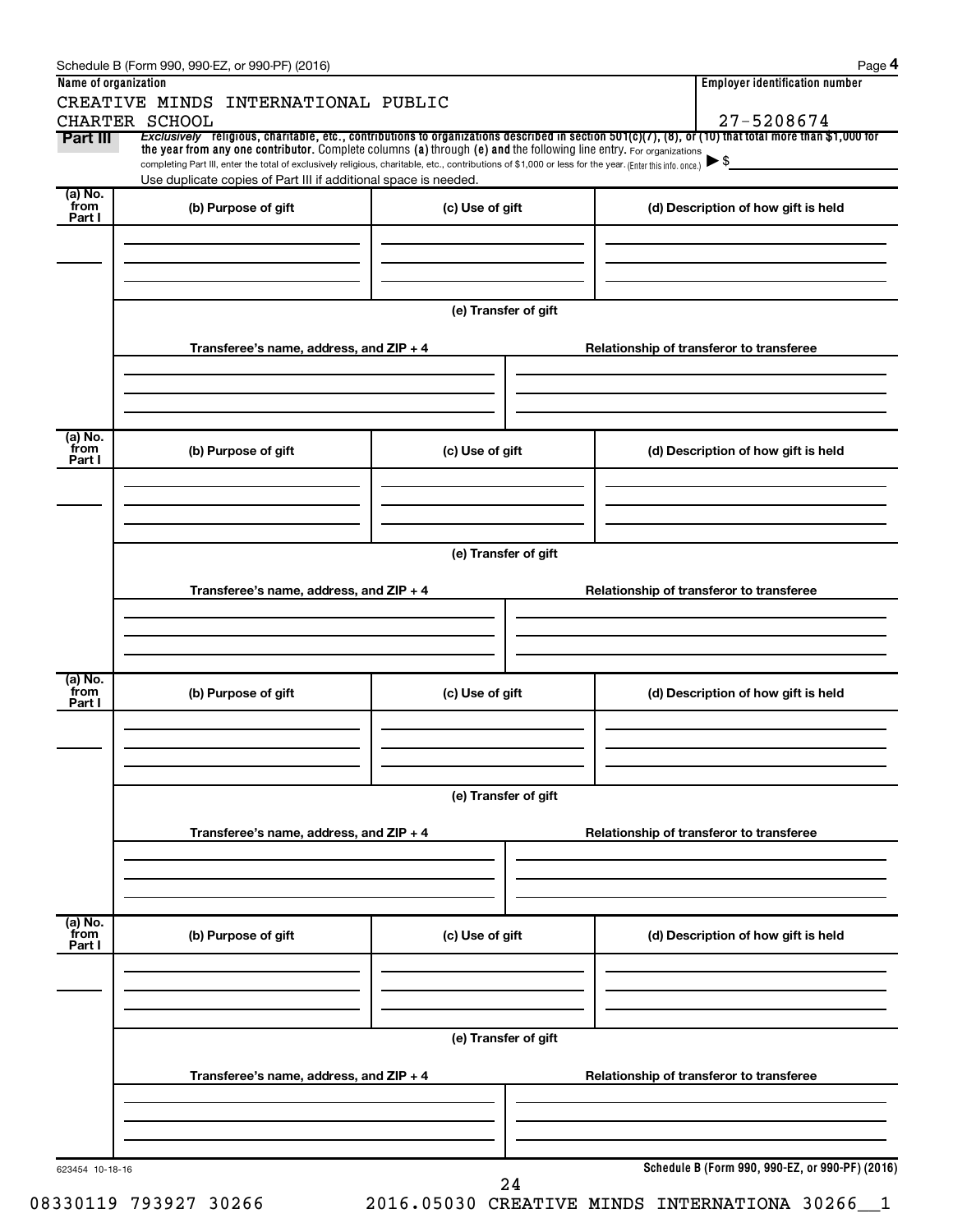|         | <b>SCHEDULE D</b>                                                                                                                                  |                                                                                                        | <b>Supplemental Financial Statements</b>                                                                                                                   | OMB No. 1545-0047                                   |  |  |
|---------|----------------------------------------------------------------------------------------------------------------------------------------------------|--------------------------------------------------------------------------------------------------------|------------------------------------------------------------------------------------------------------------------------------------------------------------|-----------------------------------------------------|--|--|
|         | Complete if the organization answered "Yes" on Form 990,<br>(Form 990)<br>Part IV, line 6, 7, 8, 9, 10, 11a, 11b, 11c, 11d, 11e, 11f, 12a, or 12b. |                                                                                                        |                                                                                                                                                            |                                                     |  |  |
|         | Department of the Treasury                                                                                                                         |                                                                                                        | Attach to Form 990.                                                                                                                                        | <b>Open to Public</b>                               |  |  |
|         | Internal Revenue Service                                                                                                                           | CREATIVE MINDS INTERNATIONAL PUBLIC                                                                    | Information about Schedule D (Form 990) and its instructions is at www.irs.gov/form990.                                                                    | <b>Inspection</b>                                   |  |  |
|         | Name of the organization                                                                                                                           | CHARTER SCHOOL                                                                                         |                                                                                                                                                            | <b>Employer identification number</b><br>27-5208674 |  |  |
| Part I  |                                                                                                                                                    |                                                                                                        | Organizations Maintaining Donor Advised Funds or Other Similar Funds or Accounts. Complete if the                                                          |                                                     |  |  |
|         |                                                                                                                                                    | organization answered "Yes" on Form 990, Part IV, line 6.                                              |                                                                                                                                                            |                                                     |  |  |
|         |                                                                                                                                                    |                                                                                                        | (a) Donor advised funds                                                                                                                                    | (b) Funds and other accounts                        |  |  |
| 1       |                                                                                                                                                    |                                                                                                        |                                                                                                                                                            |                                                     |  |  |
| 2       |                                                                                                                                                    | Aggregate value of contributions to (during year)                                                      |                                                                                                                                                            |                                                     |  |  |
| З       |                                                                                                                                                    |                                                                                                        |                                                                                                                                                            |                                                     |  |  |
| 4       |                                                                                                                                                    |                                                                                                        |                                                                                                                                                            |                                                     |  |  |
| 5       |                                                                                                                                                    |                                                                                                        | Did the organization inform all donors and donor advisors in writing that the assets held in donor advised funds                                           |                                                     |  |  |
|         |                                                                                                                                                    |                                                                                                        |                                                                                                                                                            | Yes<br><b>No</b>                                    |  |  |
| 6       |                                                                                                                                                    |                                                                                                        | Did the organization inform all grantees, donors, and donor advisors in writing that grant funds can be used only                                          |                                                     |  |  |
|         |                                                                                                                                                    |                                                                                                        | for charitable purposes and not for the benefit of the donor or donor advisor, or for any other purpose conferring                                         |                                                     |  |  |
|         | impermissible private benefit?                                                                                                                     |                                                                                                        |                                                                                                                                                            | Yes<br>No                                           |  |  |
| Part II |                                                                                                                                                    |                                                                                                        | Conservation Easements. Complete if the organization answered "Yes" on Form 990, Part IV, line 7.                                                          |                                                     |  |  |
| 1       |                                                                                                                                                    | Purpose(s) of conservation easements held by the organization (check all that apply).                  |                                                                                                                                                            |                                                     |  |  |
|         |                                                                                                                                                    | Preservation of land for public use (e.g., recreation or education)                                    |                                                                                                                                                            | Preservation of a historically important land area  |  |  |
|         |                                                                                                                                                    | Protection of natural habitat                                                                          | Preservation of a certified historic structure                                                                                                             |                                                     |  |  |
|         |                                                                                                                                                    | Preservation of open space                                                                             |                                                                                                                                                            |                                                     |  |  |
| 2       |                                                                                                                                                    |                                                                                                        | Complete lines 2a through 2d if the organization held a qualified conservation contribution in the form of a conservation easement on the last             |                                                     |  |  |
|         | day of the tax year.                                                                                                                               |                                                                                                        |                                                                                                                                                            | Held at the End of the Tax Year                     |  |  |
|         |                                                                                                                                                    |                                                                                                        |                                                                                                                                                            | 2a                                                  |  |  |
|         |                                                                                                                                                    |                                                                                                        |                                                                                                                                                            | 2b                                                  |  |  |
|         |                                                                                                                                                    |                                                                                                        |                                                                                                                                                            | 2c                                                  |  |  |
|         |                                                                                                                                                    |                                                                                                        | d Number of conservation easements included in (c) acquired after 8/17/06, and not on a historic structure                                                 |                                                     |  |  |
|         |                                                                                                                                                    |                                                                                                        |                                                                                                                                                            | 2d                                                  |  |  |
| З       |                                                                                                                                                    |                                                                                                        | Number of conservation easements modified, transferred, released, extinguished, or terminated by the organization during the tax                           |                                                     |  |  |
|         | $year \triangleright$                                                                                                                              |                                                                                                        |                                                                                                                                                            |                                                     |  |  |
| 4       |                                                                                                                                                    | Number of states where property subject to conservation easement is located                            |                                                                                                                                                            |                                                     |  |  |
| 5       |                                                                                                                                                    | Does the organization have a written policy regarding the periodic monitoring, inspection, handling of |                                                                                                                                                            | Yes<br><b>No</b>                                    |  |  |
| 6       |                                                                                                                                                    |                                                                                                        | Staff and volunteer hours devoted to monitoring, inspecting, handling of violations, and enforcing conservation easements during the year                  |                                                     |  |  |
|         |                                                                                                                                                    |                                                                                                        |                                                                                                                                                            |                                                     |  |  |
| 7       |                                                                                                                                                    |                                                                                                        | Amount of expenses incurred in monitoring, inspecting, handling of violations, and enforcing conservation easements during the year                        |                                                     |  |  |
|         | ▶ \$                                                                                                                                               |                                                                                                        |                                                                                                                                                            |                                                     |  |  |
| 8       |                                                                                                                                                    |                                                                                                        | Does each conservation easement reported on line 2(d) above satisfy the requirements of section 170(h)(4)(B)(i)                                            |                                                     |  |  |
|         |                                                                                                                                                    |                                                                                                        |                                                                                                                                                            | Yes<br>No                                           |  |  |
| 9       |                                                                                                                                                    |                                                                                                        | In Part XIII, describe how the organization reports conservation easements in its revenue and expense statement, and balance sheet, and                    |                                                     |  |  |
|         |                                                                                                                                                    |                                                                                                        | include, if applicable, the text of the footnote to the organization's financial statements that describes the organization's accounting for               |                                                     |  |  |
|         | conservation easements.                                                                                                                            |                                                                                                        |                                                                                                                                                            |                                                     |  |  |
|         | Part III                                                                                                                                           |                                                                                                        | Organizations Maintaining Collections of Art, Historical Treasures, or Other Similar Assets.                                                               |                                                     |  |  |
|         |                                                                                                                                                    | Complete if the organization answered "Yes" on Form 990, Part IV, line 8.                              |                                                                                                                                                            |                                                     |  |  |
|         |                                                                                                                                                    |                                                                                                        | 1a If the organization elected, as permitted under SFAS 116 (ASC 958), not to report in its revenue statement and balance sheet works of art,              |                                                     |  |  |
|         |                                                                                                                                                    |                                                                                                        | historical treasures, or other similar assets held for public exhibition, education, or research in furtherance of public service, provide, in Part XIII,  |                                                     |  |  |
|         |                                                                                                                                                    | the text of the footnote to its financial statements that describes these items.                       |                                                                                                                                                            |                                                     |  |  |
|         |                                                                                                                                                    |                                                                                                        | <b>b</b> If the organization elected, as permitted under SFAS 116 (ASC 958), to report in its revenue statement and balance sheet works of art, historical |                                                     |  |  |
|         |                                                                                                                                                    |                                                                                                        | treasures, or other similar assets held for public exhibition, education, or research in furtherance of public service, provide the following amounts      |                                                     |  |  |
|         | relating to these items:                                                                                                                           |                                                                                                        |                                                                                                                                                            |                                                     |  |  |
|         |                                                                                                                                                    |                                                                                                        |                                                                                                                                                            | \$                                                  |  |  |
|         |                                                                                                                                                    | (ii) Assets included in Form 990, Part X                                                               |                                                                                                                                                            | \$                                                  |  |  |
| 2       |                                                                                                                                                    |                                                                                                        | If the organization received or held works of art, historical treasures, or other similar assets for financial gain, provide                               |                                                     |  |  |
|         |                                                                                                                                                    | the following amounts required to be reported under SFAS 116 (ASC 958) relating to these items:        |                                                                                                                                                            |                                                     |  |  |
|         |                                                                                                                                                    |                                                                                                        |                                                                                                                                                            | \$                                                  |  |  |
|         |                                                                                                                                                    |                                                                                                        |                                                                                                                                                            | $\blacktriangleright$ s                             |  |  |
|         |                                                                                                                                                    | LHA For Paperwork Reduction Act Notice, see the Instructions for Form 990.                             |                                                                                                                                                            | Schedule D (Form 990) 2016                          |  |  |
|         | 632051 08-29-16                                                                                                                                    |                                                                                                        | 25                                                                                                                                                         |                                                     |  |  |
|         |                                                                                                                                                    |                                                                                                        |                                                                                                                                                            |                                                     |  |  |

08330119 793927 30266 2016.05030 CREATIVE MINDS INTERNATIONA 30266 1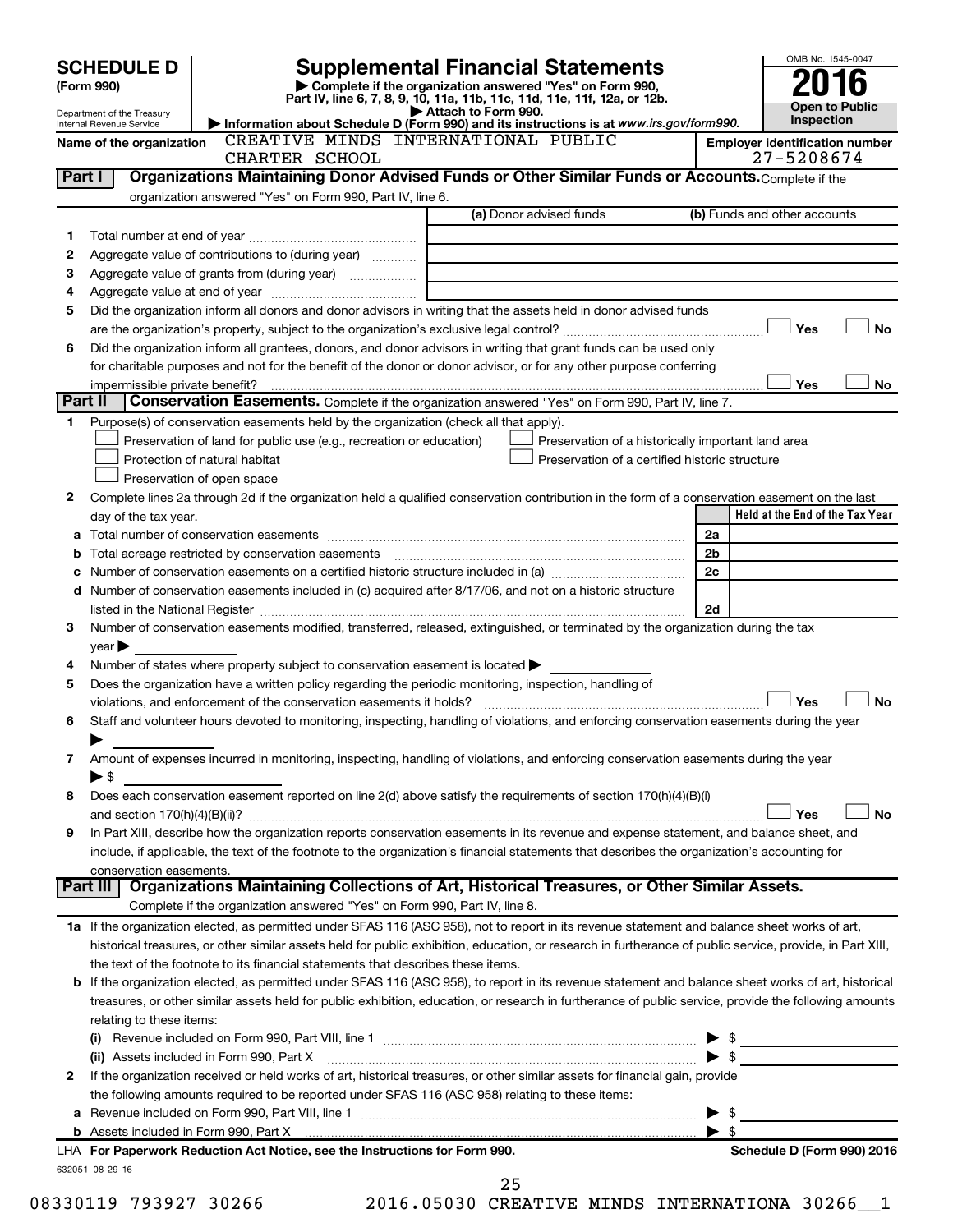|               |                                                                                                                                                                                                                                | CREATIVE MINDS INTERNATIONAL PUBLIC |                    |                |                                                                                                                                                                                                                               |                                                 |                       |                     |
|---------------|--------------------------------------------------------------------------------------------------------------------------------------------------------------------------------------------------------------------------------|-------------------------------------|--------------------|----------------|-------------------------------------------------------------------------------------------------------------------------------------------------------------------------------------------------------------------------------|-------------------------------------------------|-----------------------|---------------------|
|               | Schedule D (Form 990) 2016                                                                                                                                                                                                     | CHARTER SCHOOL                      |                    |                |                                                                                                                                                                                                                               |                                                 | $27 - 5208674$ Page 2 |                     |
|               | Part III<br>Organizations Maintaining Collections of Art, Historical Treasures, or Other Similar Assets (continued)                                                                                                            |                                     |                    |                |                                                                                                                                                                                                                               |                                                 |                       |                     |
| 3             | Using the organization's acquisition, accession, and other records, check any of the following that are a significant use of its collection items                                                                              |                                     |                    |                |                                                                                                                                                                                                                               |                                                 |                       |                     |
|               | (check all that apply):                                                                                                                                                                                                        |                                     |                    |                |                                                                                                                                                                                                                               |                                                 |                       |                     |
| a             | Public exhibition                                                                                                                                                                                                              |                                     | d                  |                | Loan or exchange programs                                                                                                                                                                                                     |                                                 |                       |                     |
| b             | Scholarly research                                                                                                                                                                                                             |                                     | e                  |                | Other and the contract of the contract of the contract of the contract of the contract of the contract of the contract of the contract of the contract of the contract of the contract of the contract of the contract of the |                                                 |                       |                     |
| c             | Preservation for future generations                                                                                                                                                                                            |                                     |                    |                |                                                                                                                                                                                                                               |                                                 |                       |                     |
| 4             | Provide a description of the organization's collections and explain how they further the organization's exempt purpose in Part XIII.                                                                                           |                                     |                    |                |                                                                                                                                                                                                                               |                                                 |                       |                     |
| 5             | During the year, did the organization solicit or receive donations of art, historical treasures, or other similar assets                                                                                                       |                                     |                    |                |                                                                                                                                                                                                                               |                                                 |                       |                     |
|               |                                                                                                                                                                                                                                |                                     |                    |                |                                                                                                                                                                                                                               |                                                 | Yes                   | No                  |
|               | Part IV<br><b>Escrow and Custodial Arrangements.</b> Complete if the organization answered "Yes" on Form 990, Part IV, line 9, or                                                                                              |                                     |                    |                |                                                                                                                                                                                                                               |                                                 |                       |                     |
|               | reported an amount on Form 990, Part X, line 21.                                                                                                                                                                               |                                     |                    |                |                                                                                                                                                                                                                               |                                                 |                       |                     |
|               | 1a Is the organization an agent, trustee, custodian or other intermediary for contributions or other assets not included                                                                                                       |                                     |                    |                |                                                                                                                                                                                                                               |                                                 |                       |                     |
|               |                                                                                                                                                                                                                                |                                     |                    |                |                                                                                                                                                                                                                               |                                                 | Yes                   | <b>No</b>           |
|               | b If "Yes," explain the arrangement in Part XIII and complete the following table:                                                                                                                                             |                                     |                    |                |                                                                                                                                                                                                                               |                                                 |                       |                     |
|               |                                                                                                                                                                                                                                |                                     |                    |                |                                                                                                                                                                                                                               |                                                 | Amount                |                     |
|               | c Beginning balance measurements and the contract of the contract of the contract of the contract of the contract of the contract of the contract of the contract of the contract of the contract of the contract of the contr |                                     |                    |                |                                                                                                                                                                                                                               | 1c                                              |                       |                     |
|               |                                                                                                                                                                                                                                |                                     |                    |                |                                                                                                                                                                                                                               | 1d                                              |                       |                     |
|               | e Distributions during the year manufactured and contained and contained and the year manufactured and contained and the year manufactured and contained and contained and contained and contained and contained and contained |                                     |                    |                |                                                                                                                                                                                                                               | 1e                                              |                       |                     |
| f             |                                                                                                                                                                                                                                |                                     |                    |                |                                                                                                                                                                                                                               | 1f                                              |                       |                     |
|               | 2a Did the organization include an amount on Form 990, Part X, line 21, for escrow or custodial account liability?                                                                                                             |                                     |                    |                |                                                                                                                                                                                                                               |                                                 | Yes                   | No                  |
| <b>Part V</b> | <b>Endowment Funds.</b> Complete if the organization answered "Yes" on Form 990, Part IV, line 10.                                                                                                                             |                                     |                    |                |                                                                                                                                                                                                                               |                                                 |                       |                     |
|               |                                                                                                                                                                                                                                |                                     |                    |                |                                                                                                                                                                                                                               | (c) Two years back $ $ (d) Three years back $ $ |                       | (e) Four years back |
|               |                                                                                                                                                                                                                                | (a) Current year                    |                    | (b) Prior year |                                                                                                                                                                                                                               |                                                 |                       |                     |
|               | 1a Beginning of year balance                                                                                                                                                                                                   |                                     |                    |                |                                                                                                                                                                                                                               |                                                 |                       |                     |
|               |                                                                                                                                                                                                                                |                                     |                    |                |                                                                                                                                                                                                                               |                                                 |                       |                     |
|               | c Net investment earnings, gains, and losses                                                                                                                                                                                   |                                     |                    |                |                                                                                                                                                                                                                               |                                                 |                       |                     |
|               | e Other expenditures for facilities                                                                                                                                                                                            |                                     |                    |                |                                                                                                                                                                                                                               |                                                 |                       |                     |
|               |                                                                                                                                                                                                                                |                                     |                    |                |                                                                                                                                                                                                                               |                                                 |                       |                     |
|               |                                                                                                                                                                                                                                |                                     |                    |                |                                                                                                                                                                                                                               |                                                 |                       |                     |
| g             |                                                                                                                                                                                                                                |                                     |                    |                |                                                                                                                                                                                                                               |                                                 |                       |                     |
| 2             | Provide the estimated percentage of the current year end balance (line 1g, column (a)) held as:                                                                                                                                |                                     |                    |                |                                                                                                                                                                                                                               |                                                 |                       |                     |
|               | a Board designated or quasi-endowment >                                                                                                                                                                                        |                                     | ℅                  |                |                                                                                                                                                                                                                               |                                                 |                       |                     |
|               | <b>b</b> Permanent endowment $\blacktriangleright$                                                                                                                                                                             | %                                   |                    |                |                                                                                                                                                                                                                               |                                                 |                       |                     |
|               | c Temporarily restricted endowment $\blacktriangleright$                                                                                                                                                                       |                                     | %                  |                |                                                                                                                                                                                                                               |                                                 |                       |                     |
|               | The percentages on lines 2a, 2b, and 2c should equal 100%.                                                                                                                                                                     |                                     |                    |                |                                                                                                                                                                                                                               |                                                 |                       |                     |
|               | 3a Are there endowment funds not in the possession of the organization that are held and administered for the organization                                                                                                     |                                     |                    |                |                                                                                                                                                                                                                               |                                                 |                       |                     |
|               | by:                                                                                                                                                                                                                            |                                     |                    |                |                                                                                                                                                                                                                               |                                                 |                       | Yes<br>No           |
|               | (i)                                                                                                                                                                                                                            |                                     |                    |                |                                                                                                                                                                                                                               |                                                 | 3a(i)                 |                     |
|               |                                                                                                                                                                                                                                |                                     |                    |                |                                                                                                                                                                                                                               |                                                 | 3a(ii)                |                     |
|               |                                                                                                                                                                                                                                |                                     |                    |                |                                                                                                                                                                                                                               |                                                 | 3b                    |                     |
| 4             | Describe in Part XIII the intended uses of the organization's endowment funds.                                                                                                                                                 |                                     |                    |                |                                                                                                                                                                                                                               |                                                 |                       |                     |
|               | Land, Buildings, and Equipment.<br>Part VI                                                                                                                                                                                     |                                     |                    |                |                                                                                                                                                                                                                               |                                                 |                       |                     |
|               | Complete if the organization answered "Yes" on Form 990, Part IV, line 11a. See Form 990, Part X, line 10.                                                                                                                     |                                     |                    |                |                                                                                                                                                                                                                               |                                                 |                       |                     |
|               | Description of property                                                                                                                                                                                                        |                                     | (a) Cost or other  |                | (b) Cost or other                                                                                                                                                                                                             | (c) Accumulated                                 | (d) Book value        |                     |
|               |                                                                                                                                                                                                                                |                                     | basis (investment) |                | basis (other)                                                                                                                                                                                                                 | depreciation                                    |                       |                     |
|               |                                                                                                                                                                                                                                |                                     |                    |                |                                                                                                                                                                                                                               |                                                 |                       |                     |
|               |                                                                                                                                                                                                                                |                                     |                    |                |                                                                                                                                                                                                                               |                                                 |                       |                     |
|               |                                                                                                                                                                                                                                |                                     |                    |                | 3,991,546.                                                                                                                                                                                                                    | 766,980.                                        |                       | 3, 224, 566.        |
|               |                                                                                                                                                                                                                                |                                     |                    |                | 207,398.                                                                                                                                                                                                                      | 136,420.                                        |                       | 70,978.             |
|               |                                                                                                                                                                                                                                |                                     |                    |                | 141,790.                                                                                                                                                                                                                      | 56, 262.                                        |                       | 85,528.             |
|               | Total. Add lines 1a through 1e. (Column (d) must equal Form 990, Part X, column (B), line 10c.)                                                                                                                                |                                     |                    |                |                                                                                                                                                                                                                               |                                                 |                       | 3,381,072.          |

**Schedule D (Form 990) 2016**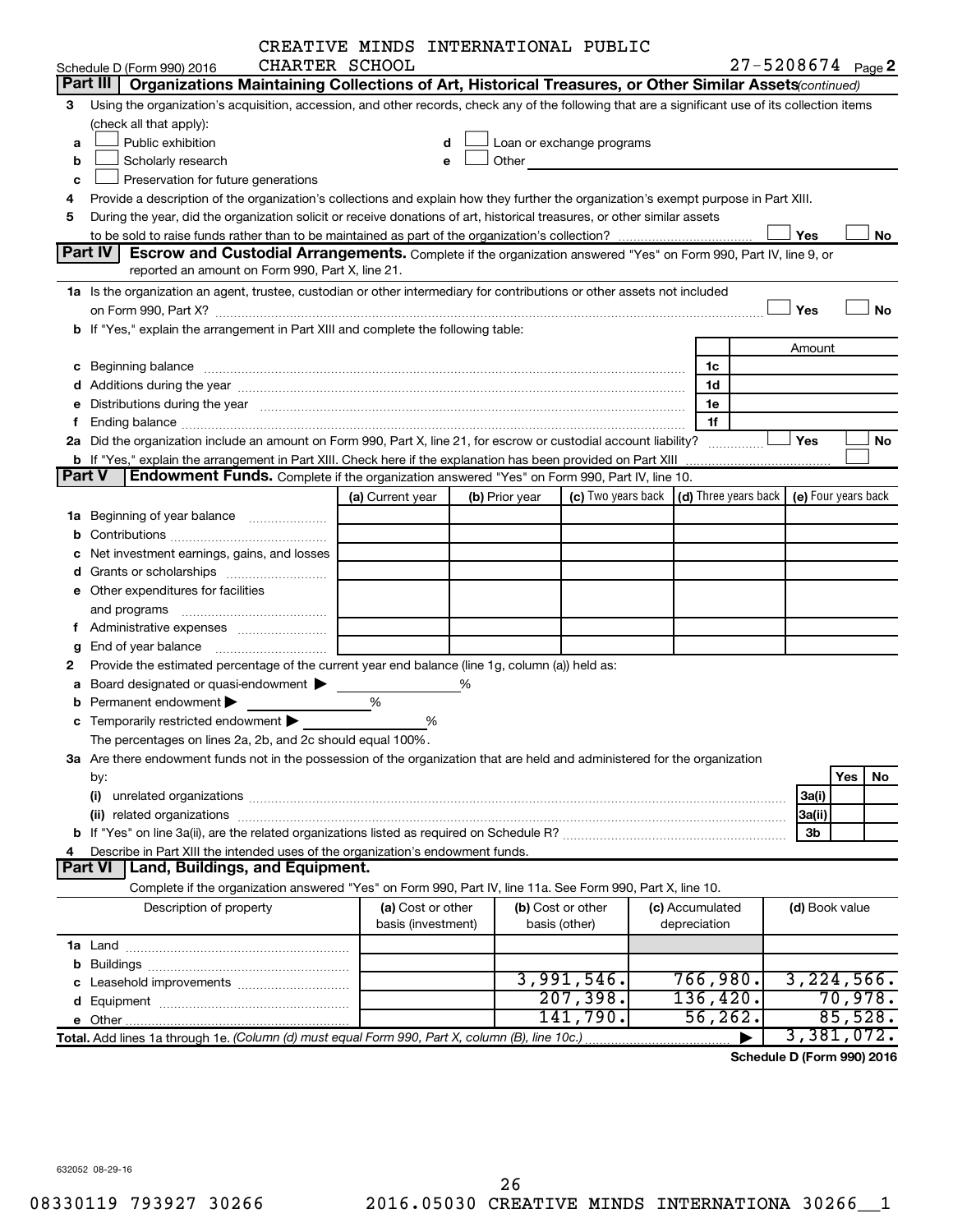|  | CREATIVE MINDS INTERNATIONAL PUBLIC |  |
|--|-------------------------------------|--|
|  |                                     |  |

| CHARTER SCHOOL<br>Schedule D (Form 990) 2016                                                                                                                                    |                 |                |                                                           | $27 - 5208674$ Page 3 |  |
|---------------------------------------------------------------------------------------------------------------------------------------------------------------------------------|-----------------|----------------|-----------------------------------------------------------|-----------------------|--|
| <b>Investments - Other Securities.</b><br>Part VIII                                                                                                                             |                 |                |                                                           |                       |  |
| Complete if the organization answered "Yes" on Form 990, Part IV, line 11b. See Form 990, Part X, line 12.                                                                      |                 |                |                                                           |                       |  |
| (a) Description of security or category (including name of security)                                                                                                            | (b) Book value  |                | (c) Method of valuation: Cost or end-of-year market value |                       |  |
| (1) Financial derivatives                                                                                                                                                       |                 |                |                                                           |                       |  |
|                                                                                                                                                                                 |                 |                |                                                           |                       |  |
| (3) Other                                                                                                                                                                       |                 |                |                                                           |                       |  |
| (A)                                                                                                                                                                             |                 |                |                                                           |                       |  |
| (B)                                                                                                                                                                             |                 |                |                                                           |                       |  |
| (C)                                                                                                                                                                             |                 |                |                                                           |                       |  |
| (D)                                                                                                                                                                             |                 |                |                                                           |                       |  |
| (E)                                                                                                                                                                             |                 |                |                                                           |                       |  |
|                                                                                                                                                                                 |                 |                |                                                           |                       |  |
| (F)                                                                                                                                                                             |                 |                |                                                           |                       |  |
| (G)                                                                                                                                                                             |                 |                |                                                           |                       |  |
| (H)                                                                                                                                                                             |                 |                |                                                           |                       |  |
| <b>Total.</b> (Col. (b) must equal Form 990, Part X, col. (B) line 12.) $\blacktriangleright$                                                                                   |                 |                |                                                           |                       |  |
| Part VIII Investments - Program Related.                                                                                                                                        |                 |                |                                                           |                       |  |
| Complete if the organization answered "Yes" on Form 990, Part IV, line 11c. See Form 990, Part X, line 13.                                                                      |                 |                |                                                           |                       |  |
| (a) Description of investment                                                                                                                                                   | (b) Book value  |                | (c) Method of valuation: Cost or end-of-year market value |                       |  |
| (1)                                                                                                                                                                             |                 |                |                                                           |                       |  |
| (2)                                                                                                                                                                             |                 |                |                                                           |                       |  |
| (3)                                                                                                                                                                             |                 |                |                                                           |                       |  |
| (4)                                                                                                                                                                             |                 |                |                                                           |                       |  |
| (5)                                                                                                                                                                             |                 |                |                                                           |                       |  |
| (6)                                                                                                                                                                             |                 |                |                                                           |                       |  |
| (7)                                                                                                                                                                             |                 |                |                                                           |                       |  |
| (8)                                                                                                                                                                             |                 |                |                                                           |                       |  |
| (9)                                                                                                                                                                             |                 |                |                                                           |                       |  |
| <b>Total.</b> (Col. (b) must equal Form 990, Part X, col. (B) line 13.)                                                                                                         |                 |                |                                                           |                       |  |
| Part IX<br><b>Other Assets.</b>                                                                                                                                                 |                 |                |                                                           |                       |  |
| Complete if the organization answered "Yes" on Form 990, Part IV, line 11d. See Form 990, Part X, line 15.                                                                      |                 |                |                                                           |                       |  |
|                                                                                                                                                                                 | (a) Description |                |                                                           | (b) Book value        |  |
| (1)                                                                                                                                                                             |                 |                |                                                           |                       |  |
| (2)                                                                                                                                                                             |                 |                |                                                           |                       |  |
| (3)                                                                                                                                                                             |                 |                |                                                           |                       |  |
| (4)                                                                                                                                                                             |                 |                |                                                           |                       |  |
| (5)                                                                                                                                                                             |                 |                |                                                           |                       |  |
| (6)                                                                                                                                                                             |                 |                |                                                           |                       |  |
| (7)                                                                                                                                                                             |                 |                |                                                           |                       |  |
|                                                                                                                                                                                 |                 |                |                                                           |                       |  |
| (8)                                                                                                                                                                             |                 |                |                                                           |                       |  |
| (9)                                                                                                                                                                             |                 |                |                                                           |                       |  |
| Total. (Column (b) must equal Form 990, Part X, col. (B) line 15.)<br><b>Other Liabilities.</b><br>Part X                                                                       |                 |                |                                                           |                       |  |
|                                                                                                                                                                                 |                 |                |                                                           |                       |  |
| Complete if the organization answered "Yes" on Form 990, Part IV, line 11e or 11f. See Form 990, Part X, line 25.                                                               |                 |                |                                                           |                       |  |
| (a) Description of liability<br>1.                                                                                                                                              |                 | (b) Book value |                                                           |                       |  |
| Federal income taxes<br>(1)                                                                                                                                                     |                 |                |                                                           |                       |  |
| <b>DEFERRED RENT</b><br>(2)                                                                                                                                                     |                 | 1,766,960.     |                                                           |                       |  |
| (3)                                                                                                                                                                             |                 |                |                                                           |                       |  |
| (4)                                                                                                                                                                             |                 |                |                                                           |                       |  |
| (5)                                                                                                                                                                             |                 |                |                                                           |                       |  |
| (6)                                                                                                                                                                             |                 |                |                                                           |                       |  |
| (7)                                                                                                                                                                             |                 |                |                                                           |                       |  |
| (8)                                                                                                                                                                             |                 |                |                                                           |                       |  |
| (9)                                                                                                                                                                             |                 |                |                                                           |                       |  |
| Total. (Column (b) must equal Form 990, Part X, col. (B) line 25.)                                                                                                              |                 | 1,766,960.     |                                                           |                       |  |
| Liability for uncertain tax positions. In Part XIII, provide the text of the footnote to the organization's financial statements that reports the<br>2.                         |                 |                |                                                           |                       |  |
| organization's liability for uncertain tax positions under FIN 48 (ASC 740). Check here if the text of the footnote has been provided in Part XIII $\lfloor \texttt{X} \rfloor$ |                 |                |                                                           |                       |  |
|                                                                                                                                                                                 |                 |                |                                                           |                       |  |

632053 08-29-16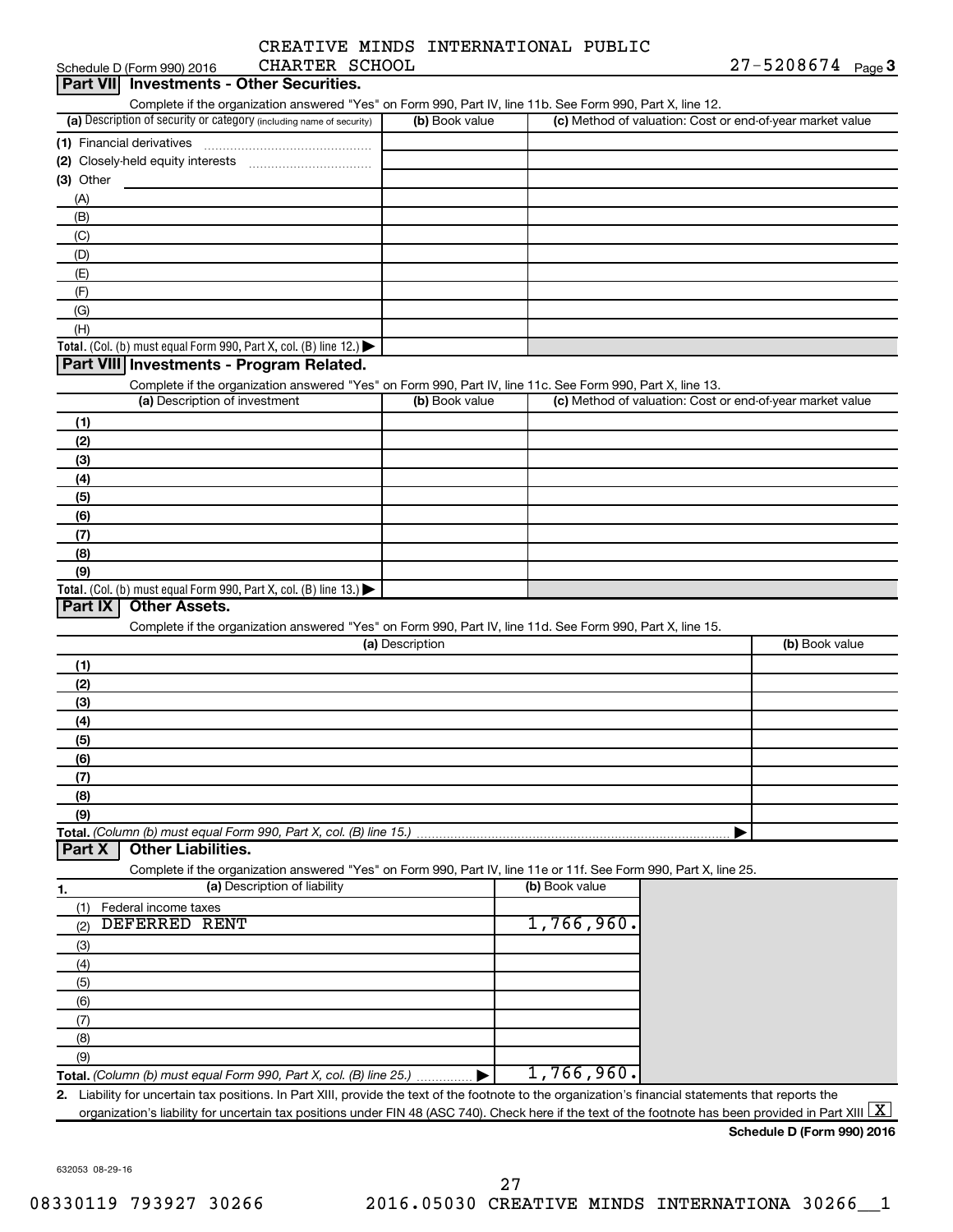|              | CREATIVE MINDS INTERNATIONAL PUBLIC                                                                                                                                                                                                |                |          |                |                   |         |
|--------------|------------------------------------------------------------------------------------------------------------------------------------------------------------------------------------------------------------------------------------|----------------|----------|----------------|-------------------|---------|
|              | CHARTER SCHOOL<br>Schedule D (Form 990) 2016                                                                                                                                                                                       |                |          |                | 27-5208674 Page 4 |         |
|              | Part XI   Reconciliation of Revenue per Audited Financial Statements With Revenue per Return.                                                                                                                                      |                |          |                |                   |         |
|              | Complete if the organization answered "Yes" on Form 990, Part IV, line 12a.                                                                                                                                                        |                |          |                |                   |         |
| 1            | Total revenue, gains, and other support per audited financial statements [[[[[[[[[[[[[[[[[[[[[[[[[]]]]]]]]]]]                                                                                                                      |                |          | $\blacksquare$ | 7,774,962.        |         |
| $\mathbf{2}$ | Amounts included on line 1 but not on Form 990, Part VIII, line 12:                                                                                                                                                                |                |          |                |                   |         |
| a            |                                                                                                                                                                                                                                    | 2a             |          |                |                   |         |
| b            |                                                                                                                                                                                                                                    | 2 <sub>b</sub> |          |                |                   |         |
| c            |                                                                                                                                                                                                                                    | 2 <sub>c</sub> |          |                |                   |         |
| d            |                                                                                                                                                                                                                                    | 2d             | 98, 159. |                |                   |         |
| е            | Add lines 2a through 2d                                                                                                                                                                                                            |                |          | 2е             |                   | 98,159. |
| З            |                                                                                                                                                                                                                                    |                |          | 3              | 7,676,803.        |         |
| 4            | Amounts included on Form 990, Part VIII, line 12, but not on line 1:                                                                                                                                                               |                |          |                |                   |         |
| a            |                                                                                                                                                                                                                                    | 4a             |          |                |                   |         |
|              |                                                                                                                                                                                                                                    |                |          |                |                   |         |
|              | Add lines 4a and 4b                                                                                                                                                                                                                |                |          | 4c             |                   | 0.      |
| 5            |                                                                                                                                                                                                                                    |                |          | 5              | 7,676,803.        |         |
|              | Part XII   Reconciliation of Expenses per Audited Financial Statements With Expenses per Return.                                                                                                                                   |                |          |                |                   |         |
|              | Complete if the organization answered "Yes" on Form 990, Part IV, line 12a.                                                                                                                                                        |                |          |                |                   |         |
| 1            |                                                                                                                                                                                                                                    |                |          | $\blacksquare$ | 8,387,795.        |         |
| $\mathbf{2}$ | Amounts included on line 1 but not on Form 990, Part IX, line 25:                                                                                                                                                                  |                |          |                |                   |         |
| a            |                                                                                                                                                                                                                                    | 2a             |          |                |                   |         |
| b            |                                                                                                                                                                                                                                    | 2 <sub>b</sub> |          |                |                   |         |
| C.           |                                                                                                                                                                                                                                    | 2c             |          |                |                   |         |
| d            |                                                                                                                                                                                                                                    | 2d             | 98, 159. |                |                   |         |
| e            | Add lines 2a through 2d <b>[10]</b> Communication and the state of the state of the state of the state of the state of the state of the state of the state of the state of the state of the state of the state of the state of the |                |          | 2е             |                   | 98,159. |
| 3            |                                                                                                                                                                                                                                    |                |          | 3              | 8, 289, 636.      |         |
| 4            | Amounts included on Form 990, Part IX, line 25, but not on line 1:                                                                                                                                                                 |                |          |                |                   |         |
| a            |                                                                                                                                                                                                                                    | 4a             |          |                |                   |         |
| b            |                                                                                                                                                                                                                                    |                |          |                |                   |         |
|              | Add lines 4a and 4b                                                                                                                                                                                                                |                |          | 4c             |                   | 0.      |
| 5            |                                                                                                                                                                                                                                    |                |          | 5              | 8,289,636.        |         |
|              | Part XIII Supplemental Information.                                                                                                                                                                                                |                |          |                |                   |         |

Provide the descriptions required for Part II, lines 3, 5, and 9; Part III, lines 1a and 4; Part IV, lines 1b and 2b; Part V, line 4; Part X, line 2; Part XI, lines 2d and 4b; and Part XII, lines 2d and 4b. Also complete this part to provide any additional information.

PART X, LINE 2:

| CREATIVE MINDS INTERNATIONAL PUBLIC CHARTER SCHOOL HAS ADOPTED THE                           |
|----------------------------------------------------------------------------------------------|
| ACCOUNTING OF UNCERTAINTY IN INCOME TAXES AS REQUIRED BY THE INCOME TAXES                    |
| TOPIC OF THE FASB ACCOUNTING STANDARDS CODIFICATION. CREATIVE MINDS                          |
| INTERNATIONAL PUBLIC CHARTER SCHOOL HAS ANALYZED ITS TAX POSITIONS, AND                      |
| HAS CONCLUDED THAT NO LIABILITY FOR UNRECOGNIZED TAX BENEFITS SHOULD BE                      |
| RECORDED RELATED TO ANY UNCERTAIN TAX POSITIONS TAKEN ON RETURNS FILED FOR                   |
| OPEN TAX YEARS (2013 - 2015), OR EXPECTED TO BE TAKEN IN ITS 2015 TAX                        |
| THE SCHOOL IS NOT AWARE OF ANY TAX POSITIONS FOR WHICH IT<br>RETURN.                         |
| THERE IS A REASONABLE POSSIBILITY<br>THAT<br>THE TOTAL AMOUNTS<br><b>BELIEVES THAT</b><br>OF |
| UNRECOGNIZED TAX BENEFITS WILL CHANGE MATERIALLY IN<br>THE NEXT TWELVE                       |
| MONTHS.                                                                                      |
| Schedule D (Form 990) 2016<br>632054 08-29-16<br>28                                          |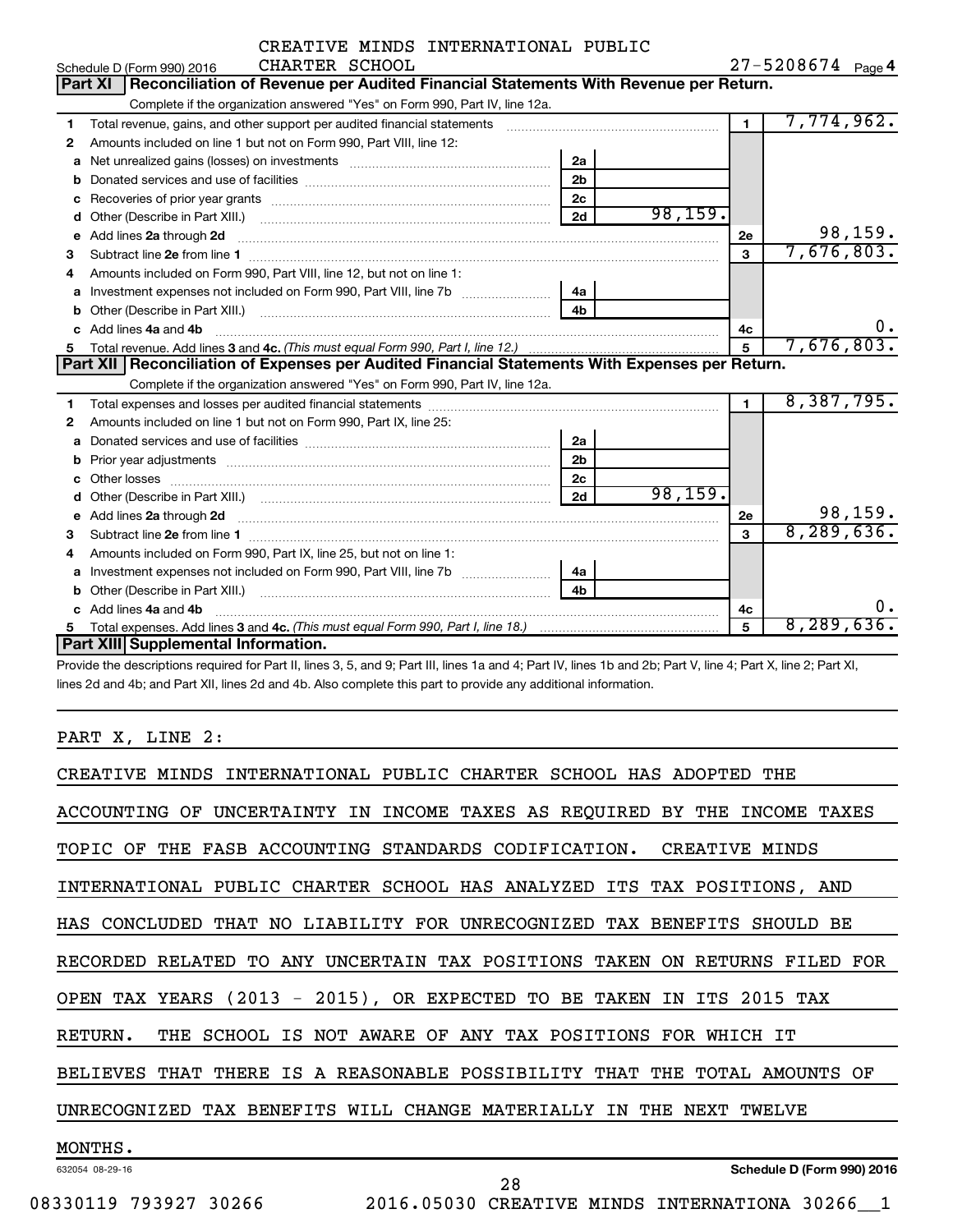| CREATIVE MINDS INTERNATIONAL PUBLIC<br>CHARTER SCHOOL<br>Schedule D (Form 990) 2016 | $27 - 5208674$ Page 5      |
|-------------------------------------------------------------------------------------|----------------------------|
| <b>Part XIII Supplemental Information (continued)</b>                               |                            |
|                                                                                     |                            |
| PART XI, LINE 2D - OTHER ADJUSTMENTS:                                               |                            |
| DIRECT FUNDRAISING EVENT EXPENSES                                                   | 98, 159.                   |
|                                                                                     |                            |
| PART XII, LINE 2D - OTHER ADJUSTMENTS:                                              |                            |
| DIRECT FUNDRAISING EVENT EXPENSES                                                   | 98,159.                    |
|                                                                                     |                            |
|                                                                                     |                            |
|                                                                                     |                            |
|                                                                                     |                            |
|                                                                                     |                            |
|                                                                                     |                            |
|                                                                                     |                            |
|                                                                                     |                            |
|                                                                                     |                            |
|                                                                                     |                            |
|                                                                                     |                            |
|                                                                                     |                            |
|                                                                                     |                            |
|                                                                                     |                            |
|                                                                                     |                            |
|                                                                                     |                            |
|                                                                                     |                            |
|                                                                                     |                            |
|                                                                                     |                            |
|                                                                                     |                            |
|                                                                                     |                            |
|                                                                                     |                            |
|                                                                                     |                            |
|                                                                                     |                            |
|                                                                                     | Schedule D (Form 990) 2016 |
| 632055 08-29-16<br>29                                                               |                            |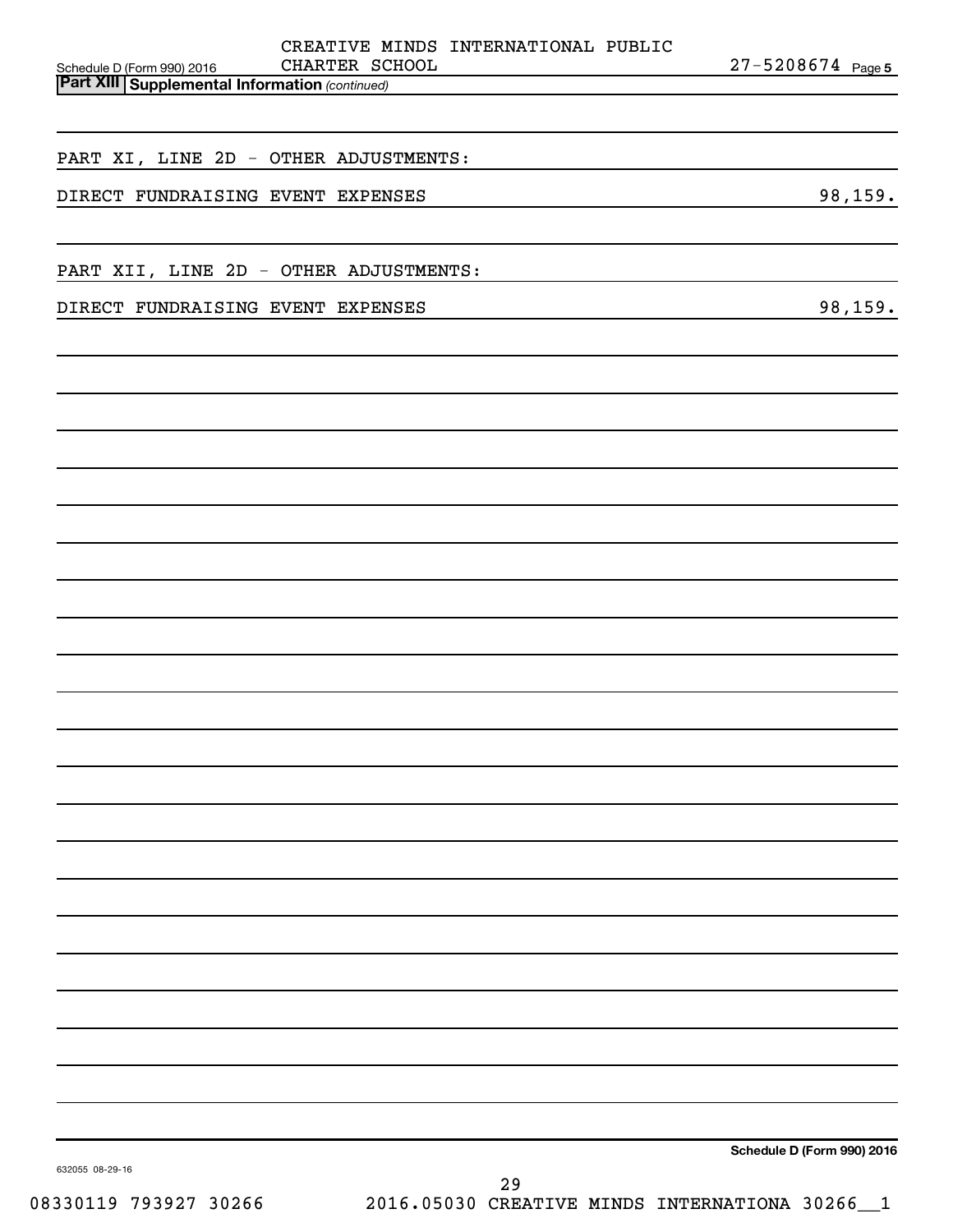**SCHEDULE E**

**(Form 990 or 990-EZ) | Complete if the organization answered "Yes" on Form 990,** 

# **Schools**

OMB No. 1545-0047 **2016**

| the contract of the contract of the con- |  | $\overline{\phantom{a}}$ |  |  |
|------------------------------------------|--|--------------------------|--|--|
|                                          |  |                          |  |  |
|                                          |  |                          |  |  |
|                                          |  |                          |  |  |

**Part IV, line 13, or Form 990-EZ, Part VI, line 48.**

| Attach to Form 990 or Form 990-EZ.<br><b>Open to Public</b><br>Department of the Treasury<br><b>Internal Revenue Service</b><br>Inspection |                          |                                                                                                                                                                                                                                    |  |                                       |            |                              |  |  |
|--------------------------------------------------------------------------------------------------------------------------------------------|--------------------------|------------------------------------------------------------------------------------------------------------------------------------------------------------------------------------------------------------------------------------|--|---------------------------------------|------------|------------------------------|--|--|
|                                                                                                                                            | Name of the organization | Information about Schedule E (Form 990 or 990-EZ) and its instructions is at WWW.irs.gov/form990.<br>CREATIVE MINDS INTERNATIONAL PUBLIC                                                                                           |  | <b>Employer identification number</b> |            |                              |  |  |
|                                                                                                                                            |                          | CHARTER SCHOOL                                                                                                                                                                                                                     |  | 27-5208674                            |            |                              |  |  |
|                                                                                                                                            | Part I                   |                                                                                                                                                                                                                                    |  |                                       |            |                              |  |  |
|                                                                                                                                            |                          |                                                                                                                                                                                                                                    |  |                                       | <b>YES</b> | NO.                          |  |  |
| 1                                                                                                                                          |                          | Does the organization have a racially nondiscriminatory policy toward students by statement in its charter, bylaws,                                                                                                                |  |                                       |            |                              |  |  |
|                                                                                                                                            |                          |                                                                                                                                                                                                                                    |  | 1                                     | х          |                              |  |  |
| 2                                                                                                                                          |                          | Does the organization include a statement of its racially nondiscriminatory policy toward students in all its brochures,                                                                                                           |  |                                       |            |                              |  |  |
|                                                                                                                                            |                          | catalogues, and other written communications with the public dealing with student admissions, programs, and scholarships?                                                                                                          |  | $\overline{2}$                        | х          |                              |  |  |
| 3                                                                                                                                          |                          | Has the organization publicized its racially nondiscriminatory policy through newspaper or broadcast media during the                                                                                                              |  |                                       |            |                              |  |  |
|                                                                                                                                            |                          | period of solicitation for students, or during the registration period if it has no solicitation program, in a way that makes                                                                                                      |  |                                       |            |                              |  |  |
|                                                                                                                                            |                          | the policy known to all parts of the general community it serves? If "Yes," please describe. If "No," please explain.                                                                                                              |  |                                       |            |                              |  |  |
|                                                                                                                                            |                          | If you need more space, use Part II manufactured and continuum contract to the Part II manufacture and the manufacture of the space with the manufacture of the space with the manufacture of the space of the manufacture of      |  | 3                                     | х          |                              |  |  |
|                                                                                                                                            | SEE PART II              |                                                                                                                                                                                                                                    |  |                                       |            |                              |  |  |
|                                                                                                                                            |                          |                                                                                                                                                                                                                                    |  |                                       |            |                              |  |  |
|                                                                                                                                            |                          |                                                                                                                                                                                                                                    |  |                                       |            |                              |  |  |
|                                                                                                                                            |                          |                                                                                                                                                                                                                                    |  |                                       |            |                              |  |  |
|                                                                                                                                            |                          |                                                                                                                                                                                                                                    |  |                                       |            |                              |  |  |
| 4                                                                                                                                          |                          | Does the organization maintain the following?                                                                                                                                                                                      |  |                                       |            |                              |  |  |
| а                                                                                                                                          |                          |                                                                                                                                                                                                                                    |  | 4a                                    | х          |                              |  |  |
|                                                                                                                                            |                          | <b>b</b> Records documenting that scholarships and other financial assistance are awarded on a racially nondiscriminatory basis?                                                                                                   |  | 4b                                    | X          |                              |  |  |
|                                                                                                                                            |                          | c Copies of all catalogues, brochures, announcements, and other written communications to the public dealing with student                                                                                                          |  |                                       |            |                              |  |  |
|                                                                                                                                            |                          |                                                                                                                                                                                                                                    |  | 4с                                    | х          |                              |  |  |
|                                                                                                                                            |                          |                                                                                                                                                                                                                                    |  | 4d                                    | X          |                              |  |  |
|                                                                                                                                            |                          | If you answered "No" to any of the above, please explain. If you need more space, use Part II.                                                                                                                                     |  |                                       |            |                              |  |  |
|                                                                                                                                            |                          |                                                                                                                                                                                                                                    |  |                                       |            |                              |  |  |
|                                                                                                                                            |                          |                                                                                                                                                                                                                                    |  |                                       |            |                              |  |  |
|                                                                                                                                            |                          |                                                                                                                                                                                                                                    |  |                                       |            |                              |  |  |
|                                                                                                                                            |                          |                                                                                                                                                                                                                                    |  |                                       |            |                              |  |  |
| 5                                                                                                                                          |                          | Does the organization discriminate by race in any way with respect to:                                                                                                                                                             |  |                                       |            |                              |  |  |
|                                                                                                                                            |                          |                                                                                                                                                                                                                                    |  | 5а                                    |            | х<br>$\overline{\mathbf{X}}$ |  |  |
|                                                                                                                                            |                          |                                                                                                                                                                                                                                    |  | 5b                                    |            | х                            |  |  |
|                                                                                                                                            |                          |                                                                                                                                                                                                                                    |  | 5с                                    |            | X                            |  |  |
|                                                                                                                                            |                          |                                                                                                                                                                                                                                    |  | <b>5d</b>                             |            | х                            |  |  |
|                                                                                                                                            |                          |                                                                                                                                                                                                                                    |  | <b>5e</b><br>5f                       |            | $\overline{\textbf{x}}$      |  |  |
|                                                                                                                                            |                          | f Use of facilities? <b>www.communities.</b> We can be a series of the contract of the contract of the contract of the contract of the contract of the contract of the contract of the contract of the contract of the contract of |  | 5g                                    |            | $\overline{\text{x}}$        |  |  |
|                                                                                                                                            |                          |                                                                                                                                                                                                                                    |  | 5h                                    |            | $\overline{\mathbf{X}}$      |  |  |
|                                                                                                                                            |                          | If you answered "Yes" to any of the above, please explain. If you need more space, use Part II.                                                                                                                                    |  |                                       |            |                              |  |  |
|                                                                                                                                            |                          |                                                                                                                                                                                                                                    |  |                                       |            |                              |  |  |
|                                                                                                                                            |                          |                                                                                                                                                                                                                                    |  |                                       |            |                              |  |  |
|                                                                                                                                            |                          |                                                                                                                                                                                                                                    |  |                                       |            |                              |  |  |
|                                                                                                                                            |                          |                                                                                                                                                                                                                                    |  |                                       |            |                              |  |  |
|                                                                                                                                            |                          |                                                                                                                                                                                                                                    |  | 6а                                    | х          |                              |  |  |
|                                                                                                                                            |                          |                                                                                                                                                                                                                                    |  | 6b                                    |            | x                            |  |  |
|                                                                                                                                            |                          | If you answered "Yes" on either line 6a or line 6b, explain on Part II.                                                                                                                                                            |  |                                       |            |                              |  |  |
| 7                                                                                                                                          |                          | Does the organization certify that it has complied with the applicable requirements of sections 4.01 through 4.05 of                                                                                                               |  |                                       |            |                              |  |  |
|                                                                                                                                            |                          |                                                                                                                                                                                                                                    |  | 7                                     | х          |                              |  |  |
|                                                                                                                                            |                          | LHA For Paperwork Reduction Act Notice, see the Instructions for Form 990 or Form 990-EZ.                                                                                                                                          |  | Schedule E (Form 990 or 990-EZ) 2016  |            |                              |  |  |

632061 10-10-16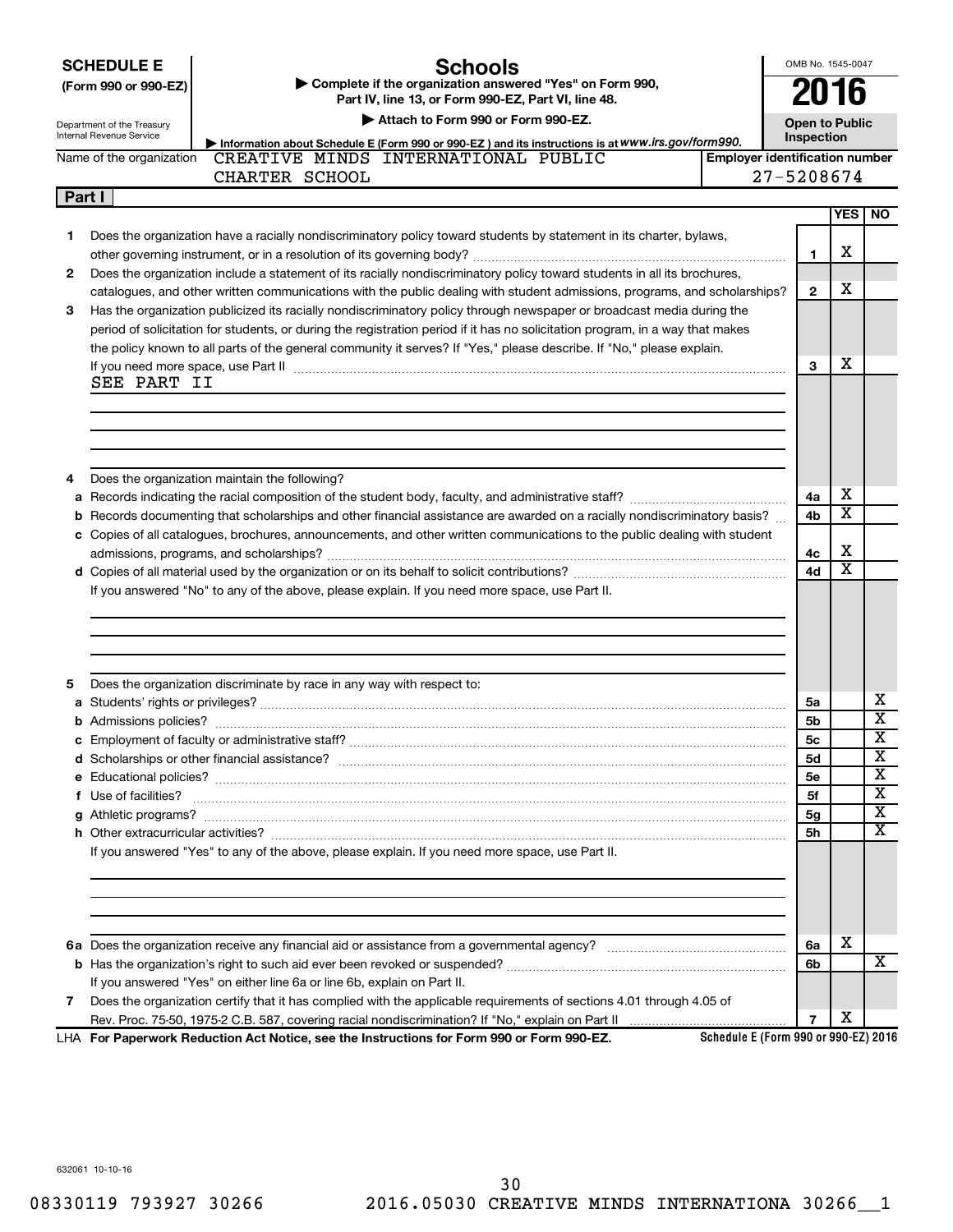Part II | Supplemental Information. Provide the explanations required by Part I, lines 3, 4d, 5h, 6b, and 7, as applicable. Also provide any other additional information.

LINE 3 - EXPLANATION OF NONDISCRIMINATION POLICY:

CREATIVE MINDS INTERNATIONAL PUBIC CHARTER SCHOOL INCLUDES A

NONDISCRIMINATION STATEMENT IN ALL OF ITS FORMS OF EXTERNAL

COMMUNICATIONS INDICATING THAT THE SCHOOL DOES NOT

DISCRIMINATE ON THE BASIS OF AGE, SEX, RACE, COLOR, RELIGION,

NATIONAL ORIGIN, PREGNANCY, MARTIAL STATUS, DISABILITY,

PERSONAL APPEARANCE, SEXUAL ORIENTATION, GENDER IDENTITY OR EXPRESSION,

FAMILY RESPONSIBILITIES, MATRICULATION, POLITICAL AFFILIATION, GENETIC

INFORMATION, SOURCE OF INCOME, STATUS AS A VICTIM OF INTERFAMILY OFFENSE,

PLACE OR RESIDENCE OR BUSINESS, OR ANY OTHER PROTECTED CATEGORY.

LINE 6 - EXPLANATION OF GOVERNMENT FINANCIAL AID:

SCHOOL RECEIPTS FROM GOVERNMENTAL AGENCIES

-OTHER GOVERNMENT GRANTS: \$222,454

FORM 990, SCHEDULE E

AS A PUBLIC CHARTER SCHOOL, CREATIVE MINDS IS EXEMPT FROM REVENUE

PROCEDURE 75-50.

632062 10-10-16

**Schedule E (Form 990 or 990-EZ) 2016**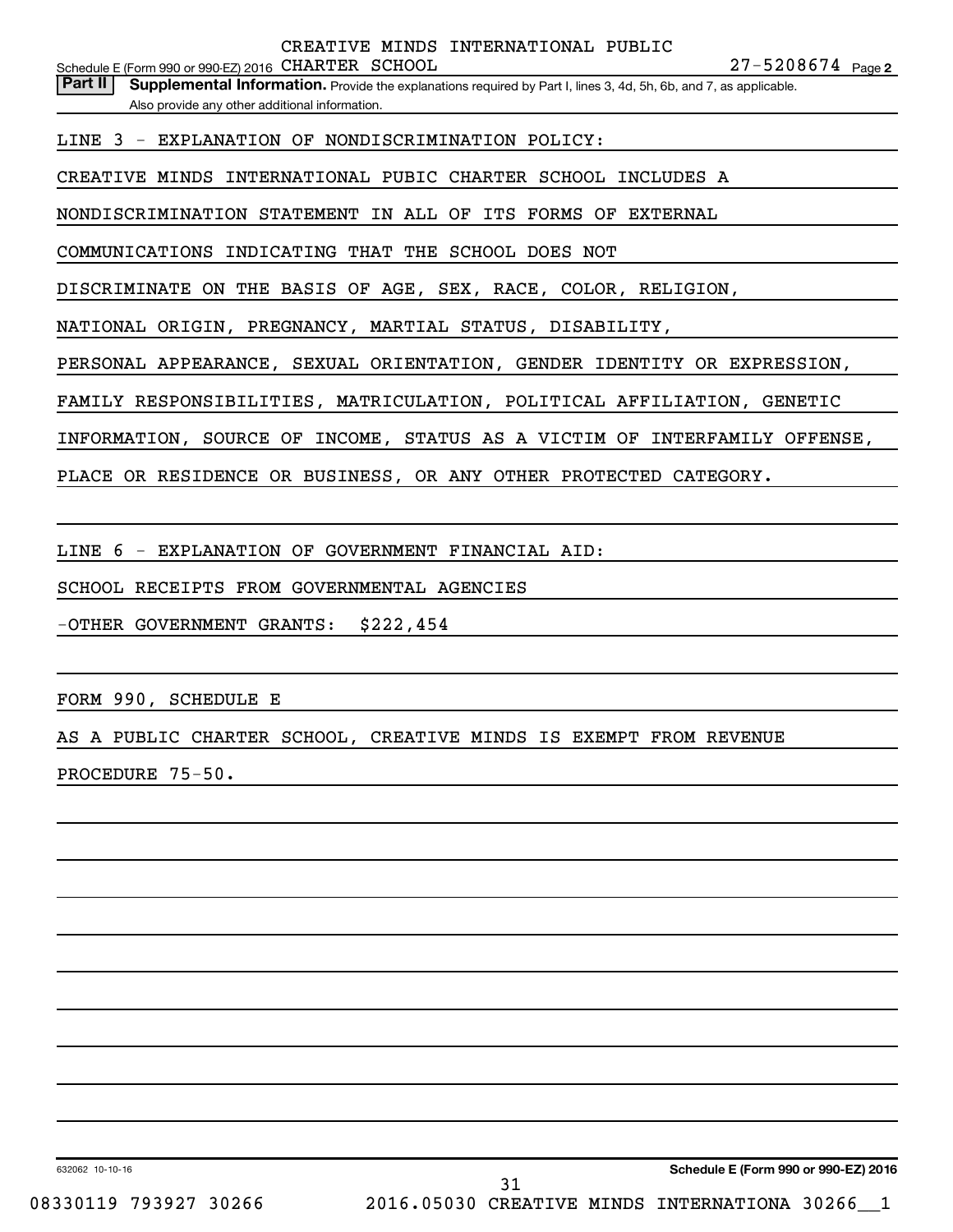| <b>SCHEDULE G</b><br>(Form 990 or 990-EZ)<br>Department of the Treasury<br>Internal Revenue Service                                                                                                                                                                                                                                                                                                                                                                                                                                                                                                                                                                                        | <b>Supplemental Information Regarding Fundraising or Gaming Activities</b><br>Complete if the organization answered "Yes" on Form 990, Part IV, line 17, 18, or 19, or if the<br>organization entered more than \$15,000 on Form 990-EZ, line 6a.<br>Attach to Form 990 or Form 990-EZ.<br>Information about Schedule G (Form 990 or 990-EZ) and its instructions is at WWW.irs.gov/form990. |                                         |                                 |                                                                            |  |                                                                            | OMB No. 1545-0047<br><b>Open to Public</b><br>Inspection |
|--------------------------------------------------------------------------------------------------------------------------------------------------------------------------------------------------------------------------------------------------------------------------------------------------------------------------------------------------------------------------------------------------------------------------------------------------------------------------------------------------------------------------------------------------------------------------------------------------------------------------------------------------------------------------------------------|----------------------------------------------------------------------------------------------------------------------------------------------------------------------------------------------------------------------------------------------------------------------------------------------------------------------------------------------------------------------------------------------|-----------------------------------------|---------------------------------|----------------------------------------------------------------------------|--|----------------------------------------------------------------------------|----------------------------------------------------------|
| Name of the organization<br>CREATIVE MINDS INTERNATIONAL PUBLIC<br><b>Employer identification number</b><br>27-5208674<br>CHARTER SCHOOL                                                                                                                                                                                                                                                                                                                                                                                                                                                                                                                                                   |                                                                                                                                                                                                                                                                                                                                                                                              |                                         |                                 |                                                                            |  |                                                                            |                                                          |
| Part I<br>required to complete this part.                                                                                                                                                                                                                                                                                                                                                                                                                                                                                                                                                                                                                                                  | Fundraising Activities. Complete if the organization answered "Yes" on Form 990, Part IV, line 17. Form 990-EZ filers are not                                                                                                                                                                                                                                                                |                                         |                                 |                                                                            |  |                                                                            |                                                          |
| 1 Indicate whether the organization raised funds through any of the following activities. Check all that apply.<br>Mail solicitations<br>a<br>Internet and email solicitations<br>b<br>Phone solicitations<br>с<br>In-person solicitations<br>d<br>2 a Did the organization have a written or oral agreement with any individual (including officers, directors, trustees, or<br>key employees listed in Form 990, Part VII) or entity in connection with professional fundraising services?<br>b If "Yes," list the 10 highest paid individuals or entities (fundraisers) pursuant to agreements under which the fundraiser is to be<br>compensated at least \$5,000 by the organization. | е<br>f<br>Special fundraising events<br>g                                                                                                                                                                                                                                                                                                                                                    |                                         |                                 | Solicitation of non-government grants<br>Solicitation of government grants |  | Yes                                                                        | <b>No</b>                                                |
| (i) Name and address of individual<br>or entity (fundraiser)                                                                                                                                                                                                                                                                                                                                                                                                                                                                                                                                                                                                                               | (ii) Activity                                                                                                                                                                                                                                                                                                                                                                                | (iii) Did<br>fundraiser<br>have custody | or control of<br>contributions? | (iv) Gross receipts<br>from activity                                       |  | (v) Amount paid<br>to (or retained by)<br>fundraiser<br>listed in col. (i) | (vi) Amount paid<br>to (or retained by)<br>organization  |
|                                                                                                                                                                                                                                                                                                                                                                                                                                                                                                                                                                                                                                                                                            |                                                                                                                                                                                                                                                                                                                                                                                              | Yes                                     | No                              |                                                                            |  |                                                                            |                                                          |
|                                                                                                                                                                                                                                                                                                                                                                                                                                                                                                                                                                                                                                                                                            |                                                                                                                                                                                                                                                                                                                                                                                              |                                         |                                 |                                                                            |  |                                                                            |                                                          |
|                                                                                                                                                                                                                                                                                                                                                                                                                                                                                                                                                                                                                                                                                            |                                                                                                                                                                                                                                                                                                                                                                                              |                                         |                                 |                                                                            |  |                                                                            |                                                          |
|                                                                                                                                                                                                                                                                                                                                                                                                                                                                                                                                                                                                                                                                                            |                                                                                                                                                                                                                                                                                                                                                                                              |                                         |                                 |                                                                            |  |                                                                            |                                                          |
|                                                                                                                                                                                                                                                                                                                                                                                                                                                                                                                                                                                                                                                                                            |                                                                                                                                                                                                                                                                                                                                                                                              |                                         |                                 |                                                                            |  |                                                                            |                                                          |
|                                                                                                                                                                                                                                                                                                                                                                                                                                                                                                                                                                                                                                                                                            |                                                                                                                                                                                                                                                                                                                                                                                              |                                         |                                 |                                                                            |  |                                                                            |                                                          |
|                                                                                                                                                                                                                                                                                                                                                                                                                                                                                                                                                                                                                                                                                            |                                                                                                                                                                                                                                                                                                                                                                                              |                                         |                                 |                                                                            |  |                                                                            |                                                          |
|                                                                                                                                                                                                                                                                                                                                                                                                                                                                                                                                                                                                                                                                                            |                                                                                                                                                                                                                                                                                                                                                                                              |                                         |                                 |                                                                            |  |                                                                            |                                                          |
|                                                                                                                                                                                                                                                                                                                                                                                                                                                                                                                                                                                                                                                                                            |                                                                                                                                                                                                                                                                                                                                                                                              |                                         |                                 |                                                                            |  |                                                                            |                                                          |
|                                                                                                                                                                                                                                                                                                                                                                                                                                                                                                                                                                                                                                                                                            |                                                                                                                                                                                                                                                                                                                                                                                              |                                         |                                 |                                                                            |  |                                                                            |                                                          |
| Total                                                                                                                                                                                                                                                                                                                                                                                                                                                                                                                                                                                                                                                                                      |                                                                                                                                                                                                                                                                                                                                                                                              |                                         |                                 |                                                                            |  |                                                                            |                                                          |
| 3 List all states in which the organization is registered or licensed to solicit contributions or has been notified it is exempt from registration<br>or licensing.                                                                                                                                                                                                                                                                                                                                                                                                                                                                                                                        |                                                                                                                                                                                                                                                                                                                                                                                              |                                         |                                 |                                                                            |  |                                                                            |                                                          |
|                                                                                                                                                                                                                                                                                                                                                                                                                                                                                                                                                                                                                                                                                            |                                                                                                                                                                                                                                                                                                                                                                                              |                                         |                                 |                                                                            |  |                                                                            |                                                          |
|                                                                                                                                                                                                                                                                                                                                                                                                                                                                                                                                                                                                                                                                                            |                                                                                                                                                                                                                                                                                                                                                                                              |                                         |                                 |                                                                            |  |                                                                            |                                                          |
|                                                                                                                                                                                                                                                                                                                                                                                                                                                                                                                                                                                                                                                                                            |                                                                                                                                                                                                                                                                                                                                                                                              |                                         |                                 |                                                                            |  |                                                                            |                                                          |
|                                                                                                                                                                                                                                                                                                                                                                                                                                                                                                                                                                                                                                                                                            |                                                                                                                                                                                                                                                                                                                                                                                              |                                         |                                 |                                                                            |  |                                                                            |                                                          |
|                                                                                                                                                                                                                                                                                                                                                                                                                                                                                                                                                                                                                                                                                            |                                                                                                                                                                                                                                                                                                                                                                                              |                                         |                                 |                                                                            |  |                                                                            |                                                          |
|                                                                                                                                                                                                                                                                                                                                                                                                                                                                                                                                                                                                                                                                                            |                                                                                                                                                                                                                                                                                                                                                                                              |                                         |                                 |                                                                            |  |                                                                            |                                                          |

**For Paperwork Reduction Act Notice, see the Instructions for Form 990 or 990-EZ. Schedule G (Form 990 or 990-EZ) 2016** LHA

632081 09-12-16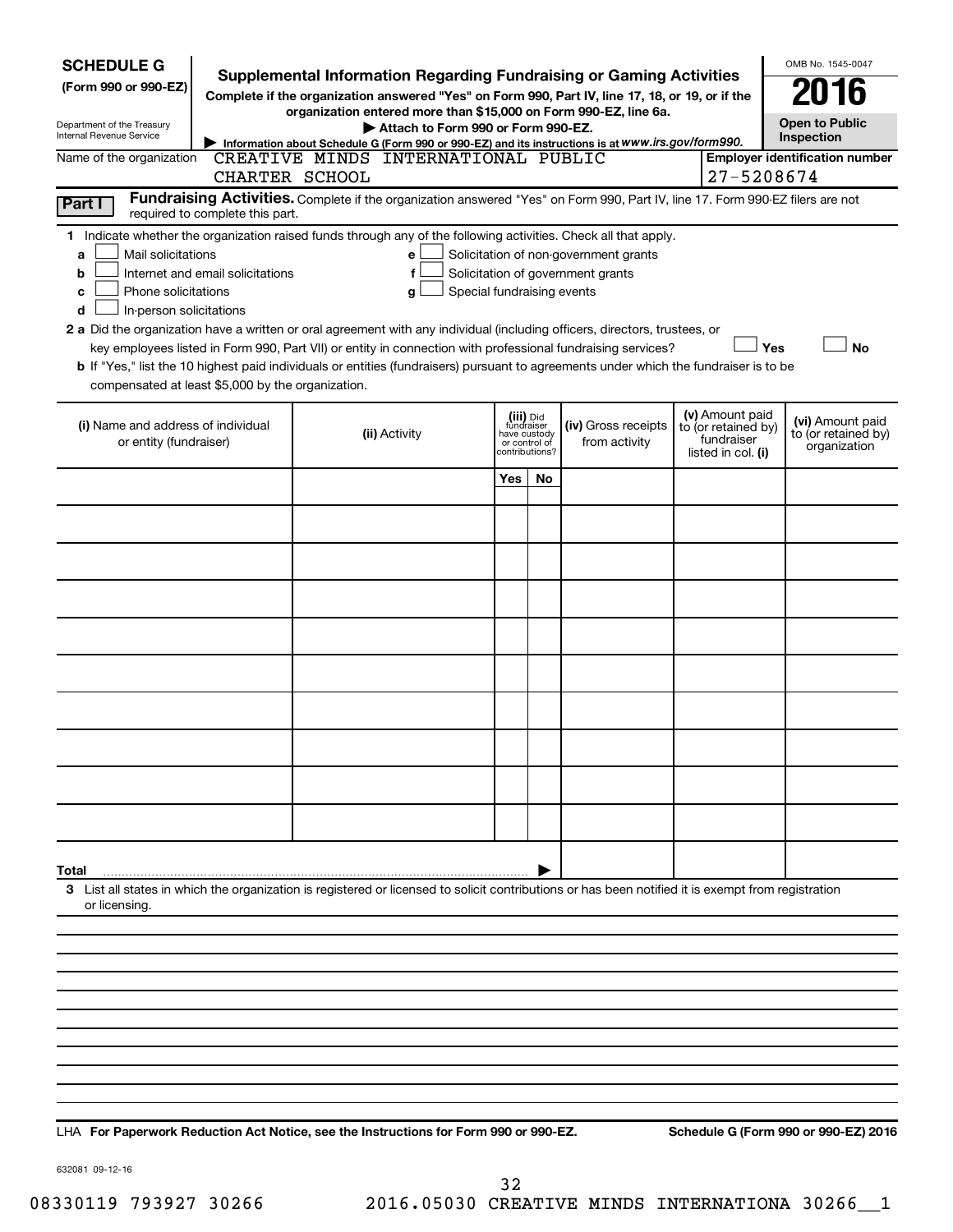|                 |          |                                                                                                                                                                                                                                | CREATIVE MINDS INTERNATIONAL PUBLIC |                         |                     | $27 - 5208674$ Page 2                |
|-----------------|----------|--------------------------------------------------------------------------------------------------------------------------------------------------------------------------------------------------------------------------------|-------------------------------------|-------------------------|---------------------|--------------------------------------|
|                 | Part II  | Schedule G (Form 990 or 990-EZ) 2016 CHARTER SCHOOL<br>Fundraising Events. Complete if the organization answered "Yes" on Form 990, Part IV, line 18, or reported more than \$15,000                                           |                                     |                         |                     |                                      |
|                 |          | of fundraising event contributions and gross income on Form 990-EZ, lines 1 and 6b. List events with gross receipts greater than \$5,000.                                                                                      |                                     |                         |                     |                                      |
|                 |          |                                                                                                                                                                                                                                | (a) Event #1                        | $(b)$ Event #2          | (c) Other events    | (d) Total events                     |
|                 |          |                                                                                                                                                                                                                                | CFA                                 |                         | <b>NONE</b>         | (add col. (a) through                |
|                 |          |                                                                                                                                                                                                                                | FUNDRAISERS                         |                         |                     | col. (c)                             |
|                 |          |                                                                                                                                                                                                                                | (event type)                        | (event type)            | (total number)      |                                      |
| Revenue         | 1.       |                                                                                                                                                                                                                                | 243,683.                            |                         |                     | 243,683.                             |
|                 |          |                                                                                                                                                                                                                                |                                     |                         |                     |                                      |
|                 |          |                                                                                                                                                                                                                                | 145,524.                            |                         |                     | 145,524.                             |
|                 | 3        | Gross income (line 1 minus line 2)                                                                                                                                                                                             | 98,159.                             |                         |                     | 98, 159.                             |
|                 |          |                                                                                                                                                                                                                                |                                     |                         |                     |                                      |
|                 |          |                                                                                                                                                                                                                                |                                     |                         |                     |                                      |
|                 | 5        |                                                                                                                                                                                                                                |                                     |                         |                     |                                      |
| Direct Expenses | 6        |                                                                                                                                                                                                                                |                                     |                         |                     |                                      |
|                 | 7        |                                                                                                                                                                                                                                |                                     |                         |                     |                                      |
|                 |          |                                                                                                                                                                                                                                |                                     |                         |                     |                                      |
|                 | 8        |                                                                                                                                                                                                                                | 98, 159.                            |                         |                     |                                      |
|                 | 9        |                                                                                                                                                                                                                                |                                     |                         |                     | 98,159.<br>98,159.                   |
|                 | 10       | 11 Net income summary. Subtract line 10 from line 3, column (d) material contracts and all networks and networks and the substantial metal of Networks and Networks and Networks and Networks and Networks and Networks and Ne |                                     |                         |                     | $\overline{0}$ .                     |
|                 | Part III | Gaming. Complete if the organization answered "Yes" on Form 990, Part IV, line 19, or reported more than                                                                                                                       |                                     |                         |                     |                                      |
|                 |          | \$15,000 on Form 990-EZ, line 6a.                                                                                                                                                                                              |                                     |                         |                     |                                      |
|                 |          |                                                                                                                                                                                                                                | (a) Bingo                           | (b) Pull tabs/instant   | (c) Other gaming    | (d) Total gaming (add                |
| Revenue         |          |                                                                                                                                                                                                                                |                                     | bingo/progressive bingo |                     | col. (a) through col. (c))           |
|                 |          |                                                                                                                                                                                                                                |                                     |                         |                     |                                      |
|                 | 1.       |                                                                                                                                                                                                                                |                                     |                         |                     |                                      |
|                 |          |                                                                                                                                                                                                                                |                                     |                         |                     |                                      |
| Expenses        |          |                                                                                                                                                                                                                                |                                     |                         |                     |                                      |
|                 |          |                                                                                                                                                                                                                                |                                     |                         |                     |                                      |
| Direct          | 4        |                                                                                                                                                                                                                                |                                     |                         |                     |                                      |
|                 | 5        |                                                                                                                                                                                                                                |                                     |                         |                     |                                      |
|                 |          | 6 Volunteer labor                                                                                                                                                                                                              | Yes<br>%<br>No                      | Yes<br>No               | %<br>Yes<br>%<br>No |                                      |
|                 |          |                                                                                                                                                                                                                                |                                     |                         |                     |                                      |
|                 | 7        | Direct expense summary. Add lines 2 through 5 in column (d)                                                                                                                                                                    |                                     |                         |                     |                                      |
|                 | 8        |                                                                                                                                                                                                                                |                                     |                         |                     |                                      |
|                 |          | 9 Enter the state(s) in which the organization conducts gaming activities:                                                                                                                                                     |                                     |                         |                     |                                      |
|                 |          |                                                                                                                                                                                                                                |                                     |                         |                     | Yes<br>No                            |
|                 |          | <b>b</b> If "No," explain:                                                                                                                                                                                                     |                                     |                         |                     |                                      |
|                 |          |                                                                                                                                                                                                                                |                                     |                         |                     |                                      |
|                 |          |                                                                                                                                                                                                                                |                                     |                         |                     | No                                   |
|                 |          | <b>b</b> If "Yes," explain:<br>and the control of the control of the control of the control of the control of the control of the control of the                                                                                |                                     |                         |                     | Yes                                  |
|                 |          |                                                                                                                                                                                                                                |                                     |                         |                     |                                      |
|                 |          |                                                                                                                                                                                                                                |                                     |                         |                     |                                      |
|                 |          | 632082 09-12-16                                                                                                                                                                                                                |                                     |                         |                     | Schedule G (Form 990 or 990-EZ) 2016 |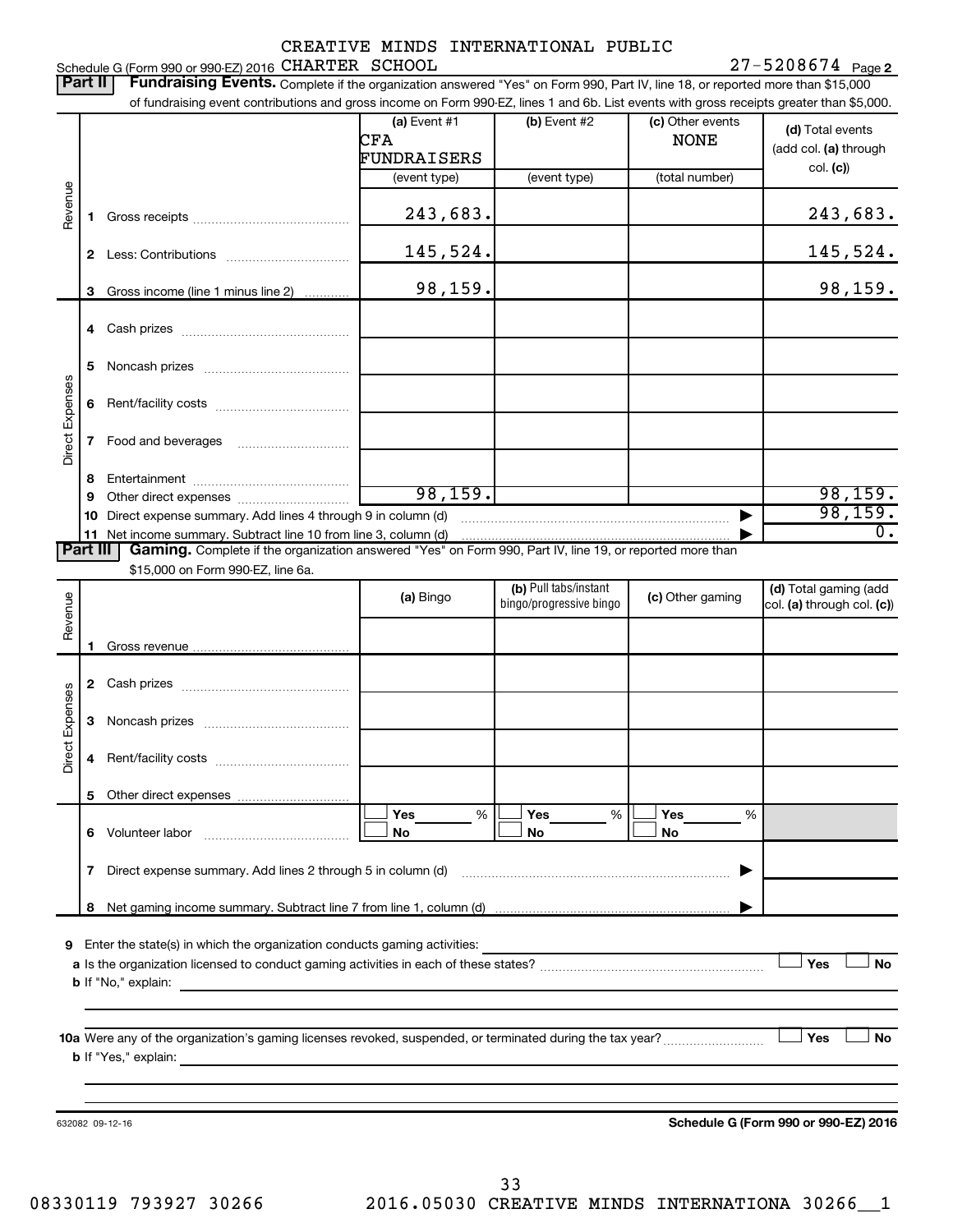|    | CREATIVE MINDS INTERNATIONAL PUBLIC                                                                                                                                                                                            |                 |     |                       |
|----|--------------------------------------------------------------------------------------------------------------------------------------------------------------------------------------------------------------------------------|-----------------|-----|-----------------------|
|    | Schedule G (Form 990 or 990-EZ) 2016 CHARTER SCHOOL                                                                                                                                                                            |                 |     | $27 - 5208674$ Page 3 |
|    |                                                                                                                                                                                                                                |                 | Yes | No                    |
|    | 12 Is the organization a grantor, beneficiary or trustee of a trust, or a member of a partnership or other entity formed                                                                                                       |                 | Yes | No                    |
|    | <b>13</b> Indicate the percentage of gaming activity conducted in:                                                                                                                                                             |                 |     |                       |
|    |                                                                                                                                                                                                                                | <b>13a</b>      |     | %                     |
|    |                                                                                                                                                                                                                                | 13 <sub>b</sub> |     | %                     |
|    | 14 Enter the name and address of the person who prepares the organization's gaming/special events books and records:                                                                                                           |                 |     |                       |
|    | Name $\blacktriangleright$<br><u> 1989 - Andrea Stadt Britain, amerikansk politiker (</u>                                                                                                                                      |                 |     |                       |
|    |                                                                                                                                                                                                                                |                 |     |                       |
|    |                                                                                                                                                                                                                                |                 |     | <b>No</b>             |
|    |                                                                                                                                                                                                                                |                 |     |                       |
|    | of gaming revenue retained by the third party $\triangleright$ \$ $\_\_\_\_\_\_\_\_\_\_\_\_\_\_\_\_\_\_\_\_\_\_$                                                                                                               |                 |     |                       |
|    | c If "Yes," enter name and address of the third party:                                                                                                                                                                         |                 |     |                       |
|    | Name $\blacktriangleright$<br><u> 1989 - Jan Alexandria de Alexandria de la contrada de la contrada de la contrada de la contrada de la contrad</u>                                                                            |                 |     |                       |
|    |                                                                                                                                                                                                                                |                 |     |                       |
| 16 | Gaming manager information:                                                                                                                                                                                                    |                 |     |                       |
|    | Name $\blacktriangleright$<br><u> 1989 - Johann Stein, marwolaethau a bhann an t-Amhainn an t-Amhainn an t-Amhainn an t-Amhainn an t-Amhainn an</u>                                                                            |                 |     |                       |
|    | Gaming manager compensation > \$                                                                                                                                                                                               |                 |     |                       |
|    | Description of services provided > example and the contract of the services provided > example and the contract of the contract of the contract of the contract of the contract of the contract of the contract of the contrac |                 |     |                       |
|    |                                                                                                                                                                                                                                |                 |     |                       |
|    | Director/officer<br>Employee<br>Independent contractor                                                                                                                                                                         |                 |     |                       |
|    | <b>17</b> Mandatory distributions:                                                                                                                                                                                             |                 |     |                       |
|    | a Is the organization required under state law to make charitable distributions from the gaming proceeds to                                                                                                                    |                 |     |                       |
|    | retain the state gaming license?                                                                                                                                                                                               |                 | Yes | No                    |
|    | b Enter the amount of distributions required under state law to be distributed to other exempt organizations or spent in the<br>organization's own exempt activities during the tax year $\triangleright$ \$                   |                 |     |                       |
|    | <b>Part IV</b><br>Supplemental Information. Provide the explanations required by Part I, line 2b, columns (iii) and (v); and Part III, lines 9, 9b, 10b, 15b,                                                                  |                 |     |                       |
|    | 15c, 16, and 17b, as applicable. Also provide any additional information. See instructions                                                                                                                                     |                 |     |                       |
|    |                                                                                                                                                                                                                                |                 |     |                       |
|    |                                                                                                                                                                                                                                |                 |     |                       |
|    |                                                                                                                                                                                                                                |                 |     |                       |
|    |                                                                                                                                                                                                                                |                 |     |                       |
|    |                                                                                                                                                                                                                                |                 |     |                       |
|    |                                                                                                                                                                                                                                |                 |     |                       |
|    |                                                                                                                                                                                                                                |                 |     |                       |
|    |                                                                                                                                                                                                                                |                 |     |                       |
|    | Schedule G (Form 990 or 990-EZ) 2016<br>632083 09-12-16<br>21                                                                                                                                                                  |                 |     |                       |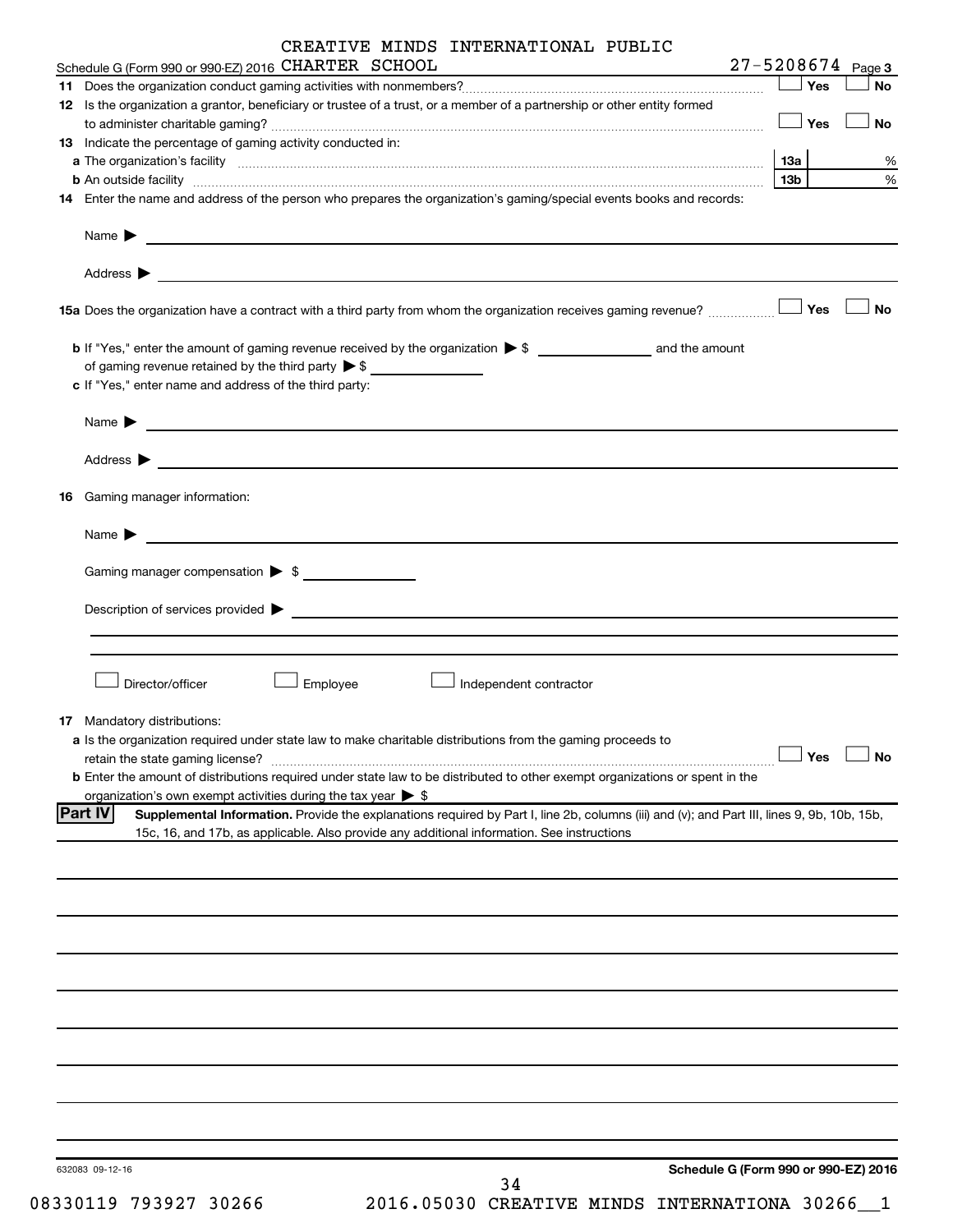|                                                                                                      |                | CREATIVE MINDS INTERNATIONAL PUBLIC |                                 |
|------------------------------------------------------------------------------------------------------|----------------|-------------------------------------|---------------------------------|
| Schedule G (Form 990 or 990-EZ) CHARTER SC.<br><b>Part IV   Supplemental Information</b> (continued) | CHARTER SCHOOL |                                     | $27 - 5208674$ Page 4           |
|                                                                                                      |                |                                     |                                 |
|                                                                                                      |                |                                     |                                 |
|                                                                                                      |                |                                     |                                 |
|                                                                                                      |                |                                     |                                 |
|                                                                                                      |                |                                     |                                 |
|                                                                                                      |                |                                     |                                 |
|                                                                                                      |                |                                     |                                 |
|                                                                                                      |                |                                     |                                 |
|                                                                                                      |                |                                     |                                 |
|                                                                                                      |                |                                     |                                 |
|                                                                                                      |                |                                     |                                 |
|                                                                                                      |                |                                     |                                 |
|                                                                                                      |                |                                     |                                 |
|                                                                                                      |                |                                     |                                 |
|                                                                                                      |                |                                     |                                 |
|                                                                                                      |                |                                     |                                 |
|                                                                                                      |                |                                     |                                 |
|                                                                                                      |                |                                     |                                 |
|                                                                                                      |                |                                     |                                 |
|                                                                                                      |                |                                     |                                 |
|                                                                                                      |                |                                     |                                 |
|                                                                                                      |                |                                     |                                 |
|                                                                                                      |                |                                     |                                 |
|                                                                                                      |                |                                     |                                 |
|                                                                                                      |                |                                     |                                 |
|                                                                                                      |                |                                     |                                 |
|                                                                                                      |                |                                     |                                 |
|                                                                                                      |                |                                     |                                 |
|                                                                                                      |                |                                     |                                 |
|                                                                                                      |                |                                     |                                 |
|                                                                                                      |                |                                     |                                 |
|                                                                                                      |                |                                     |                                 |
|                                                                                                      |                |                                     |                                 |
|                                                                                                      |                |                                     |                                 |
|                                                                                                      |                |                                     |                                 |
|                                                                                                      |                |                                     |                                 |
|                                                                                                      |                |                                     |                                 |
|                                                                                                      |                |                                     |                                 |
|                                                                                                      |                |                                     |                                 |
|                                                                                                      |                |                                     |                                 |
|                                                                                                      |                |                                     |                                 |
|                                                                                                      |                |                                     |                                 |
|                                                                                                      |                |                                     |                                 |
|                                                                                                      |                |                                     |                                 |
|                                                                                                      |                |                                     |                                 |
|                                                                                                      |                |                                     |                                 |
|                                                                                                      |                |                                     |                                 |
|                                                                                                      |                |                                     |                                 |
|                                                                                                      |                |                                     |                                 |
|                                                                                                      |                |                                     | Schedule G (Form 990 or 990-EZ) |
| 632084<br>04-01-16                                                                                   |                |                                     |                                 |
|                                                                                                      |                | 35                                  |                                 |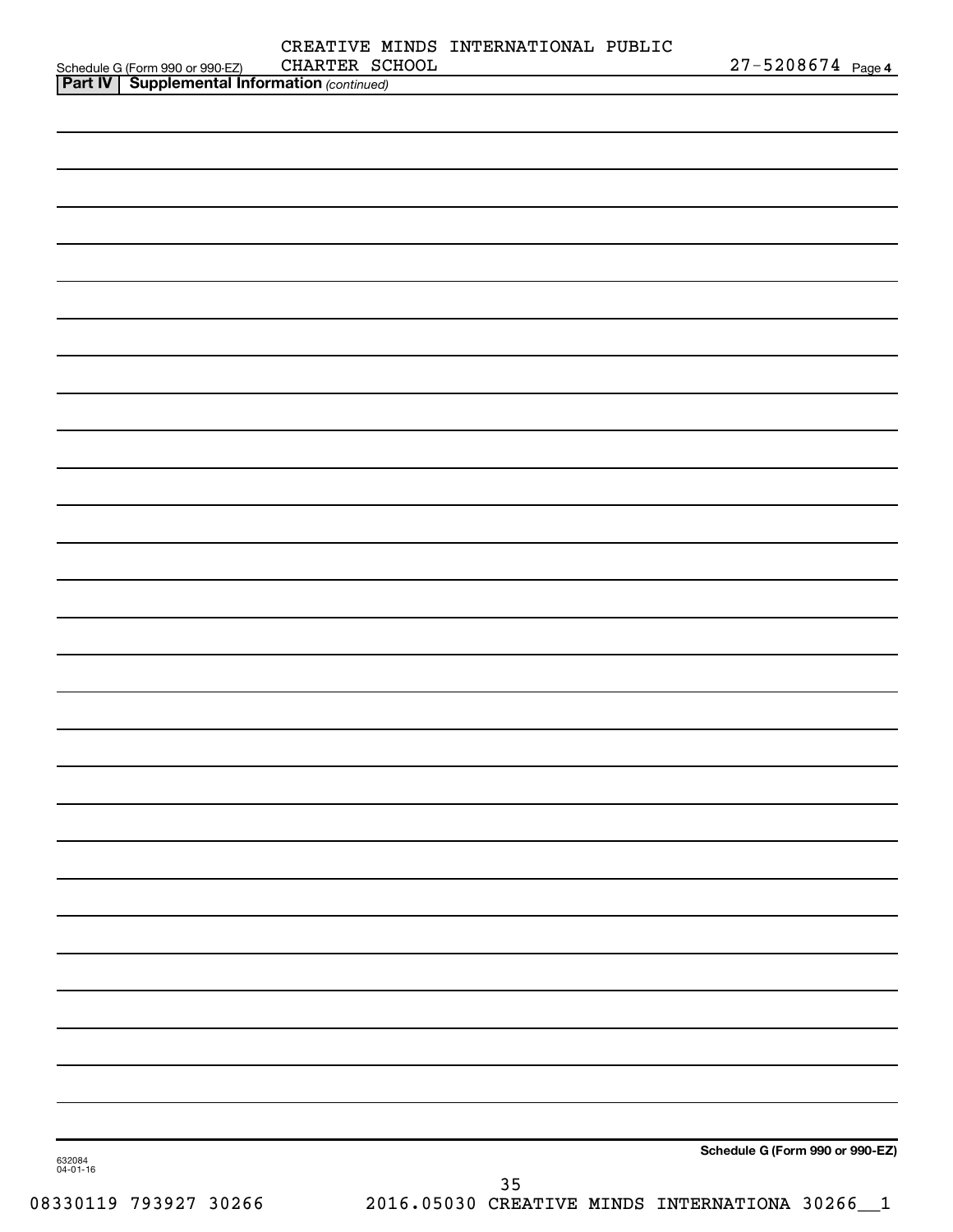|   | <b>SCHEDULE J</b>                       | <b>Compensation Information</b>                                                                                                                                                                                                     |                                       | OMB No. 1545-0047          |     |             |
|---|-----------------------------------------|-------------------------------------------------------------------------------------------------------------------------------------------------------------------------------------------------------------------------------------|---------------------------------------|----------------------------|-----|-------------|
|   | (Form 990)                              | For certain Officers, Directors, Trustees, Key Employees, and Highest                                                                                                                                                               |                                       | 2016                       |     |             |
|   |                                         | <b>Compensated Employees</b><br>Complete if the organization answered "Yes" on Form 990, Part IV, line 23.                                                                                                                          |                                       |                            |     |             |
|   | Department of the Treasury              | Attach to Form 990.                                                                                                                                                                                                                 |                                       | <b>Open to Public</b>      |     |             |
|   | Internal Revenue Service                | Information about Schedule J (Form 990) and its instructions is at www.irs.gov/form990.                                                                                                                                             |                                       | Inspection                 |     |             |
|   | Name of the organization                | CREATIVE MINDS INTERNATIONAL PUBLIC                                                                                                                                                                                                 | <b>Employer identification number</b> |                            |     |             |
|   |                                         | CHARTER SCHOOL                                                                                                                                                                                                                      |                                       | 27-5208674                 |     |             |
|   | Part I                                  | <b>Questions Regarding Compensation</b>                                                                                                                                                                                             |                                       |                            |     |             |
|   |                                         |                                                                                                                                                                                                                                     |                                       |                            | Yes | No          |
|   |                                         | 1a Check the appropriate box(es) if the organization provided any of the following to or for a person listed on Form 990,                                                                                                           |                                       |                            |     |             |
|   |                                         | Part VII, Section A, line 1a. Complete Part III to provide any relevant information regarding these items.                                                                                                                          |                                       |                            |     |             |
|   | First-class or charter travel           | Housing allowance or residence for personal use                                                                                                                                                                                     |                                       |                            |     |             |
|   | Travel for companions                   | Payments for business use of personal residence                                                                                                                                                                                     |                                       |                            |     |             |
|   |                                         | Tax indemnification and gross-up payments<br>Health or social club dues or initiation fees                                                                                                                                          |                                       |                            |     |             |
|   |                                         | Discretionary spending account<br>Personal services (such as, maid, chauffeur, chef)                                                                                                                                                |                                       |                            |     |             |
|   |                                         |                                                                                                                                                                                                                                     |                                       |                            |     |             |
|   |                                         | <b>b</b> If any of the boxes on line 1a are checked, did the organization follow a written policy regarding payment or                                                                                                              |                                       |                            |     |             |
|   |                                         |                                                                                                                                                                                                                                     |                                       | 1b                         |     |             |
| 2 |                                         | Did the organization require substantiation prior to reimbursing or allowing expenses incurred by all directors,                                                                                                                    |                                       |                            |     |             |
|   |                                         | trustees, and officers, including the CEO/Executive Director, regarding the items checked on line 1a?                                                                                                                               |                                       | $\mathbf{2}$               |     |             |
|   |                                         |                                                                                                                                                                                                                                     |                                       |                            |     |             |
| з |                                         | Indicate which, if any, of the following the filing organization used to establish the compensation of the organization's                                                                                                           |                                       |                            |     |             |
|   |                                         | CEO/Executive Director. Check all that apply. Do not check any boxes for methods used by a related organization to                                                                                                                  |                                       |                            |     |             |
|   |                                         | establish compensation of the CEO/Executive Director, but explain in Part III.                                                                                                                                                      |                                       |                            |     |             |
|   | Compensation committee                  | Written employment contract                                                                                                                                                                                                         |                                       |                            |     |             |
|   |                                         | $ \mathbf{X} $ Compensation survey or study<br>Independent compensation consultant                                                                                                                                                  |                                       |                            |     |             |
|   |                                         | $ \mathbf{X} $ Approval by the board or compensation committee<br>Form 990 of other organizations                                                                                                                                   |                                       |                            |     |             |
| 4 |                                         | During the year, did any person listed on Form 990, Part VII, Section A, line 1a, with respect to the filing                                                                                                                        |                                       |                            |     |             |
|   | organization or a related organization: |                                                                                                                                                                                                                                     |                                       |                            |     |             |
| а |                                         | Receive a severance payment or change-of-control payment?                                                                                                                                                                           |                                       | 4a                         |     | х           |
| b |                                         |                                                                                                                                                                                                                                     |                                       | 4b                         |     | х           |
|   |                                         |                                                                                                                                                                                                                                     |                                       | 4c                         |     | $\mathbf x$ |
|   |                                         | If "Yes" to any of lines 4a-c, list the persons and provide the applicable amounts for each item in Part III.                                                                                                                       |                                       |                            |     |             |
|   |                                         |                                                                                                                                                                                                                                     |                                       |                            |     |             |
|   |                                         | Only section 501(c)(3), 501(c)(4), and 501(c)(29) organizations must complete lines 5-9.                                                                                                                                            |                                       |                            |     |             |
|   |                                         | For persons listed on Form 990, Part VII, Section A, line 1a, did the organization pay or accrue any compensation                                                                                                                   |                                       |                            |     |             |
|   | contingent on the revenues of:          |                                                                                                                                                                                                                                     |                                       |                            |     |             |
|   |                                         | a The organization? <b>contracts</b> and contracts are contracted and contract and contract and contract and contract and contract and contract and contract and contract and contract and contract and contract and contract and c |                                       | 5а                         |     | х           |
|   |                                         |                                                                                                                                                                                                                                     |                                       | 5b                         |     | x           |
|   |                                         | If "Yes" on line 5a or 5b, describe in Part III.                                                                                                                                                                                    |                                       |                            |     |             |
|   |                                         | 6 For persons listed on Form 990, Part VII, Section A, line 1a, did the organization pay or accrue any compensation                                                                                                                 |                                       |                            |     |             |
|   | contingent on the net earnings of:      |                                                                                                                                                                                                                                     |                                       |                            |     |             |
|   |                                         |                                                                                                                                                                                                                                     |                                       | 6a                         |     | х           |
|   |                                         |                                                                                                                                                                                                                                     |                                       | 6b                         |     | x           |
|   |                                         | If "Yes" on line 6a or 6b, describe in Part III.                                                                                                                                                                                    |                                       |                            |     |             |
|   |                                         | 7 For persons listed on Form 990, Part VII, Section A, line 1a, did the organization provide any nonfixed payments                                                                                                                  |                                       |                            |     |             |
|   |                                         |                                                                                                                                                                                                                                     |                                       | 7                          |     | х           |
| 8 |                                         | Were any amounts reported on Form 990, Part VII, paid or accrued pursuant to a contract that was subject to the                                                                                                                     |                                       |                            |     |             |
|   |                                         |                                                                                                                                                                                                                                     |                                       | 8                          |     | х           |
| 9 |                                         | If "Yes" on line 8, did the organization also follow the rebuttable presumption procedure described in                                                                                                                              |                                       |                            |     |             |
|   |                                         |                                                                                                                                                                                                                                     |                                       | 9                          |     |             |
|   |                                         | LHA For Paperwork Reduction Act Notice, see the Instructions for Form 990.                                                                                                                                                          |                                       | Schedule J (Form 990) 2016 |     |             |

632111 09-09-16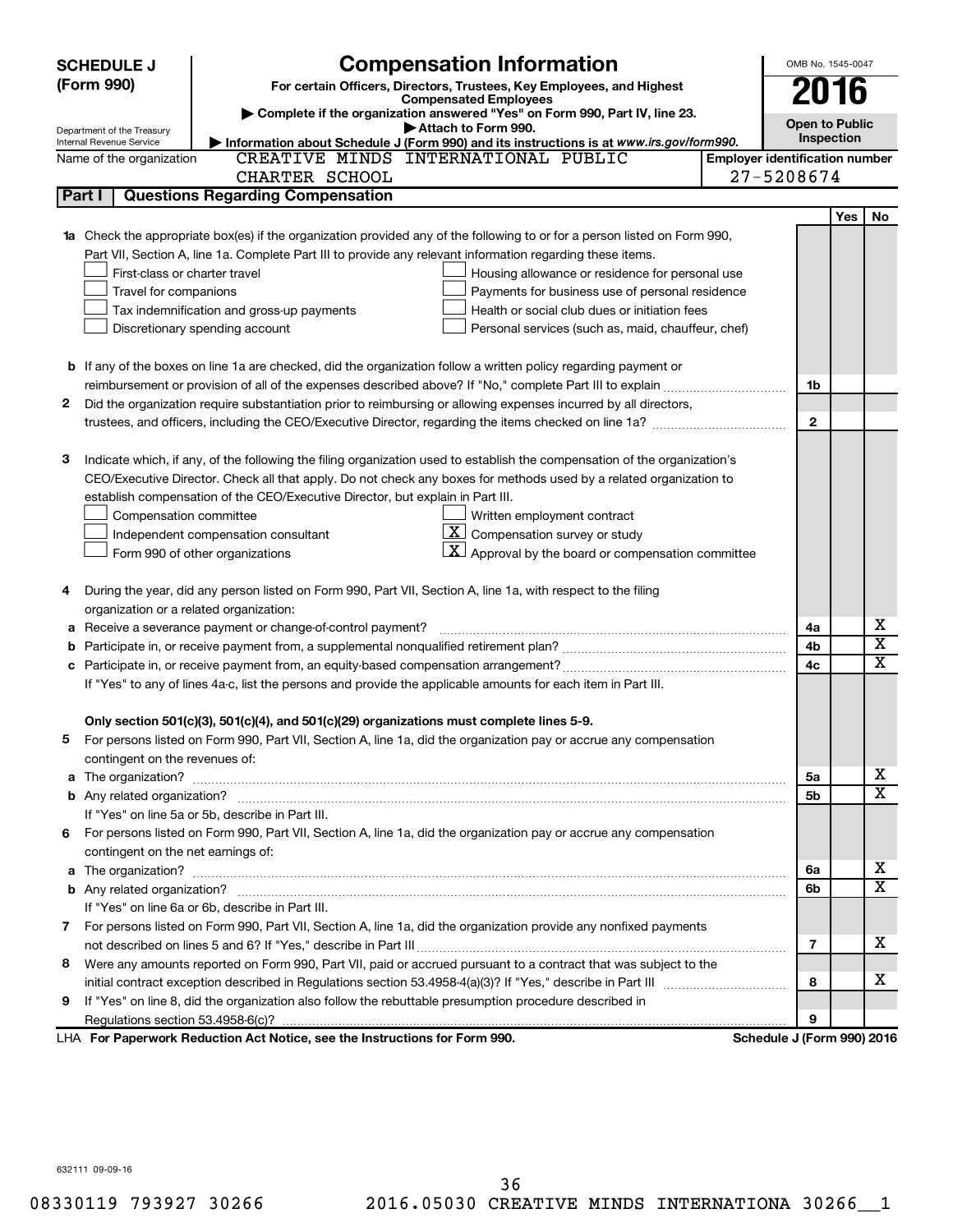Schedule J (Form 990) 2016 CHARTER SCHOOL 27-5208674 CHARTER SCHOOL

**2**

Part II | Officers, Directors, Trustees, Key Employees, and Highest Compensated Employees. Use duplicate copies if additional space is needed.

For each individual whose compensation must be reported on Schedule J, report compensation from the organization on row (i) and from related organizations, described in the instructions, on row (ii). Do not list any individuals that aren't listed on Form 990, Part VII.

Note: The sum of columns (B)(i)-(iii) for each listed individual must equal the total amount of Form 990, Part VII, Section A, line 1a, applicable column (D) and (E) amounts for that individual.

|                             |              |                          | (B) Breakdown of W-2 and/or 1099-MISC compensation |                                           | (C) Retirement and             | (D) Nontaxable   | (E) Total of columns | (F) Compensation                                           |
|-----------------------------|--------------|--------------------------|----------------------------------------------------|-------------------------------------------|--------------------------------|------------------|----------------------|------------------------------------------------------------|
| (A) Name and Title          |              | (i) Base<br>compensation | (ii) Bonus &<br>incentive<br>compensation          | (iii) Other<br>reportable<br>compensation | other deferred<br>compensation | benefits         | $(B)(i)-(D)$         | in column (B)<br>reported as deferred<br>on prior Form 990 |
| <b>GOLNAR ABEDIN</b><br>(1) | (i)          | 151,680.                 | $\overline{0}$ .                                   | $\overline{\mathfrak{o}}$ .               | 4,656.                         | 5,465.           | 161,801.             | $\overline{\mathfrak{o}}$ .                                |
| EXECUTIVE DIRECTOR          | (ii)         | $\overline{0}$ .         | $\overline{0}$ .                                   | $\overline{0}$ .                          | $\overline{0}$ .               | $\overline{0}$ . | $\overline{0}$ .     | $\overline{0}$ .                                           |
|                             | (i)          |                          |                                                    |                                           |                                |                  |                      |                                                            |
|                             | (ii)         |                          |                                                    |                                           |                                |                  |                      |                                                            |
|                             | (i)          |                          |                                                    |                                           |                                |                  |                      |                                                            |
|                             | (ii)         |                          |                                                    |                                           |                                |                  |                      |                                                            |
|                             | (i)          |                          |                                                    |                                           |                                |                  |                      |                                                            |
|                             | (ii)         |                          |                                                    |                                           |                                |                  |                      |                                                            |
|                             | (i)          |                          |                                                    |                                           |                                |                  |                      |                                                            |
|                             | $\vert$ (ii) |                          |                                                    |                                           |                                |                  |                      |                                                            |
|                             | (i)          |                          |                                                    |                                           |                                |                  |                      |                                                            |
|                             | $\vert$ (ii) |                          |                                                    |                                           |                                |                  |                      |                                                            |
|                             | (i)          |                          |                                                    |                                           |                                |                  |                      |                                                            |
|                             | (ii)         |                          |                                                    |                                           |                                |                  |                      |                                                            |
|                             | (i)<br>(ii)  |                          |                                                    |                                           |                                |                  |                      |                                                            |
|                             | (i)          |                          |                                                    |                                           |                                |                  |                      |                                                            |
|                             | (ii)         |                          |                                                    |                                           |                                |                  |                      |                                                            |
|                             | (i)          |                          |                                                    |                                           |                                |                  |                      |                                                            |
|                             | (ii)         |                          |                                                    |                                           |                                |                  |                      |                                                            |
|                             | (i)          |                          |                                                    |                                           |                                |                  |                      |                                                            |
|                             | (ii)         |                          |                                                    |                                           |                                |                  |                      |                                                            |
|                             | (i)          |                          |                                                    |                                           |                                |                  |                      |                                                            |
|                             | (ii)         |                          |                                                    |                                           |                                |                  |                      |                                                            |
|                             | (i)          |                          |                                                    |                                           |                                |                  |                      |                                                            |
|                             | $\vert$ (ii) |                          |                                                    |                                           |                                |                  |                      |                                                            |
|                             | (i)          |                          |                                                    |                                           |                                |                  |                      |                                                            |
|                             | $\vert$ (ii) |                          |                                                    |                                           |                                |                  |                      |                                                            |
|                             | (i)          |                          |                                                    |                                           |                                |                  |                      |                                                            |
|                             | $\vert$ (ii) |                          |                                                    |                                           |                                |                  |                      |                                                            |
|                             | (i)          |                          |                                                    |                                           |                                |                  |                      |                                                            |
|                             | (iii)        |                          |                                                    |                                           |                                |                  |                      |                                                            |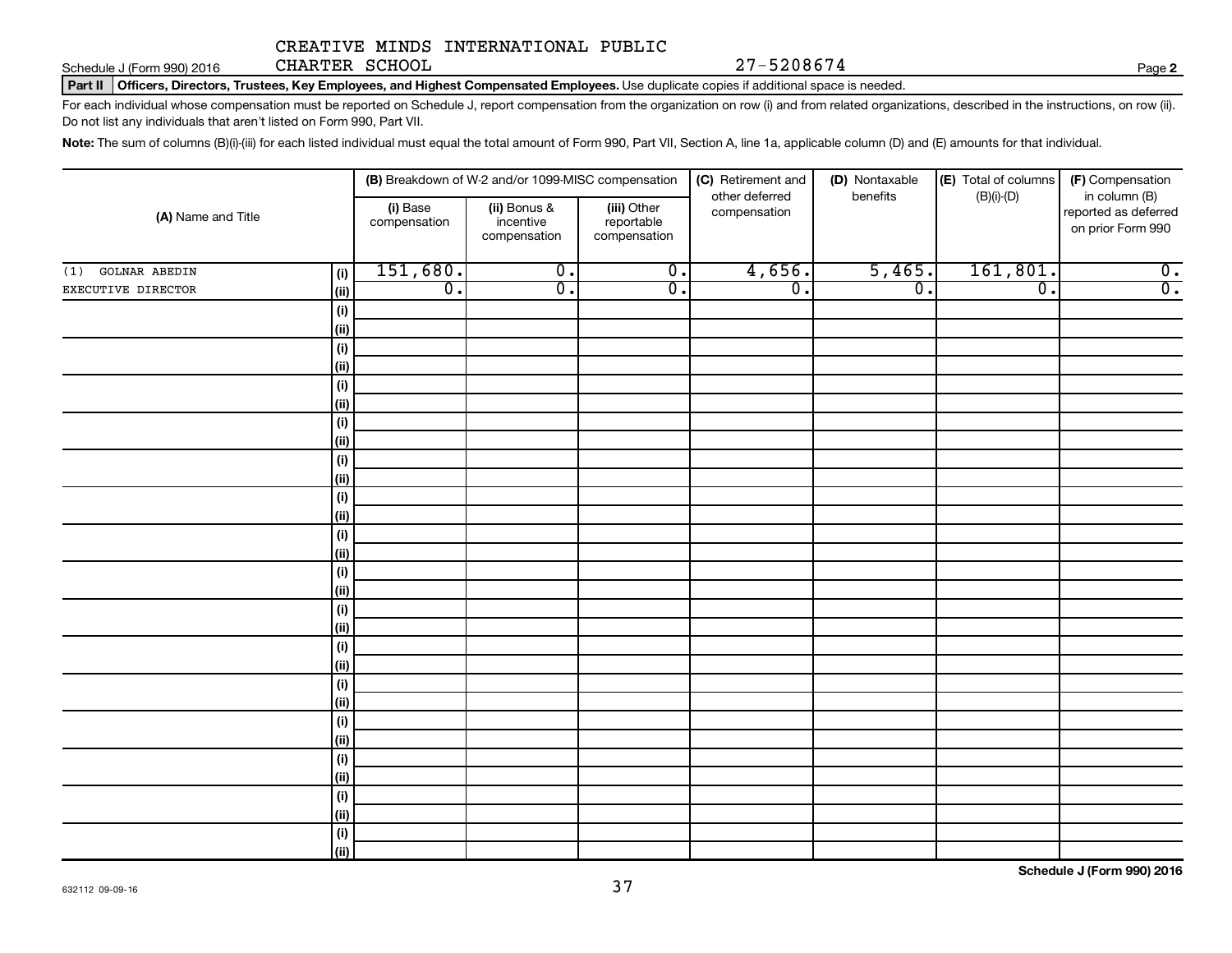Schedule J (Form 990) 2016 Page

#### **Part III Supplemental Information**

Provide the information, explanation, or descriptions required for Part I, lines 1a, 1b, 3, 4a, 4b, 4c, 5a, 5b, 6a, 6b, 7, and 8, and for Part II. Also complete this part for any additional information.

#### PART I, LINE 3:

THE BOARD REVIEWS A COMPENSATION SURVEY OF SIMILAR SCHOOLS IN THE AREA WHEN

#### MAKING A DECISION ABOUT THE EXECUTIVE DIRECTOR COMPENSATION.

**Schedule J (Form 990) 2016**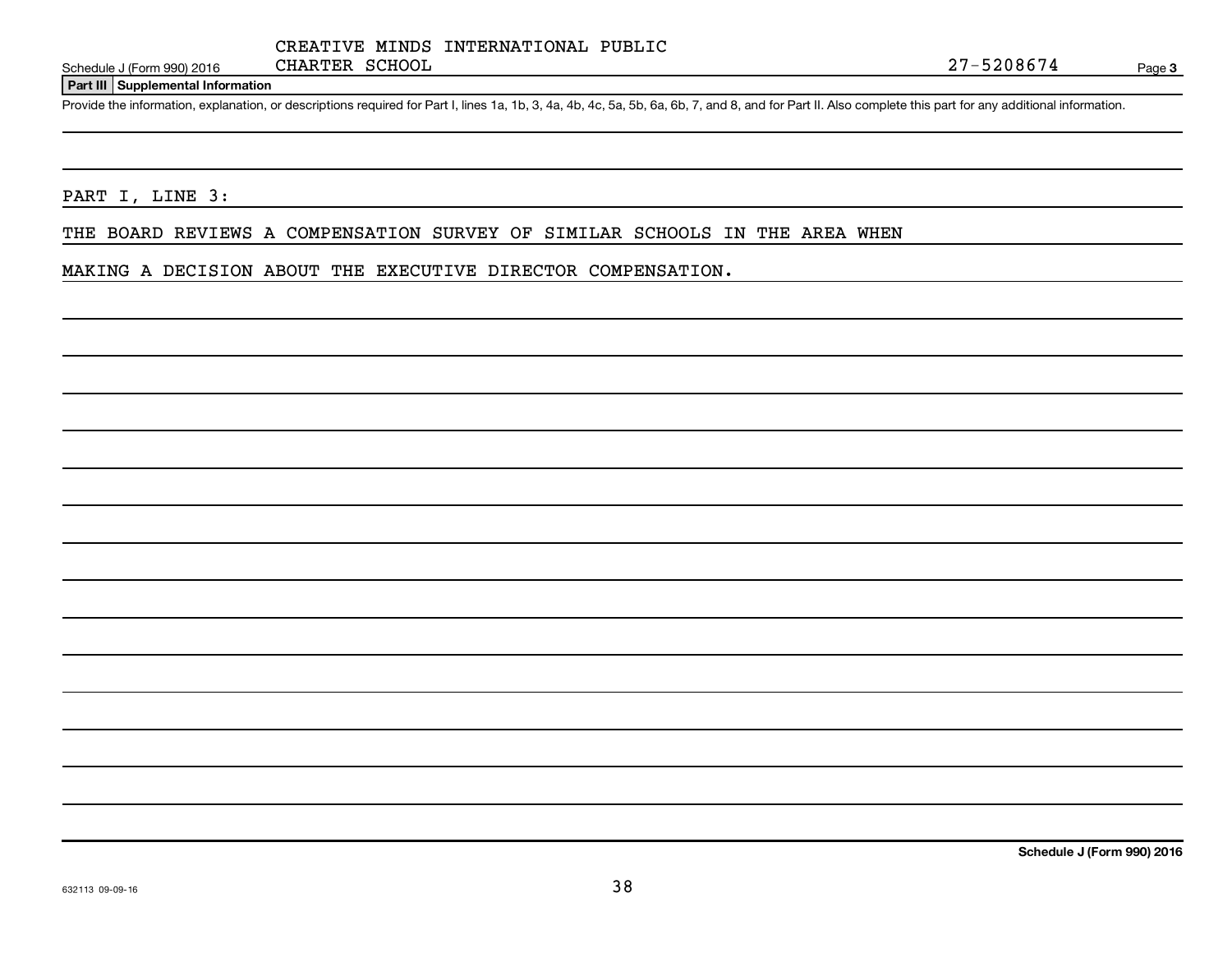|          | (Form 990)                              |                                                                                         |                               |                                      |                                                                                                                                |                                                              | 2016                  |     |    |
|----------|-----------------------------------------|-----------------------------------------------------------------------------------------|-------------------------------|--------------------------------------|--------------------------------------------------------------------------------------------------------------------------------|--------------------------------------------------------------|-----------------------|-----|----|
|          | Department of the Treasury              | Attach to Form 990.                                                                     |                               |                                      | Complete if the organizations answered "Yes" on Form 990, Part IV, lines 29 or 30.                                             |                                                              | <b>Open To Public</b> |     |    |
|          | Internal Revenue Service                |                                                                                         |                               |                                      | Information about Schedule M (Form 990) and its instructions is at www.irs.gov/form990.                                        |                                                              | Inspection            |     |    |
|          | Name of the organization                | CREATIVE MINDS INTERNATIONAL PUBLIC                                                     |                               |                                      |                                                                                                                                | <b>Employer identification number</b>                        |                       |     |    |
|          |                                         | CHARTER SCHOOL                                                                          |                               |                                      |                                                                                                                                | 27-5208674                                                   |                       |     |    |
| Part I   |                                         | <b>Types of Property</b>                                                                |                               |                                      |                                                                                                                                |                                                              |                       |     |    |
|          |                                         |                                                                                         | (a)<br>Check if<br>applicable | (b)<br>Number of<br>contributions or | (c)<br>Noncash contribution<br>amounts reported on<br>items contributed Form 990, Part VIII, line 1q                           | (d)<br>Method of determining<br>noncash contribution amounts |                       |     |    |
| 1        |                                         |                                                                                         |                               |                                      |                                                                                                                                |                                                              |                       |     |    |
| 2        |                                         |                                                                                         |                               |                                      |                                                                                                                                |                                                              |                       |     |    |
| 3        |                                         |                                                                                         |                               |                                      |                                                                                                                                |                                                              |                       |     |    |
| 4        |                                         |                                                                                         |                               |                                      |                                                                                                                                |                                                              |                       |     |    |
| 5        |                                         | Clothing and household goods                                                            |                               |                                      |                                                                                                                                |                                                              |                       |     |    |
| 6        |                                         |                                                                                         |                               |                                      |                                                                                                                                |                                                              |                       |     |    |
| 7        |                                         |                                                                                         |                               |                                      |                                                                                                                                |                                                              |                       |     |    |
| 8        |                                         |                                                                                         |                               |                                      |                                                                                                                                |                                                              |                       |     |    |
| 9        |                                         |                                                                                         |                               |                                      |                                                                                                                                |                                                              |                       |     |    |
| 10       |                                         | Securities - Closely held stock                                                         |                               |                                      |                                                                                                                                |                                                              |                       |     |    |
| 11       | Securities - Partnership, LLC, or       |                                                                                         |                               |                                      |                                                                                                                                |                                                              |                       |     |    |
|          | trust interests                         |                                                                                         |                               |                                      |                                                                                                                                |                                                              |                       |     |    |
| 12       |                                         |                                                                                         |                               |                                      |                                                                                                                                |                                                              |                       |     |    |
| 13       |                                         | Qualified conservation contribution -                                                   |                               |                                      |                                                                                                                                |                                                              |                       |     |    |
|          |                                         |                                                                                         |                               |                                      |                                                                                                                                |                                                              |                       |     |    |
| 14       |                                         | Qualified conservation contribution - Other                                             |                               |                                      |                                                                                                                                |                                                              |                       |     |    |
| 15       |                                         |                                                                                         |                               |                                      |                                                                                                                                |                                                              |                       |     |    |
| 16       |                                         |                                                                                         |                               |                                      |                                                                                                                                |                                                              |                       |     |    |
| 17       |                                         |                                                                                         |                               |                                      |                                                                                                                                |                                                              |                       |     |    |
| 18       |                                         |                                                                                         |                               |                                      |                                                                                                                                |                                                              |                       |     |    |
| 19       |                                         |                                                                                         |                               |                                      |                                                                                                                                |                                                              |                       |     |    |
| 20       |                                         | Drugs and medical supplies                                                              |                               |                                      |                                                                                                                                |                                                              |                       |     |    |
| 21       |                                         |                                                                                         |                               |                                      |                                                                                                                                |                                                              |                       |     |    |
| 22       |                                         |                                                                                         |                               |                                      |                                                                                                                                |                                                              |                       |     |    |
| 23       |                                         |                                                                                         |                               |                                      |                                                                                                                                |                                                              |                       |     |    |
| 24       |                                         | Other $\blacktriangleright$ (AUCTION ITEMS)                                             | $\overline{\textbf{x}}$       | 196                                  | 81,054.FMV                                                                                                                     |                                                              |                       |     |    |
| 25<br>26 | Other                                   |                                                                                         |                               |                                      |                                                                                                                                |                                                              |                       |     |    |
| 27       | Other                                   |                                                                                         |                               |                                      |                                                                                                                                |                                                              |                       |     |    |
| 28       | Other                                   |                                                                                         |                               |                                      |                                                                                                                                |                                                              |                       |     |    |
| 29       |                                         | Number of Forms 8283 received by the organization during the tax year for contributions |                               |                                      |                                                                                                                                |                                                              |                       |     |    |
|          |                                         | for which the organization completed Form 8283, Part IV, Donee Acknowledgement          |                               |                                      | 29                                                                                                                             |                                                              |                       |     |    |
|          |                                         |                                                                                         |                               |                                      |                                                                                                                                |                                                              |                       | Yes | No |
|          |                                         |                                                                                         |                               |                                      | 30a During the year, did the organization receive by contribution any property reported in Part I, lines 1 through 28, that it |                                                              |                       |     |    |
|          |                                         |                                                                                         |                               |                                      | must hold for at least three years from the date of the initial contribution, and which isn't required to be used for          |                                                              |                       |     |    |
|          |                                         |                                                                                         |                               |                                      |                                                                                                                                |                                                              | <b>30a</b>            |     | х  |
|          |                                         | <b>b</b> If "Yes," describe the arrangement in Part II.                                 |                               |                                      |                                                                                                                                |                                                              |                       |     |    |
| 31       |                                         |                                                                                         |                               |                                      | Does the organization have a gift acceptance policy that requires the review of any nonstandard contributions?                 | .                                                            | 31                    |     | х  |
|          |                                         |                                                                                         |                               |                                      | 32a Does the organization hire or use third parties or related organizations to solicit, process, or sell noncash              |                                                              |                       |     |    |
|          | contributions?                          |                                                                                         |                               |                                      |                                                                                                                                |                                                              | 32a                   |     | х  |
|          | <b>b</b> If "Yes," describe in Part II. |                                                                                         |                               |                                      |                                                                                                                                |                                                              |                       |     |    |
| 33       |                                         |                                                                                         |                               |                                      | If the organization didn't report an amount in column (c) for a type of property for which column (a) is checked,              |                                                              |                       |     |    |
|          | describe in Part II.                    |                                                                                         |                               |                                      |                                                                                                                                |                                                              |                       |     |    |

**Noncash Contributions**

**For Paperwork Reduction Act Notice, see the Instructions for Form 990. Schedule M (Form 990) (2016)** LHA

OMB No. 1545-0047

632141 08-23-16

**SCHEDULE M**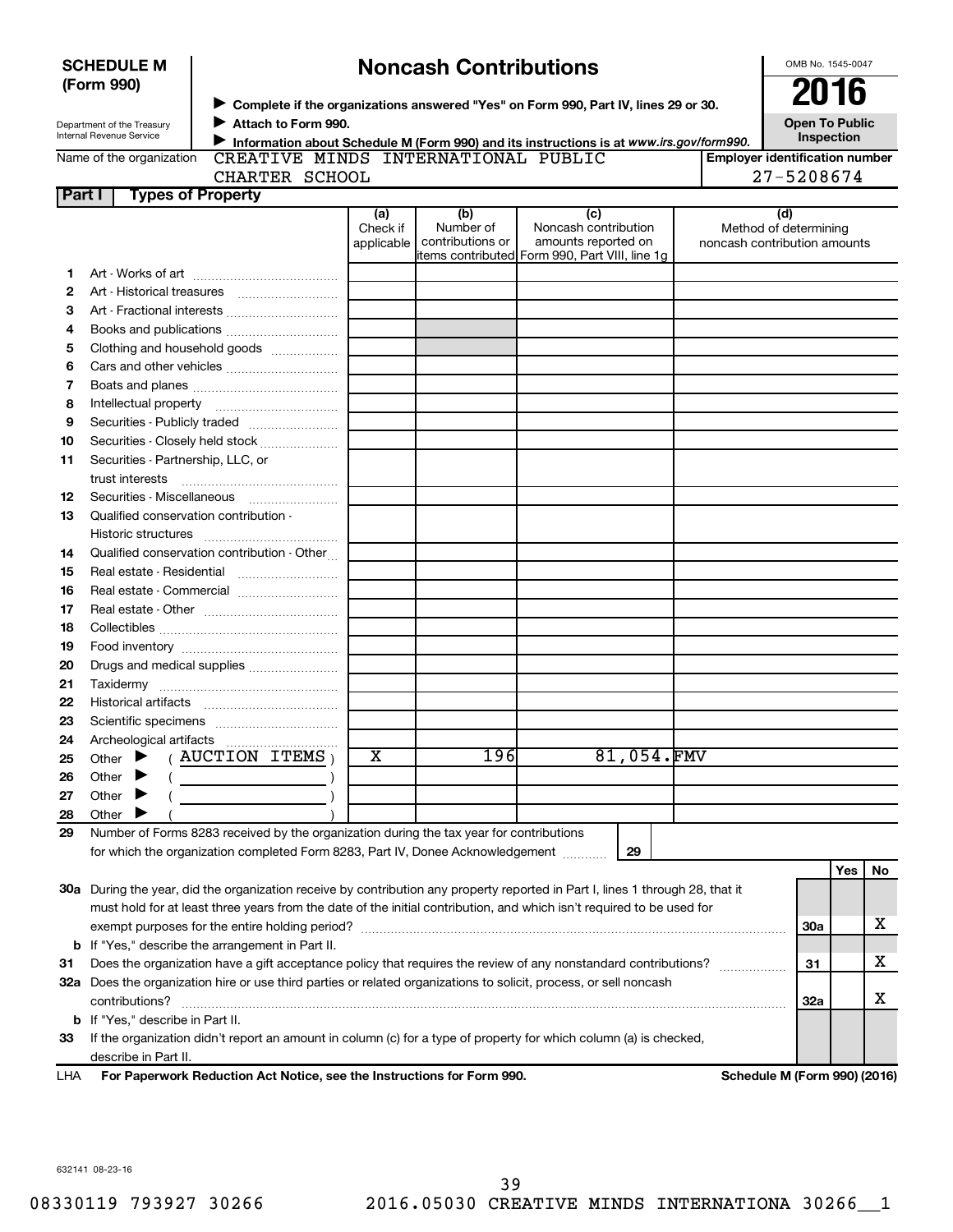|                                             |  | CREATIVE MINDS INTERNATIONAL PUBLIC |            |        |
|---------------------------------------------|--|-------------------------------------|------------|--------|
| Schedule M (Form 990) (2016) CHARTER SCHOOL |  |                                     | 27-5208674 | Page 2 |

| <b>Part II</b> | Supplemental Information. Provide the information required by Part I, lines 30b, 32b, and 33, and whether the organization             |
|----------------|----------------------------------------------------------------------------------------------------------------------------------------|
|                | is reporting in Part I, column (b), the number of contributions, the number of items received, or a combination of both. Also complete |
|                | this part for any additional information.                                                                                              |

| 632142 08-23-16 |            | Schedule M (Form 990) (2016) |
|-----------------|------------|------------------------------|
|                 | ${\bf 40}$ |                              |

08330119 793927 30266 2016.05030 CREATIVE MINDS INTERNATIONA 30266\_1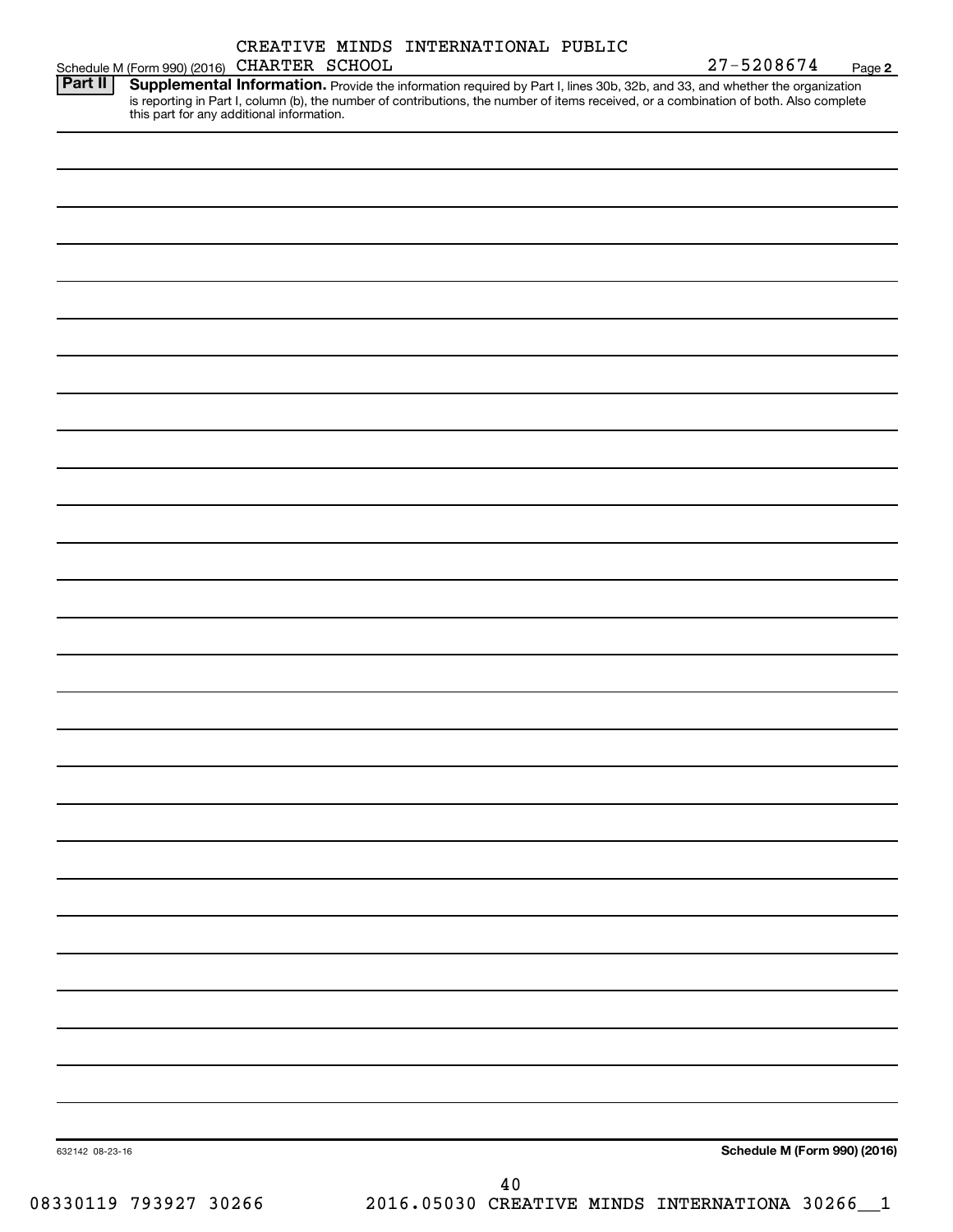**(Form 990 or 990-EZ)**

Department of the Treasury Internal Revenue Service Name of the organization

SCHEDULE O **Supplemental Information to Form 990 or 990-EZ 2016**<br>(Form 990 or 990-EZ) Complete to provide information for responses to specific questions on

**Information about Schedule O (Form 990 or 990-EZ) and its instructions is at WWW.irs.gov/form990. Complete to provide information for responses to specific questions on Form 990 or 990-EZ or to provide any additional information. | Attach to Form 990 or 990-EZ.**

**Open to Public Inspection Employer identification number**

OMB No. 1545-0047

CHARTER SCHOOL 27-5208674

FORM 990, PART I, LINE 1, DESCRIPTION OF ORGANIZATION MISSION:

CREATIVE MINDS INTERNATIONAL PUBLIC

PARTICIPATION IN A GLOBAL SOCIETY.

FORM 990, PART VI, SECTION A, LINE 8B:

VARIOUS BOARD COMMITTEES OF CREATIVE MINDS INTERNATIONAL PUBLIC CHARTER

SCHOOL DO NOT ACT INDEPENDENTLY ON BEHALF OF THE BOARD. WHILE THESE

COMMITTEES MAY HOLD SEPARATE MEETINGS OUTSIDE OF MONTHLY BOARD MEETINGS,

THEIR RESULTS ARE ALWAYS REPORTED BACK TO THE FULL BOARD. ANY DECISIONS

RESULTING FROM SUCH MEETINGS ARE SUBSEQUENTLY ADDRESSED DURING THE FULL

BOARD MEETING AND VOTED UPON.

FORM 990, PART VI, SECTION B, LINE 11B:

THE BOARD WAS PROVIDED WITH A DRAFT VERSION OF THE FORM 990 FOR REVIEW AND APPROVAL PRIOR TO ITS FINAL SUBMISSION.

FORM 990, PART VI, SECTION B, LINE 12C:

ALL DIRECTORS AND SCHOOL LEADERS RECEIVED, REVIEWED, AND SIGNED A CONFLICT OF INTEREST FORM STATING THAT THEY WILL COMPLY WITH THE RULES SET FORTH IN THE BOARD AGREEMENT PERTAINING TO COMMUNICATION AND DISCLOSING INFORMATION THAT MAY CAUSE ANY CONFLICTS OF INTEREST.

FORM 990, PART VI, SECTION B, LINE 15A:

ON AN ANNUAL BASIS, THE BOARD OF TRUSTEES CONTACT OTHER LOCAL CHARTER

SCHOOLS WITHIN THE DISTRICT OF COLUMBIA TO INQUIRE ABOUT THE

SALARY/COMPENSATION OF THEIR EXECUTIVE DIRECTOR. THE BOARD ALSO

SUPPLEMENTS THIS SURVEY BY EXAMINING PUBLIC COMPENSATION INFORMATION FOR

632211 08-25-16 LHA For Paperwork Reduction Act Notice, see the Instructions for Form 990 or 990-EZ. Schedule O (Form 990 or 990-EZ) (2016) 41